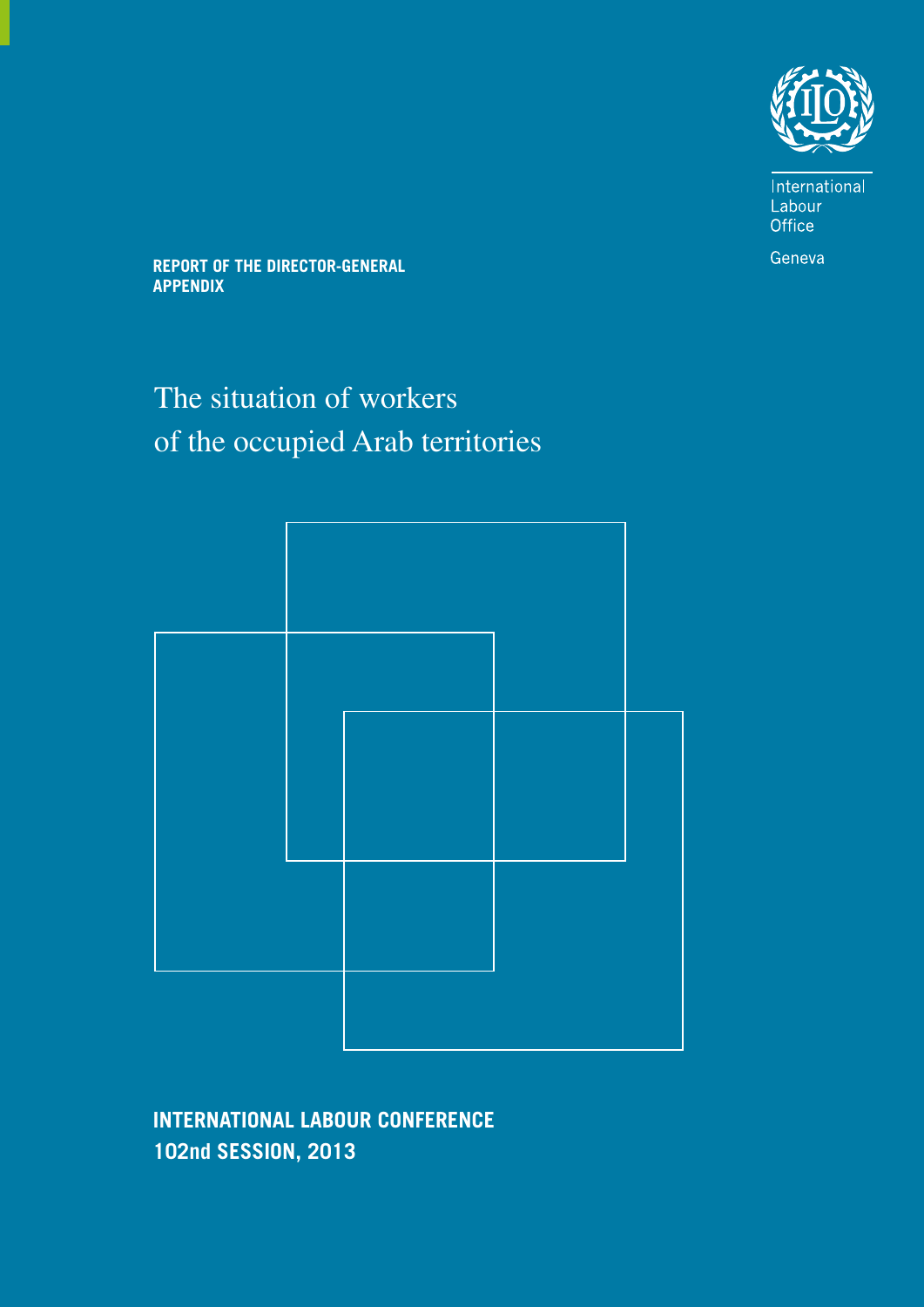**International Labour Conference, 102nd Session, 2013**

**Report of the Director-General** 

**Appendix** 

# **The situation of workers of the occupied Arab territories**

**International Labour Office Geneva**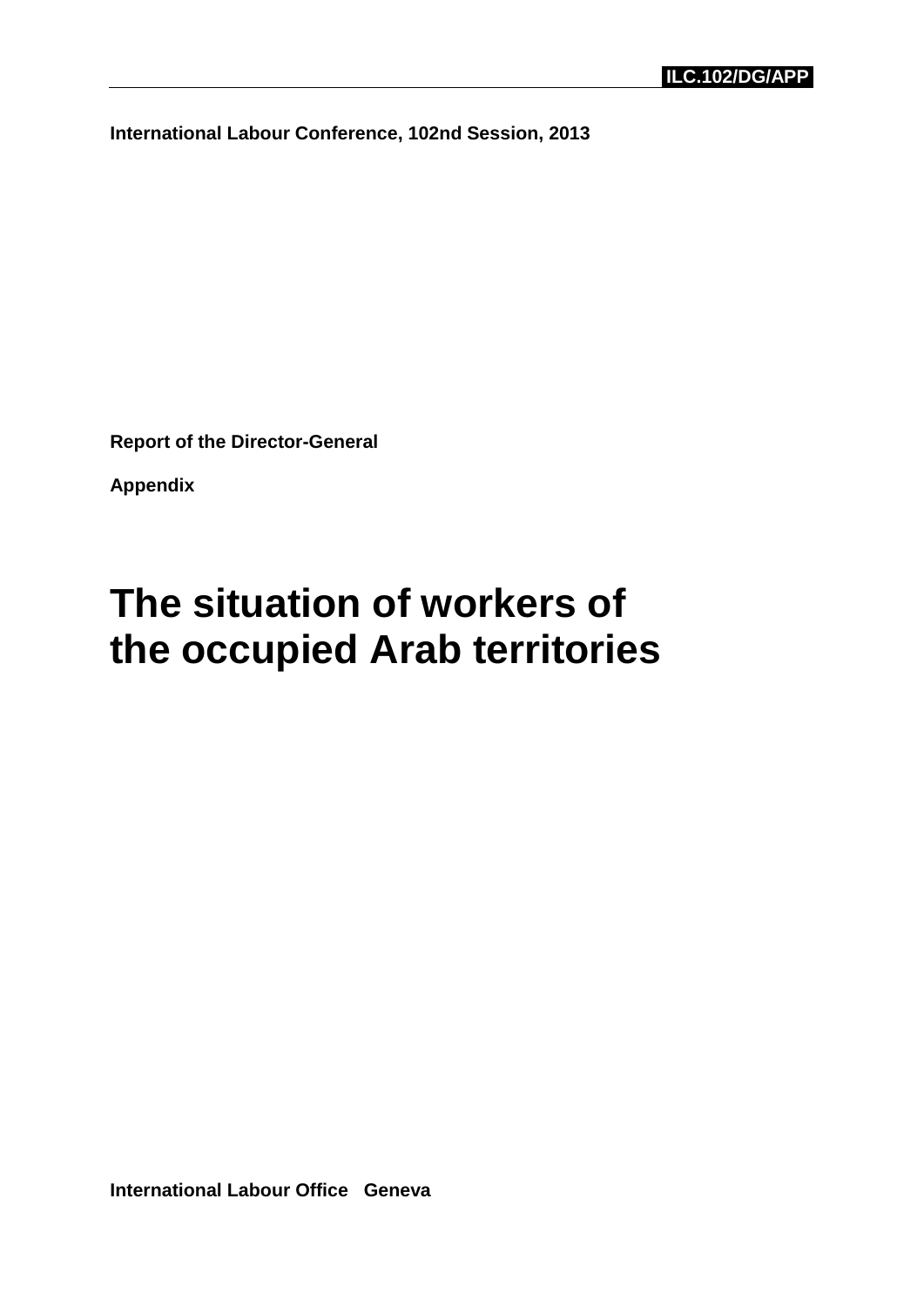ISBN 978-92-2-126851-2 (print) ISBN 978-92-2-126852-9 (Web pdf) ISSN 0074-6681

*First edition 2013* 

Visit our website: www.ilo.org/publns.

The designations employed in ILO publications, which are in conformity with United Nations practice, and the presentation of material therein do not imply the expression of any opinion whatsoever on the part of the International Labour Office concerning the legal status of any country, area or territory or of its authorities, or concerning the delimitation of its frontiers.

Reference to names of firms and commercial products and processes does not imply their endorsement by the International Labour Office, and any failure to mention a particular firm, commercial product or process is not a sign of disapproval.

ILO publications can be obtained through major booksellers or ILO local offices in many countries, or direct from ILO Publications, International Labour Office, CH-1211 Geneva 22, Switzerland. Catalogues or lists of new publications are available free of charge from the above address, or by email: pubvente@ilo.org.

Formatted by TTE: reference Confrep-ILC102(2013)-DG\_ANNEX[CABIN-130419-1]-En.docx Printed by the International Labour Office, Geneva, Switzerland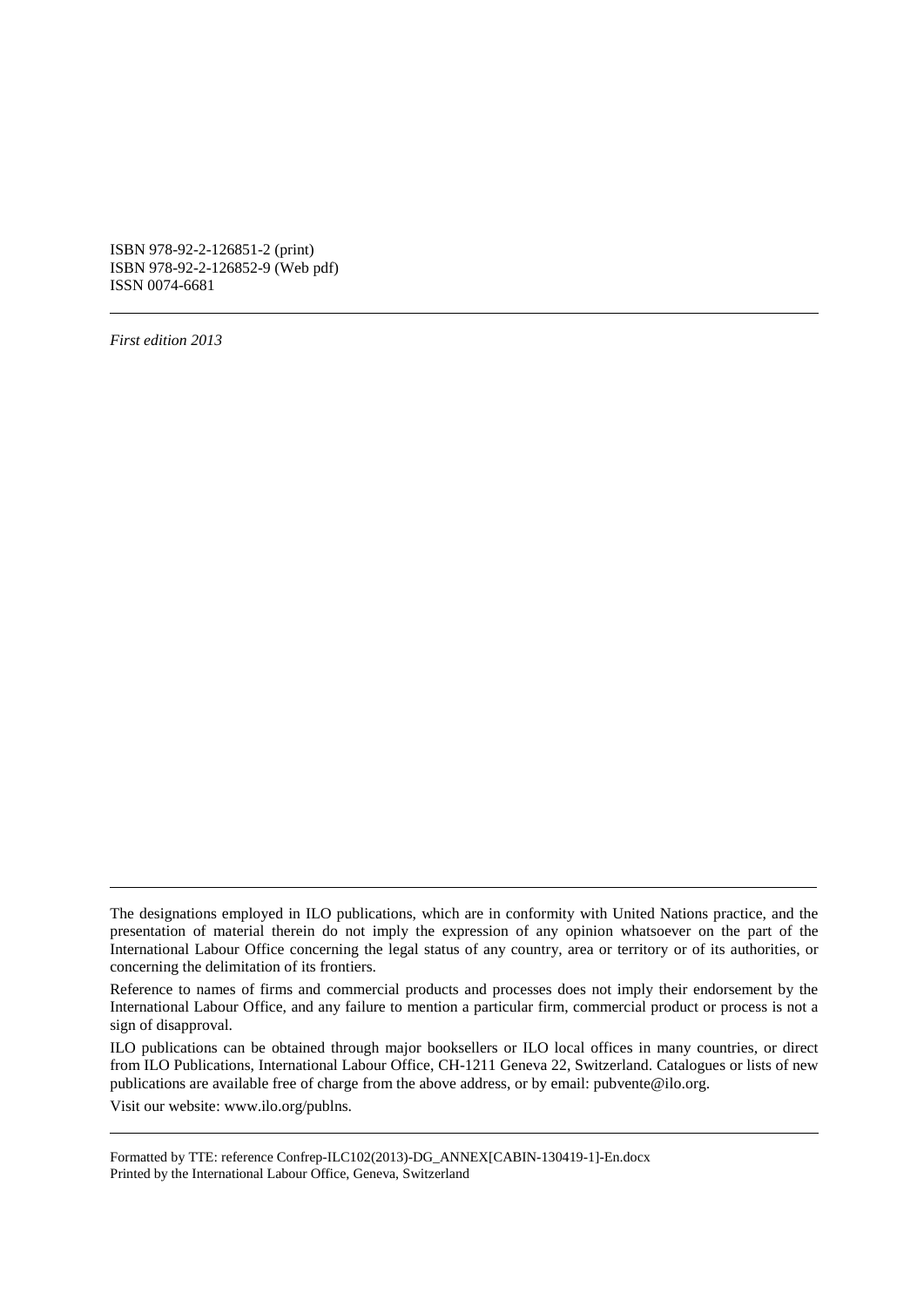# **Preface**

In accordance with the mandate given by the International Labour Conference, I again sent a mission to prepare a report on the situation of workers of the occupied Arab territories. As in the past, the mission visited the West Bank, including East Jerusalem, Gaza, Israel, and the occupied Syrian Golan. As was the case last year, it could not visit the Syrian Arab Republic.

The mission had in-depth discussions with representatives of the Palestinian Authority, the Government of Israel, employers' and workers' organizations in Palestine and Israel, Syrian citizens of the occupied Syrian Golan, and representatives of the United Nations and international and non-governmental organizations. They all provided information which has guided the preparation of this Report. A number of field visits were also undertaken by the mission.

I am grateful for the cooperation extended to the mission by all its interlocutors, which once again reaffirms the broad support for the values of the International Labour Organization. As always, the mission conducted its work with the aim of producing a comprehensive, accurate and impartial assessment of the situation of workers in the occupied Arab territories.

This year's mission was the first to be undertaken since the recognition of Palestine as a non-member observer State by the United Nations General Assembly in November 2012. The Report describes a situation of considerable uncertainty, with a real danger of a downward spiral which could frustrate all the economic and social achievements that the international community has been supporting in the two decades following the Oslo Accords. Last year's Report warned of a dangerous political stalemate. However, at that time there had still been some advances in terms of economic growth, employment, social dialogue and gender equality in the Palestinian labour market. The momentum for growth, already fragile at the time, has now come to a halt, and a fiscal crisis is turning into an economic and social crisis.

Unless decisive action is taken by all concerned, both in the region and beyond, the promises of the peace process will fade away. The fiscal crisis faced by the Palestinian Authority is not only due to the decision of Israel to suspend, at least temporarily, the payment of clearance revenues following the decision of the United Nations General Assembly. It has been aggravated by the continued failure of donors to meet their commitments and pledges.

It is also increasingly obvious that the restrictions arising out of the continuing occupation and expanding settlement activity are effectively blocking the Palestinian economy, and importantly its private sector, from further significant progress. In this constrained situation, there is a risk of serious erosion of confidence in the capacity of the institutions for a Palestinian state to deliver on the strategies for economic growth with decent work and respect for fundamental rights.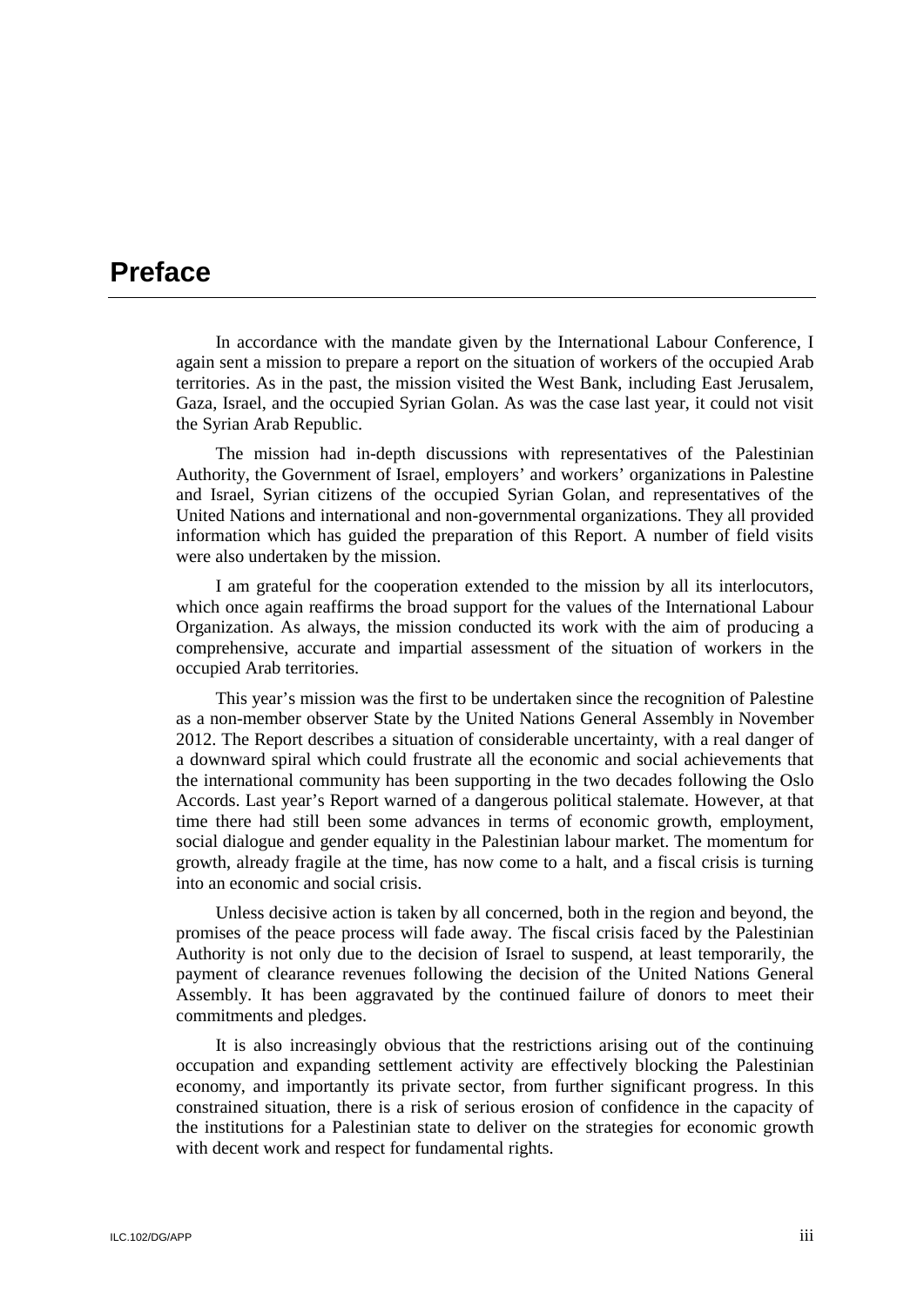Instead of further advances being made in state building, the Palestinian economy is now grappling with stagnating growth, higher unemployment, and poverty and food dependency. The situation is especially acute in Gaza, where it has reached alarming levels which will soon become unbearable. The rights of workers and businesses in Gaza are curtailed by both the continuing blockade and a series of new restrictions by the de facto authorities.

From the standpoint of the ILO, these developments have particularly adverse effects on the situation and rights of workers, employers and labour market institutions and authorities, as well as the practice of social dialogue and tripartite cooperation. In an economic crisis, it is the most vulnerable who feel the pressure first: women and men who lose their jobs or cannot obtain decent employment; those who are in distress and can be exploited; and those who depend on assistance for food and shelter.

There is more international movement now, but so far it has produced unpredictable and even contradictory responses. The attention of key international actors has been diverted by domestic agendas, at a time when sustainable solutions would call for their continuous and constructive involvement. Despite increased attempts to deal with the Palestinian divide, with the help of those in the region who have access to all parties, no real progress is in sight. The legacy of uprisings faced by authoritarian governments in the Arab region over the last two years has primarily made itself felt through a strong call for fairness and accountability by a people unwilling to remain silent and submissive.

It is thus clear that no sustainable solution can be imposed from above, or by one party on another, or by any members of the international community on the parties to the long-standing conflict. Solutions have to be reached through a concerted effort, according to the order of urgency.

At the very least, nothing should be done to make the situation worse. Israel's reaction to the decision of the United Nations General Assembly brought the parties dangerously close to a tipping point. Denying rightful resources to the Palestinian Authority, stepping up the already unprecedented pace of settlement growth, and constraining the Palestinian economy through restrictions and the weight of the settlements will inevitably destroy any belief in the promise of two states for two peoples. Instead, together with genuine negotiations, what is needed is action to revive the flagging peace process and restore economic growth.

This situation calls for measures by Israel not only to relax the application of restrictions on people and businesses but to lift them altogether, thus enabling the Palestinian economy to grow and generate decent jobs. It calls for continued support, including reliable funding, for institutions for governance and social justice. It also calls for a determined effort to meet the Palestinian commitment to social dialogue and the rule of law. All workers, irrespective of their place and form of employment, must be treated with dignity and respect for their fundamental rights, and must have effective access to remedies in the event of violations.

The ILO has a clear role to play in continuing to support a genuine peace process. It can help strengthen the institutions of governance, including those dealing with disputes and divergent interests and aspirations, through social dialogue, tripartite cooperation and equal opportunities. It can assist with the recognition and realization of the rights of all parties in the labour market. It can help develop laws, policies and programmes to promote full, productive and freely chosen employment.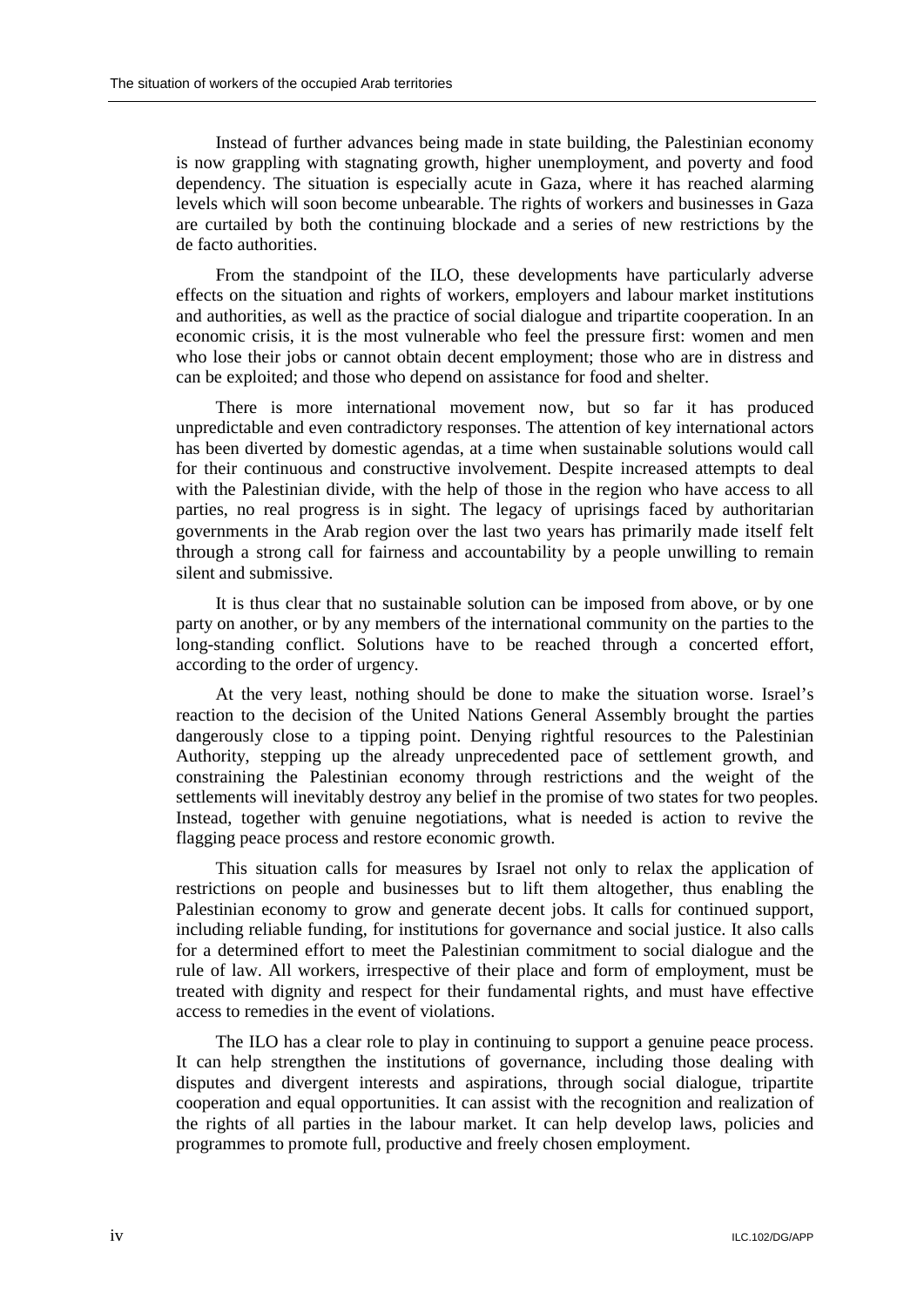The ILO can support measures which foster growth and employment through private entrepreneurship or cooperatives. It can contribute to the process of establishing and applying labour law. In Palestine and Israel alike, it can help in further eliminating exploitation in the labour market. The ILO stands by its commitment to assist in further advances on the road to gender equality.

The starting point to prevent a downward spiral deeper into crisis and despair is the realization that the current situation is unsustainable and will remain so until it is based on social justice. The international community must go beyond promises and wishes. Simultaneous action now on the political, economic and social fronts is both a humanitarian imperative and the way to create confidence in, and the conditions for, real improvement in the situation faced by the workers of the occupied Arab territories.

This is not an impossible task. It is the realization that, as set out in the Constitution of the International Labour Organisation, lasting peace can be established only if it is based upon social justice.

May 2013 Guy Ryder Director-General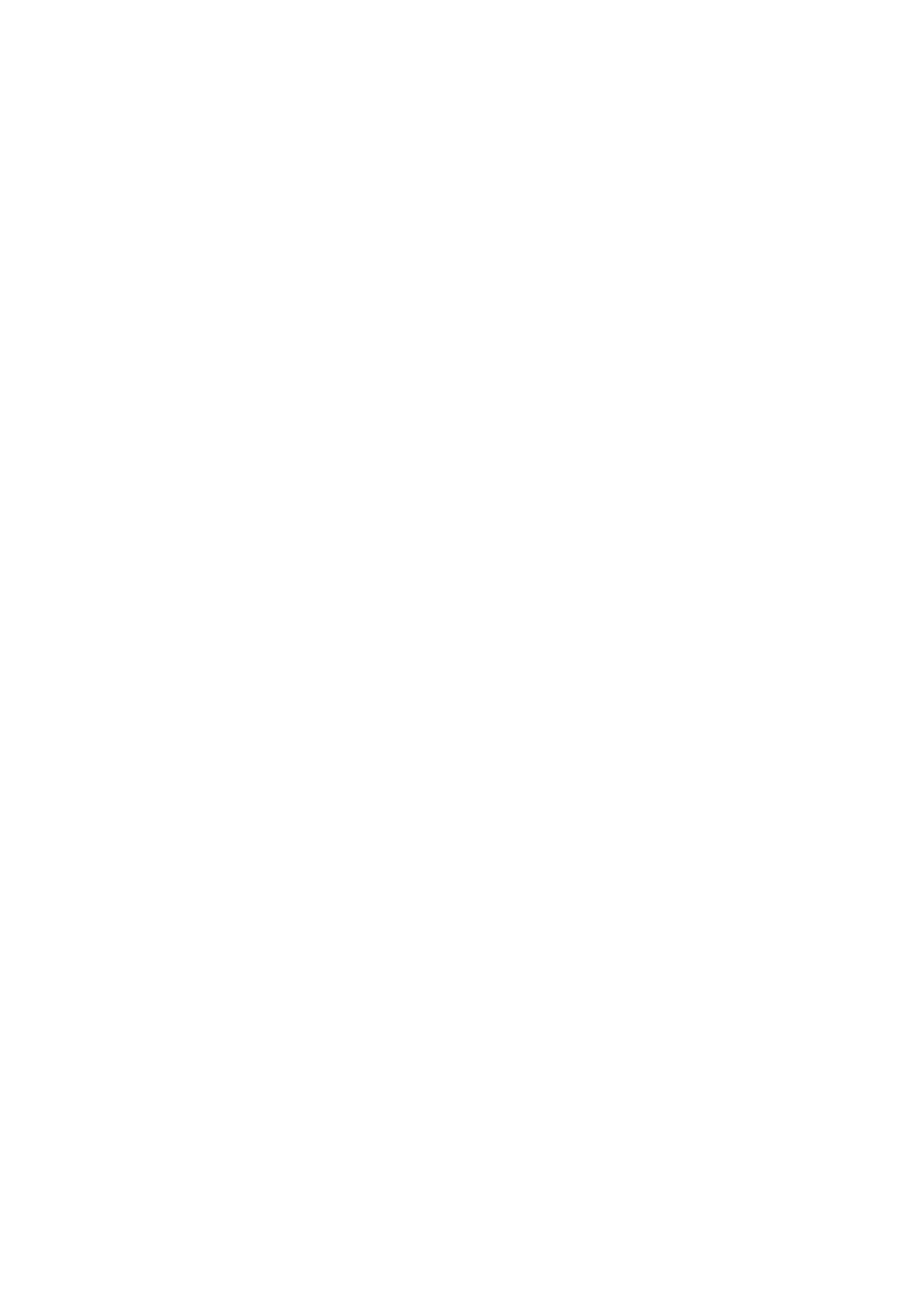# **Contents**

#### Page

| 1 <sub>1</sub> |                                                  |    |  |
|----------------|--------------------------------------------------|----|--|
| 2.             | Economic stagnation, continued occupation result |    |  |
| 3.             |                                                  | 19 |  |
| 4.             |                                                  |    |  |
| 5.             |                                                  |    |  |
|                |                                                  |    |  |
|                |                                                  | 43 |  |
|                |                                                  |    |  |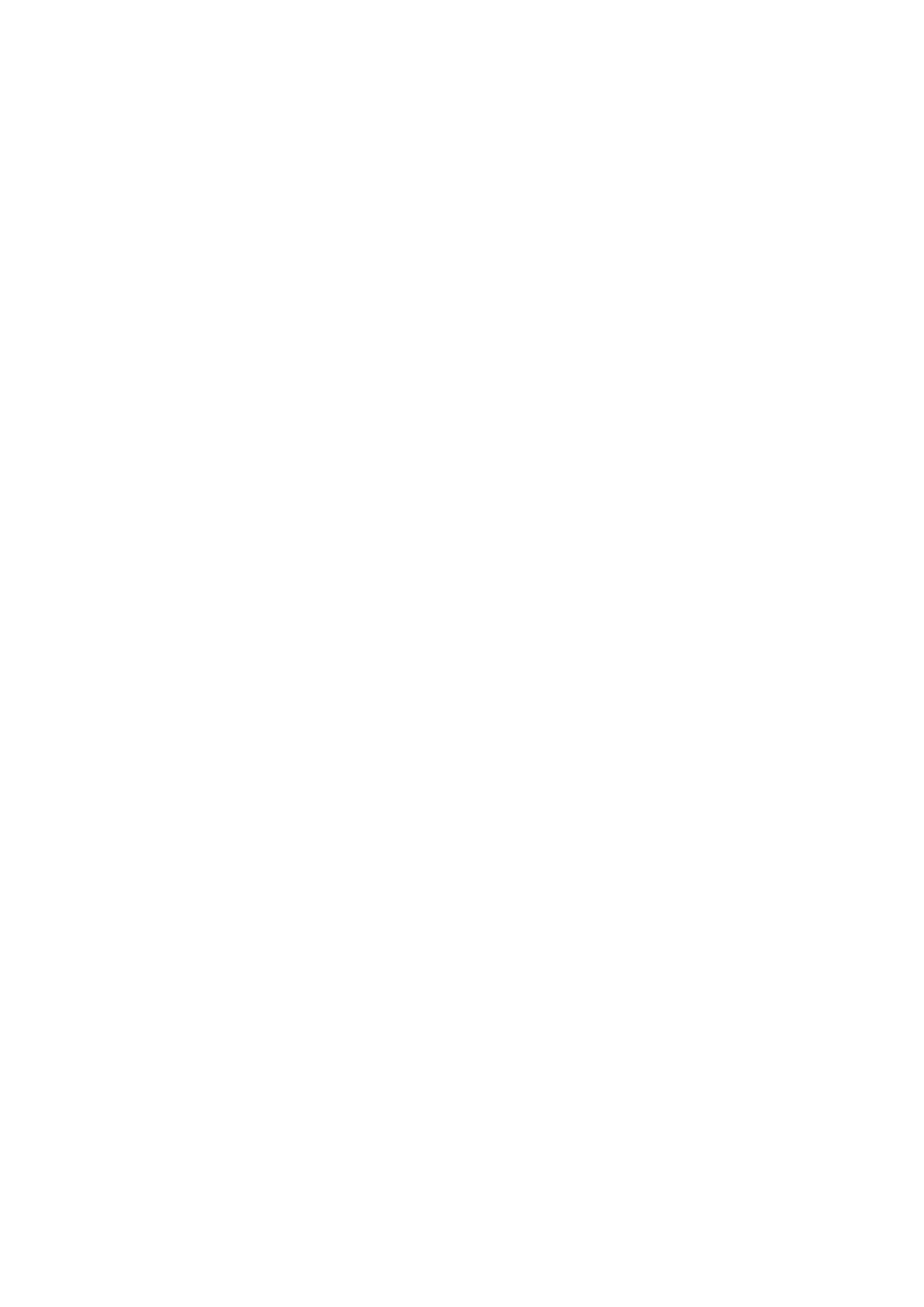# **Introduction**

1. In accordance with the resolution concerning the implications of Israeli settlements in Palestine and other occupied Arab territories in connection with the situation of Arab workers, adopted by the International Labour Conference (ILC) at its 66th Session (1980), the Director-General again this year sent a mission to Israel and the occupied Arab territories in order to make as full an assessment as possible of the situation of workers of the occupied Arab territories. As in previous years, the mission sought to gather and assess information on the situation of the workers of the Occupied Palestinian Territory (West Bank, including East Jerusalem, and Gaza) and the occupied Syrian Golan

2. The Director-General's representatives were guided by the principles and objectives laid down in the Constitution of the International Labour Organisation, including the Declaration of Philadelphia, as well as the ILO Declaration on Fundamental Principles and Rights at Work and the ILO Declaration on Social Justice for a Fair Globalization. The representatives were guided by the resolutions adopted by the ILC, as well as the principles laid down in the relevant international labour standards and those enunciated by the supervisory bodies of the ILO.

3. In examining all the issues involved, both during the mission and in the preparation of this Report, the Director-General's representatives bore in mind, as they have consistently done, the relevant standards of international humanitarian and human rights law, in particular, The Hague Convention of 1907 (respecting the laws and customs of war on land) and the Fourth Geneva Convention of 1949 (relative to the protection of civilian persons in time of war), of which Israel is a co-signatory. The mission was guided by the relevant resolutions of the United Nations General Assembly and the Security Council, including Security Council Resolutions 242 (1967), 338 (1973), 497 (1981), 1397 (2002), 1515 (2003), 1850 (2008) and 1860 (2009). It was also mindful of the Advisory Opinion of 9 July 2004 of the International Court of Justice (ICJ, 2004).

4. The Director-General entrusted Kari Tapiola, as his Special Representative, Tariq Haq, Economist in the Employment Policy Department, Martin Oelz, Legal Specialist in the Conditions of Work and Equality Department, and Shauna Olney, Coordinator, Equality Team in the International Labour Standards Department, with the mission, which took place from 15 to 23 March 2013. Mounir Kleibo, ILO Representative in

-

<sup>&</sup>lt;sup>1</sup> As has been pointed out in previous reports, the position of the Israeli Government regarding the Golan was stated in the following terms: "The ILO mission is meant to collect material for the Director-General's Report on the occupied Arab territories. It is the position of the Government of Israel that the Golan, to which Israeli law, jurisdiction and administration have been applied, is not now such an area. In view of this consideration, approval for a visit of the ILO mission to the Golan was given as a gesture of goodwill and without prejudice. The decision to facilitate such an informal visit shall not serve as a precedent and does not contravene the Israeli Government's position." It is recalled that the Golan was unilaterally annexed by Israel in 1981 and that Security Council Resolution 497 (1981) calls on Israel to rescind its decision to annex the Golan, which has never been recognized by the United Nations.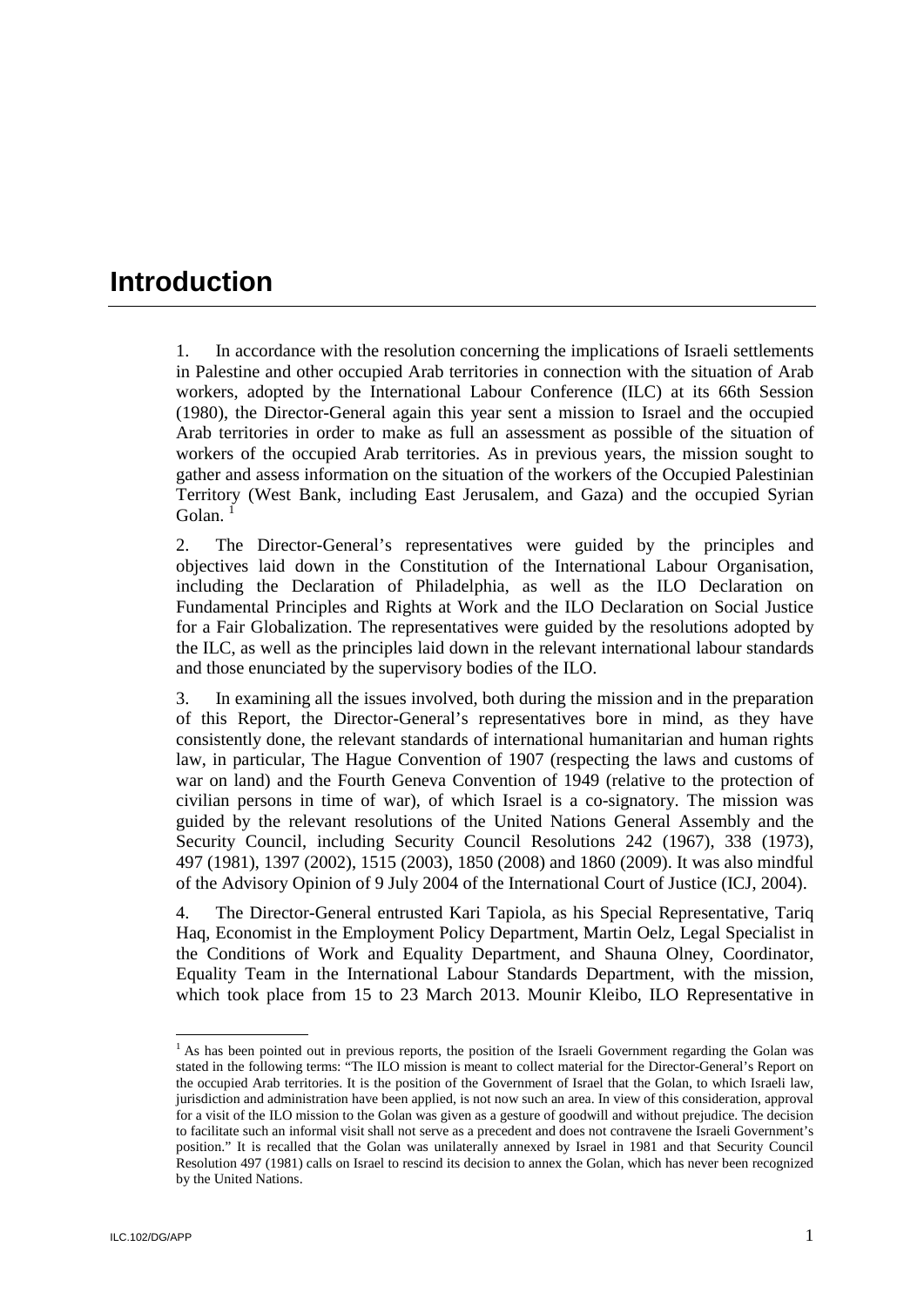Jerusalem, and Rasha El Shurafa, Programme Officer in the Office of the ILO Representative in Jerusalem, undertook all the preparations for the mission, of which they were full members.

5. Owing to United Nations security restrictions, the Director-General's Special Representative could not visit the Syrian Arab Republic for consultations. A request for written information was addressed to the Arab Labour Organization (ALO), which responded by forwarding a report to the mission.

6. In the course of the mission, the Director-General's representatives held numerous discussions and meetings with Israeli and Palestinian interlocutors, as well as those from the occupied Syrian Golan.<sup>2</sup> They met with representatives of various ministries and institutions of the Palestinian Authority and the Government of Israel, Palestinian and Israeli workers' and employers' organizations, non-governmental organizations (NGOs), research institutions and community leaders. The mission also consulted representatives of the United Nations and other international organizations.

7. Once again the Director-General is most grateful to all the parties involved, and wishes to acknowledge that his representatives enjoyed the full cooperation of all parties, both Arab and Israeli, as well as of the representatives of organizations of the United Nations system, in obtaining the factual information on which this Report is based. The written submissions received from the Government of Israel, the Palestinian Authority, the social partners and the ALO are acknowledged with thanks.

8. In addition to data, studies and reports available in the public domain, this Report takes account of written and oral information gathered on the spot by the mission. Information obtained orally from the mission's various interlocutors was considered in a particularly thorough manner and checked as far as possible with other available information. In examining the situation of Palestinian and other Arab workers, the members of the mission conducted their work with impartiality and objectivity.

9. Since the last Report of the Director-General on the situation of workers of the occupied Arab territories, the United Nations General Assembly adopted Resolution 67/19 entitled "Status of Palestine in the United Nations" by which it decided "to accord to Palestine non-member observer State status in the United Nations, without prejudice to the acquired rights, privileges and role of the Palestine Liberation Organization in the United Nations as the representative of the Palestinian people, in accordance with the relevant resolutions and practice" (United Nations, 2012a, paragraph 2). As stated by the Secretary-General of the United Nations, "the change of Palestine's status in the United Nations … does not apply to organizations and bodies outside of the United Nations" (United Nations, 2013a, paragraph 1).

 $\overline{a}$ 

 $2^2$  A list of interlocutors is contained in the annex to this Report.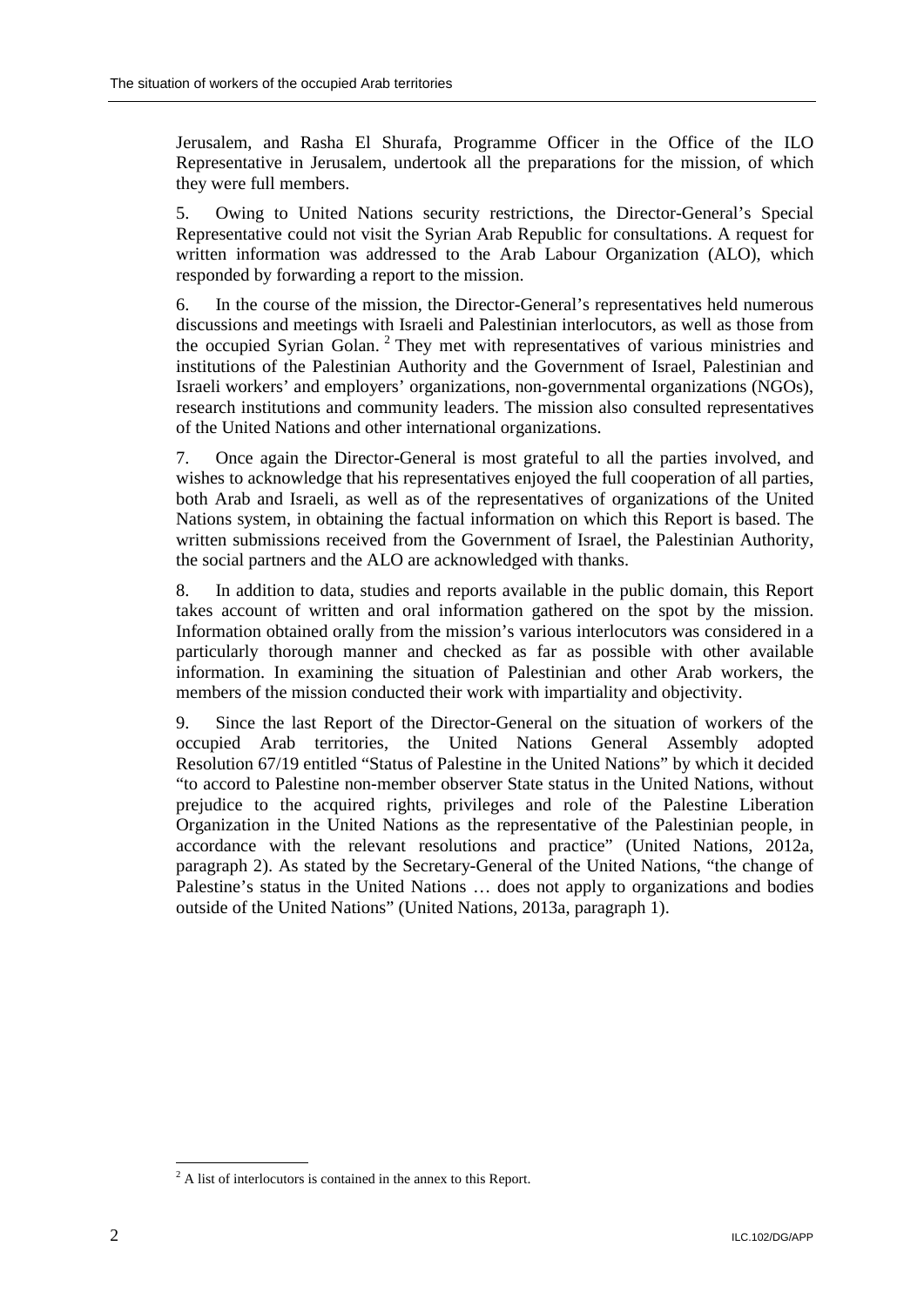# **1. Uncertainty and the threat of a downward spiral**

10. In November 2012 the United Nations General Assembly recognized Palestine as an observer State. This fell short of the aim of President Mahmoud Abbas for recognition as a member State, but it gave a political boost and more confidence to the Palestinian leadership. However, the immediate impact in economic terms turned out to be grim. Israel's initial reaction of withholding the disbursement of clearance revenues to the Palestinian Authority, together with continuously weaker than expected donor support, further constrained the Palestinian economy and effectively brought to an end the relatively high growth of the last few years. Israel also announced significant plans for further expansion of settlements, which would have the effect, among other things, of sealing off East Jerusalem.

11. The ensuing acute fiscal crisis faced by the Palestinian Authority continues to place a serious strain on the social situation in the West Bank, including East Jerusalem, and Gaza. It is further exacerbated by the continuing Palestinian political divide, without any viable solution in sight. The recent resignation of Prime Minister Salam Fayyad adds to the prevailing uncertainty. The United Nations Special Coordinator for the Middle East Peace Process, Robert Serry, noted on 25 March 2013 that it is an illusion to believe that the current situation can be preserved indefinitely (United Nations Security Council, 2013). Mr Serry was mainly referring to the political situation, but his words are equally true of the social and employment context.

12. On the ground there is no real status quo that could be "preserved". Settlement activities, arrests and demolitions of housing and other Palestinian structures continue. Tensions are fed by the continued detention by Israel of a large number of Palestinian prisoners, and occasional eruptions of violence in Gaza. Restrictions on movement and activity due to the occupation affect virtually all Palestinians. In some areas, such as Area C as defined in the Oslo Accords, and in East Jerusalem, these restrictions severely limit and even impede economic activity and initiatives, at the same time making them dependent on, and subject to, the settlement economy. The application of some restrictions has been relaxed, but in an unpredictable way, and the system itself remains in place.

13. Donors – on all sides – are not forthcoming. Palestinian unemployment has started to rise again, economic growth is tapering off, and poverty and food insecurity are spreading. The goal of a two-state solution is becoming increasingly elusive at a time when the political, economic and social logic would call for vigorous and visible steps towards its realization. After all, only two years ago the United Nations, the World Bank and the International Monetary Fund (IMF) all considered that Palestinian institutions were sufficiently mature to support the emerging state. Now there is a danger that the window of opportunity is being closed despite the overwhelming national and international commitments to realizing and supporting a two-state solution, and no other workable alternative is on offer.

14. The prospects for negotiation, including for Palestinian reconciliation, are further diminished by a growing loss of authority of political leaders on all sides. Young people may not want to take a position in a confrontation between the Palestinian parties, and such confrontation may be perceived as external and distant compared with the daily difficulties faced by the people. The result may well be a reaction against all existing factions. Confidence in the whole system risks wearing thin. Despite all the conflicts and contradictions, one legacy of the "Arab Awakening" persists: nowhere in the region are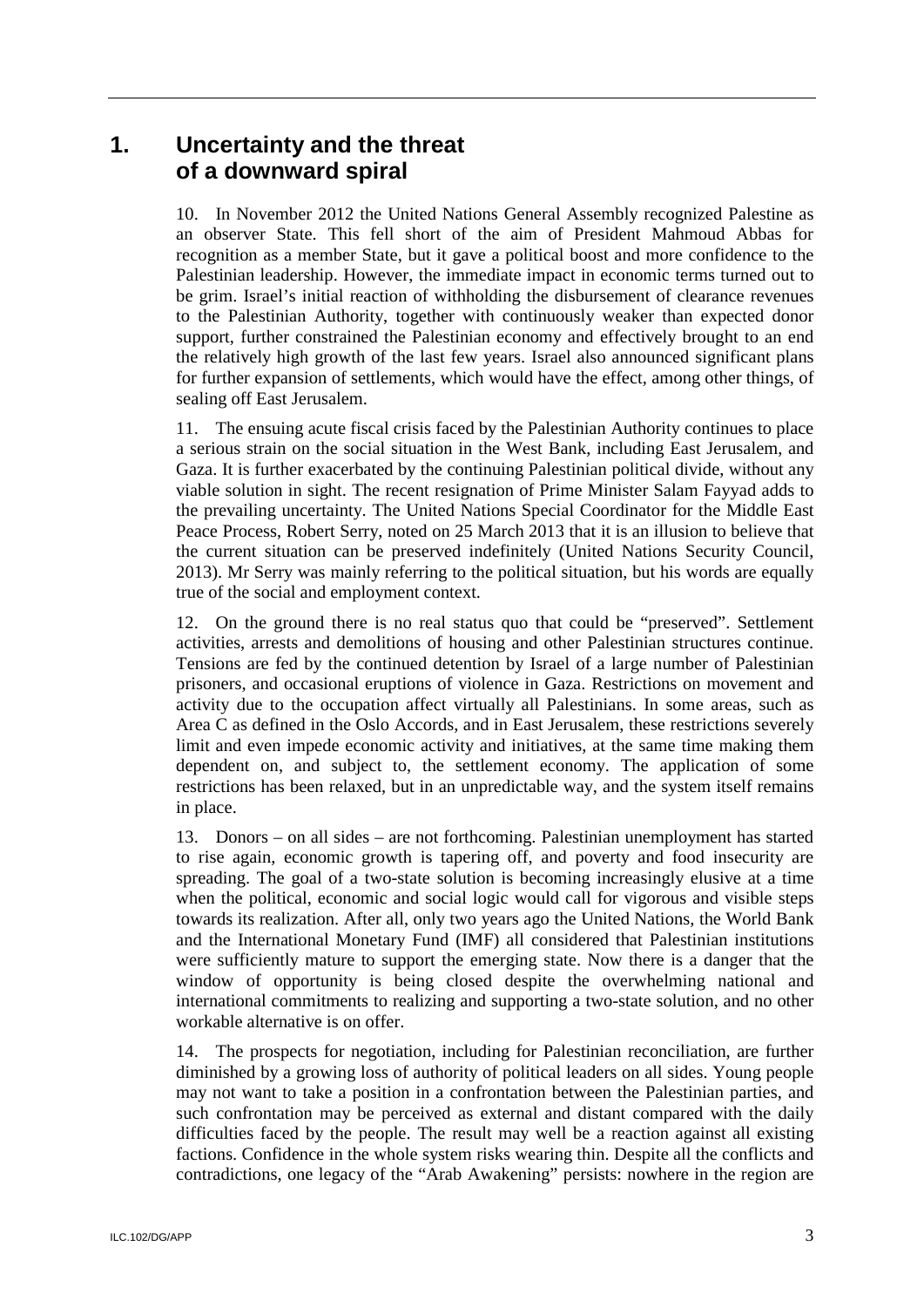people ready to be silenced again. Whatever the future holds, it will not be met with acquiescence and submission.

15. Further settlement activity in Area C and around East Jerusalem has the potential to deal a fatal blow to the peace process. If there are to be any real prospects in the recent exchanges, including those following the March 2013 visit of the President of the United States to the region, at the very least the tide of settlement activity must be turned. This is not only a political imperative. Lifting the human and economic burden arising out of the settlements is necessary for any viable growth of the Palestinian economy, including prospects of promoting growth through private sector development.

16. Earlier Reports have been able to document noteworthy achievements in laying the foundations for the institutions of a Palestinian state. Progress can still be recorded in the area of gender equality and, notably, in the activities of the social partners. However, much of what is being discussed relates to future plans, visions and desires which lack the financing and the experience that only institutions and functional social dialogue can provide. It is a matter of concern if one key indicator of progress is simply the maintenance of law and order, especially as this has to be accompanied by a reminder that security forces need to improve their performance on human rights issues (UNSCO, 2013a).

### Dependency and distress in Gaza

17. In terms of economic and humanitarian needs, Gaza is now worse off than in the late 1990s. Its people – workers and entrepreneurs – strive to cope with a combination of the external blockade and an increasingly tight rule by the de facto authorities. The unpredictability of the situation prevents any meaningful planning for economic activities. The tunnel trade, regulated and taxed by the de facto authorities, has continued to support economic activity despite its illegal nature. The health and safety risks to the thousands of workers engaged in the tunnels are considerable, and numerous fatal accidents have occurred. Egypt is currently taking measures to end this illegal practice, and it is envisaged that trade will take place through the Israeli Kerem Shalom crossing. It is too early to say how effectively this transition can be carried through.

18. Gaza remains dependent on food aid for 75 per cent of its population. The precariousness of the situation was brought home shortly after the mission's visit by violent demonstrations which forced the United Nations Relief and Works Agency for Palestine Refugees in the Near East (UNRWA) to temporarily suspend food distribution. Over half of married women in Gaza have been subjected to domestic violence (PCBS, 2011a), and there are indications that such violence is increasing as the economic situation deteriorates. The situation in Gaza also shows that there can be a negative return on investment in education: over 80 per cent of women with a university education are unemployed.

19. During the hostilities of November 2012, in Gaza, 158 Palestinians were killed; and six Israelis were killed by Palestinian rockets. A total of 328 homes were destroyed or seriously damaged during the conflict, and thousands of people displaced. There have been a limited number of incidents across the borders of Gaza since the ceasefire brokered by Egypt. The input of regional actors, who have a deep interest in peace and stability in the region, and who have access to the parties concerned, is of crucial importance for the further management of the situation in Gaza.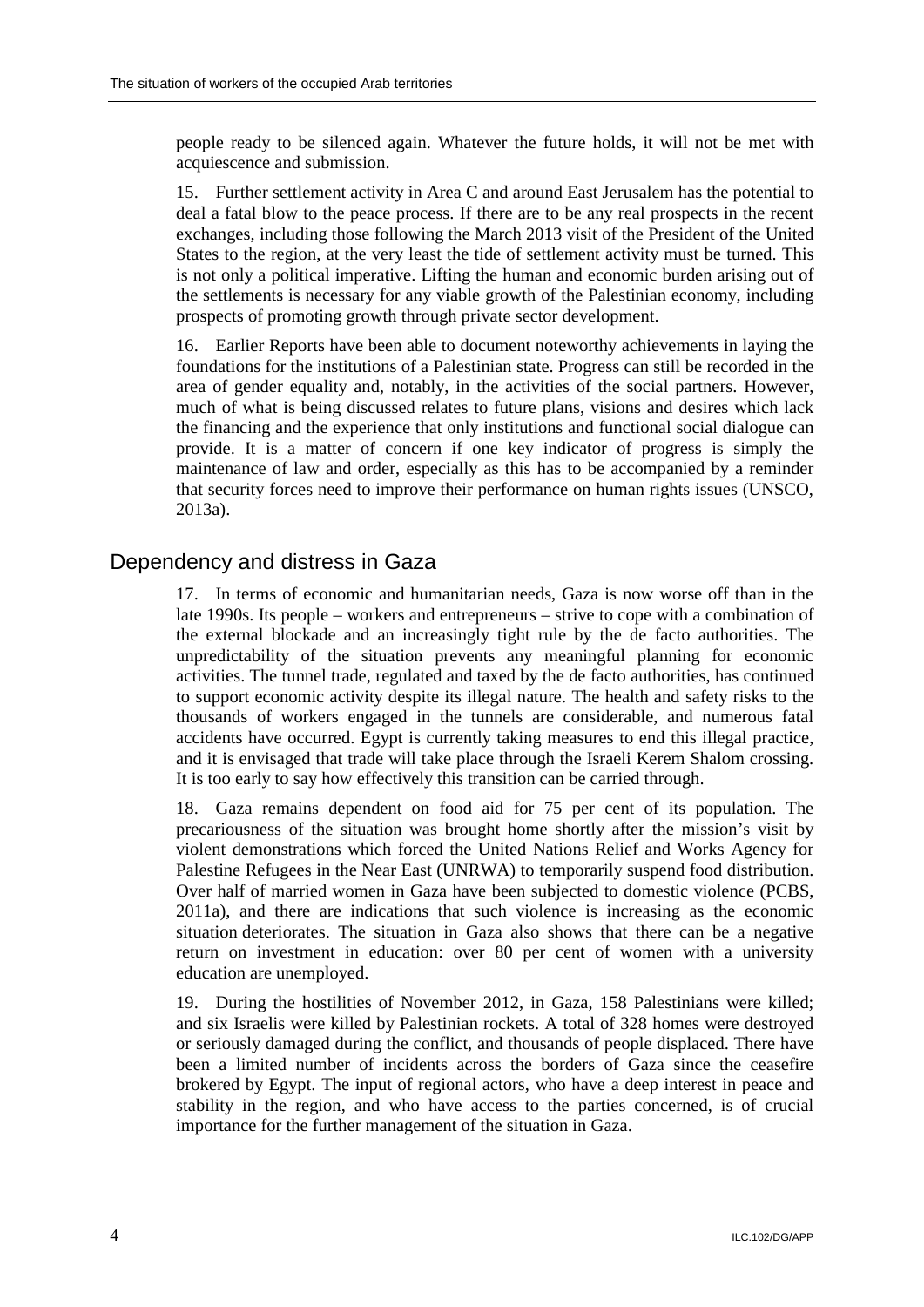# Focus on lack of protection of Palestinian workers

20. This Report explores further the situation of Palestinian workers in Israel and the settlements, which has been the focus of growing attention and concern. Israeli employers express a preference for Palestinian workers over migrant labour, but face constraints in this regard. While quotas have been increased, age and unpredictable security restrictions result in underutilization of entry and work permits. The treatment of Palestinian workers at checkpoints and in transport provokes tensions. Despite the efforts made by trade unions, Palestinian workers continue to face considerable difficulties in bringing cases of violation of their rights.

21. Work in settlements remains largely unregulated and is open to abuse. The State Comptroller and Ombudsman of Israel has recently criticized the Israeli authorities for slow action in ensuring inspection of wages, occupational safety and health, and social insurance for all settlement workers, including Palestinians. Thousands of Palestinians are currently working in this "middle tier" between two labour markets. This may not be their first choice, but given its advantages in terms of wages – and the economic realities of the West Bank, including East Jerusalem – it is impossible to speak of real freedom of choice.

### Limited private sector prospects

22. The Chair's summary to the meeting of the Ad Hoc Liaison Committee held in Brussels on 19 March 2013 noted that: "Concerted action by the PA [Palestinian Authority], Israel and the international community is urgently needed to stabilize the fiscal position of the PA and rekindle private sector-led economic growth" (Ad Hoc Liaison Committee, 2013). At the present time, the Palestinian private sector's prospects of being a key part of the solution are less than certain. The premises of the Chamber of Commerce in East Jerusalem remain closed. In Gaza, the de facto authorities have deposed the Chamber's Chairperson and imposed requirements of their own on traders who apply for permits. In the West Bank, even the most successful Palestinian entrepreneurs say that they have to operate on, or sometimes beyond, the borderline of rules, regulations and policy.

23. Plans for industrial parks and tourist entertainment have to be seen in the context of the limitations on access to land, water and markets. A gamble with the Israeli authorities may well be successful in individual cases, provided that such accommodation does not amount to changing the underlying restrictive policy. However, such unpredictable arrangements cannot be a substitute for systemic measures that would allow the Palestinian private sector to plan and take action for growth and employment.

24. The call for enabling the private sector to shoulder more responsibility for growth comes in the context of a dire economic situation. Exercising fiscal discipline and further reducing expenditure – which is primarily wage expenditure – will inevitably have economic and social consequences. These will be felt by many well before any measures to promote private sector growth bear fruit. If, indeed, austerity measures are to help and not send the economy further into a downward spiral, such measures cannot be taken in isolation. Donors urgently need to cover the projected US\$1.3–1.4 billion deficit and help bridge the US\$0.4 billion financing gap for this year. Private sector growth must be promoted through significantly improved Palestinian access to Area C and regional and international markets. Furthermore, confidence has to be underpinned by a resumption of the political negotiation process. Against this background, effective social dialogue in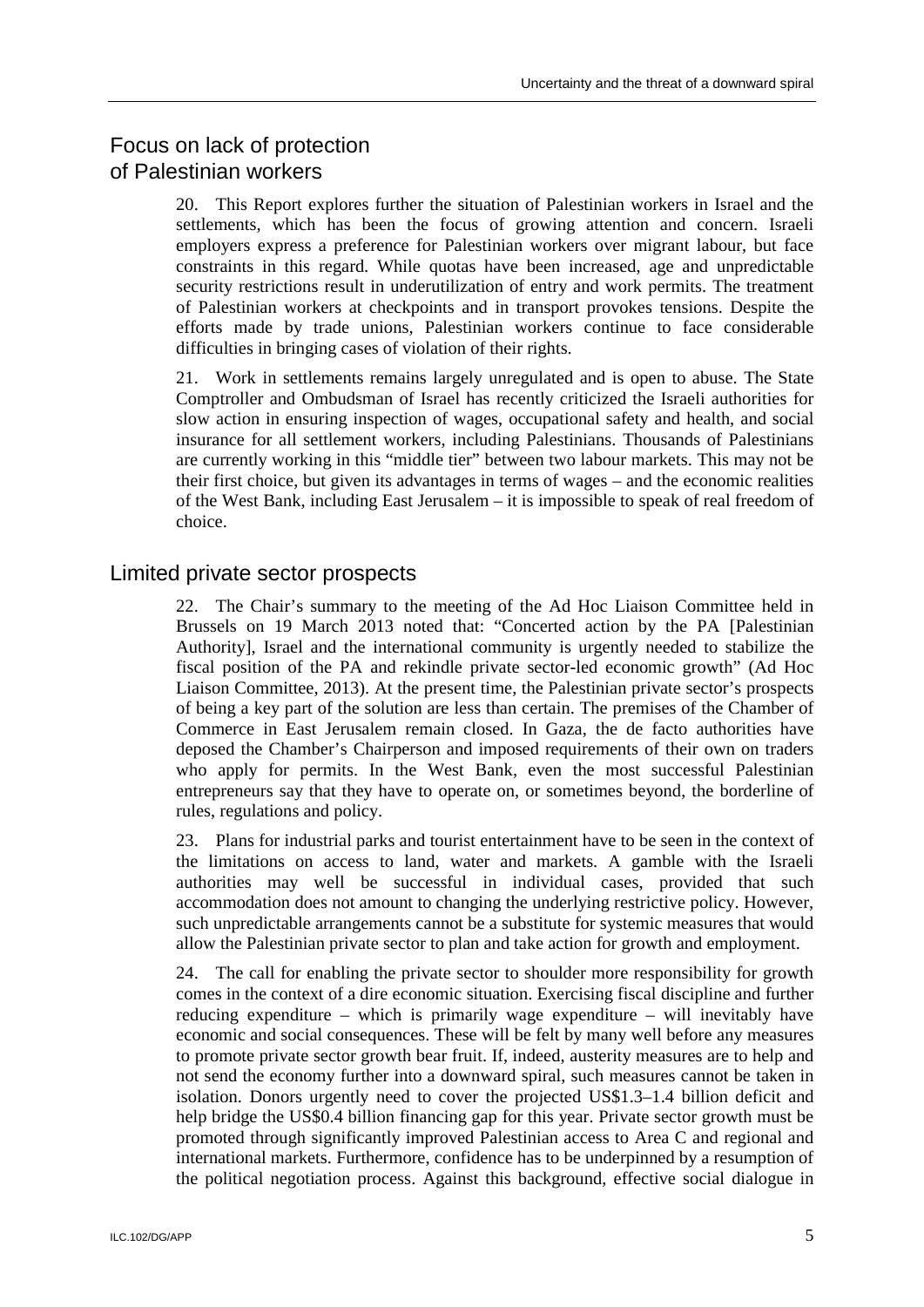Palestine will need to be an integral part of addressing the consequences of the fiscal crisis.

# Occupied Syrian Golan: The shadow of the Syrian conflict

25. The direct effects of the Syrian conflict are manifested in at least two ways. On a few occasions, violent incidents have spilled over into the occupied Syrian Golan. The divisions that underlie the conflict in Syria are also felt by the Syrian citizens living under occupation. The prospects and livelihoods of the Syrian citizens have not improved. Farming is increasingly uncompetitive owing to water and other restrictions. With few real prospects – other than the personal choice of seeking prosperity in the Israeli labour market – it is becoming more difficult to maintain identity and control over economic opportunities. These hardships are further compounded by the fact that other events in the region have diverted attention from this aspect of the long occupation.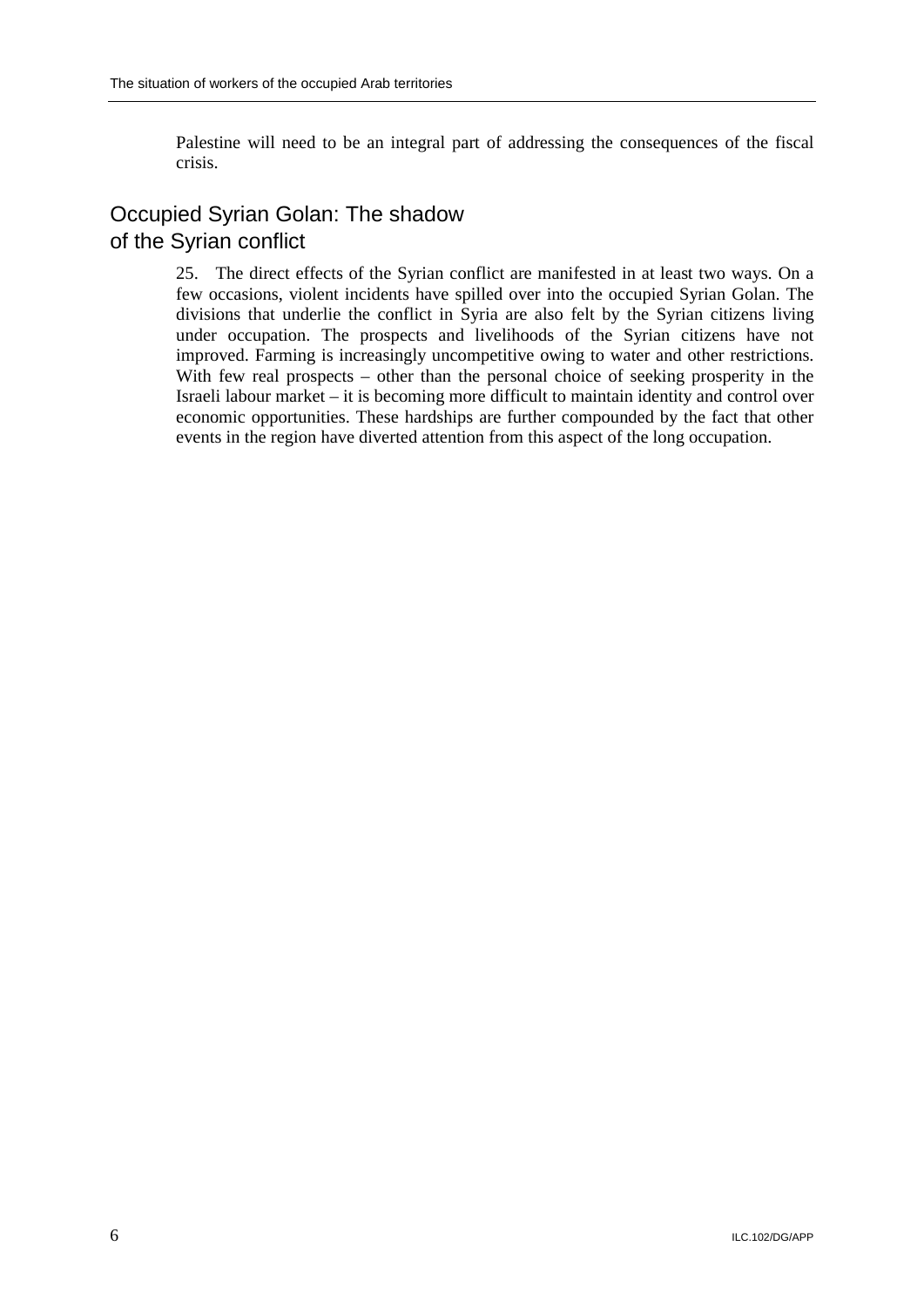# **2. Economic stagnation, continued occupation result in greater labour market distress**

26. Following three years of relatively high – albeit precarious – growth, Palestinian economic activity slowed markedly in 2012. Overall gross domestic product (GDP) grew by 5.9 per cent over the 2011 total, compared to rates in excess of 9 per cent in previous years. This total was comprised of GDP growth of 5.6 per cent in the West Bank and 6.6 per cent in Gaza.

27. In the West Bank, the Palestinian Authority faced a continued fiscal crisis, primarily as a result of shortfalls in donor aid and lower than budgeted clearance revenues from Israel. This was coupled with increased political uncertainty and little improvement in access to productive resources. In Gaza, the boom in construction activity linked to the tunnel economy – which fuelled the high growth of 2010–11 (albeit from a much depleted base) – slowed as Egypt started taking measures to curtail the tunnel trade. In the second quarter of 2012 an increase in imports allowed into Gaza from Israel boosted growth. However, the absence of any further easing of restrictions, together with Israel's November 2012 military operation, reversed a significant part of these gains. The stagnation in Palestinian economic activity led to an increase in the overall rate of unemployment, from 21 per cent in 2011 to 23 per cent in 2012. Figure 2.1 shows that there was a clear inverse relationship between GDP growth and the rate of unemployment over the course of the year.

### **Figure 2.1. Quarterly GDP and unemployment, 2011–12**



Source: PCBS: National Accounts (2013a) and Labour Force Survey (2013b).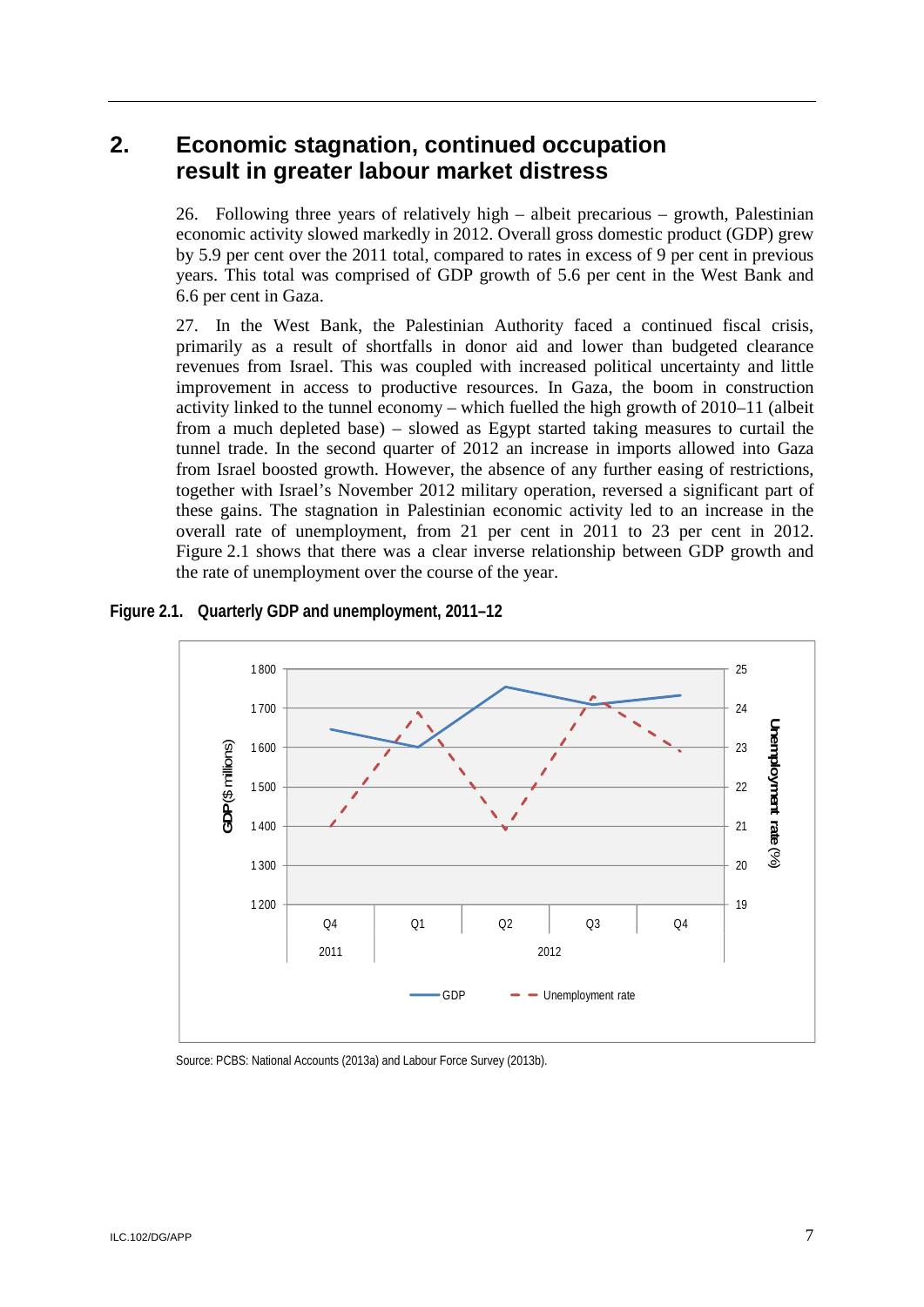28. The relatively low increase in GDP is also reflected in much slower growth of real GDP per capita. Overall GDP per capita grew by just 2.7 per cent in 2012 to reach US\$1,679, comprised of US\$2,093 in the West Bank and US\$1,075 in Gaza (see figure 2.2). The level of real GDP per capita in Gaza remains some 17 per cent below its 1999 level, prior to the onset of the second intifada in 2000.



**Figure 2.2. GDP per capita at constant 2004 prices, 1999–2012** 

29. In 2012, donor aid, upon which the Palestinian economy remains heavily reliant, once again fell short of both expectations and stated commitments. The Palestinian Authority received only US\$0.8 billion of the US\$1 billion it was expecting in direct budget support, while funding for development projects also remained below target (IMF, 2013). Lower net revenues were compounded by Israel's temporary withholding of clearance revenues as a consequence of the granting of non-member observer State status at the United Nations General Assembly. This, together with higher than expected expenditures on transfers and net lending, resulted in an overall budget deficit of US\$1.7 billion. Consequently, the Palestinian Authority has increased bank borrowing to US\$1.4 billion, which is clearly an untenable level, and accumulated substantial arrears, resulting in frequent delays in the payment of public sector salaries, with knock-on effects on mortgage repayments and economic activity. The result has been increasing social unrest, reflected in regular strikes and reduced public service delivery since late 2012 (World Bank, 2013). If allowed to persist, the protracted liquidity crisis threatens to unravel the achievements of recent years in the building of sustainable institutions for a Palestinian state.

Source: PCBS: National Accounts (2013a).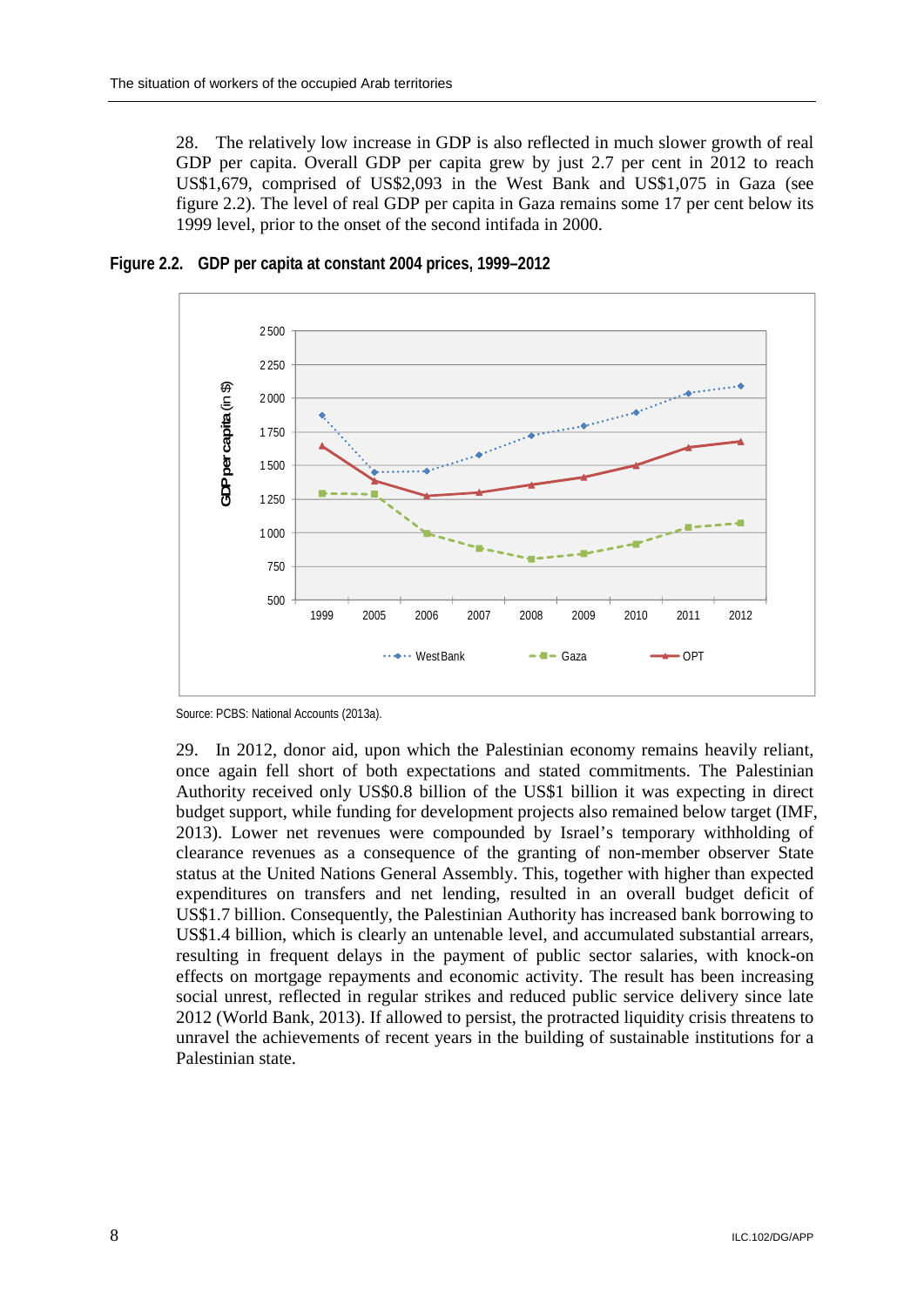# Further weakening of the labour market

30. The Palestinian labour force numbered over 1.1 million in 2012, representing a 5.2 per cent increase over the 2011 total (see table 2.1). Yet the rate of labour force participation, at 43.6 per cent, remained low. This is primarily attributable to the exceptionally low labour force participation rate for women, at 17.4 per cent, compared to 69.1 per cent for men. Female labour force participation is low despite the significant educational gains made by women. Indeed, girls' enrolment in secondary and tertiary education now exceeds that of boys. According to educational attendance data provided by the Palestinian Central Bureau of Statistics (PCBS), in 2011, 90 per cent of girls aged 15–17 were enrolled in school, compared to 81.5 per cent of boys (PCBS, 2013c). The failure to turn these educational advances into labour market gains reflects a great loss of economic potential.

31. The number of unemployed rose by 15.3 per cent, from 222,000 in 2011 to 256,000 in 2012. The corresponding overall unemployment rate rose from 21 to 23 per cent, reaching 32.9 per cent for women and 20.6 per cent for men in 2012. Clearly, employment prospects are very limited for those women who do enter the labour market. The situation is most pronounced in Gaza, where almost 50 per cent of women who participated in the labour force were unemployed. This figure was up from 43.9 per cent in 2011.

|                                            | 2011         | 2012    |         |                |         | 2012         | 2012/2011 |  |
|--------------------------------------------|--------------|---------|---------|----------------|---------|--------------|-----------|--|
|                                            | Year average | Q1      | Q2      | Q <sub>3</sub> | Q4      | Year average | % change  |  |
| Population aged 15+ ('000)                 | 2 4 6 6      | 2523    | 2546    | 2569           | 2592    | 2 5 5 7 . 5  | 3.7       |  |
| Labour force ('000)                        | 1059         | 1 0 9 5 | 1 1 0 9 | 1 1 1 6        | 1 1 3 7 | 1 1 1 4 . 3  | 5.2       |  |
| Employment ('000)                          | 837          | 834     | 877     | 845            | 877     | 858.3        | 2.5       |  |
| West Bank                                  | 510          | 507     | 531     | 501            | 535     | 518.5        | 1.7       |  |
| Gaza                                       | 244          | 249     | 266     | 255            | 255     | 256.3        | 5.2       |  |
| Israel and settlements                     | 83           | 77      | 80      | 88             | 87      | 83.0         | $-0.3$    |  |
| Unemployment ('000)                        | 222          | 261     | 232     | 271            | 260     | 256.0        | 15.3      |  |
| Labour force participation rate (%)        | 42.9         | 43.4    | 43.6    | 43.4           | 43.9    | 43.6         | 1.5       |  |
| Male                                       | 68.7         | 68.9    | 69.2    | 69.1           | 69.2    | 69.1         | 0.6       |  |
| Female                                     | 16.6         | 17.3    | 17.3    | 17.1           | 17.9    | 17.4         | 5.0       |  |
| Unemployment rate (%)                      | 21.0         | 23.9    | 20.9    | 24.3           | 22.9    | 23.0         | 9.8       |  |
| Male                                       | 19.2         | 22.0    | 18.8    | 20.7           | 20.7    | 20.6         | 7.2       |  |
| Female                                     | 28.4         | 31.5    | 29.5    | 39.0           | 31.7    | 32.9         | 15.9      |  |
| West Bank                                  | 17.3         | 20.1    | 17.1    | 20.4           | 18.3    | 19.0         | 9.8       |  |
| Male                                       | 15.9         | 18.6    | 16.1    | 17.9           | 16.7    | 17.3         | 9.1       |  |
| Female                                     | 22.7         | 25.5    | 21.4    | 30.1           | 24.4    | 25.4         | 11.8      |  |
| Gaza                                       | 28.7         | 31.5    | 28.4    | 31.9           | 32.2    | 31.0         | 8.1       |  |
| Male                                       | 25.8         | 28.4    | 24.1    | 26.0           | 28.5    | 26.8         | 3.7       |  |
| Female                                     | 43.9         | 46.5    | 47.2    | 57.7           | 48.3    | 49.9         | 13.8      |  |
| Source: PCBS: Labour Force Survey (2013b). |              |         |         |                |         |              |           |  |

### **Table 2.1. Labour market indicators, 2011–12**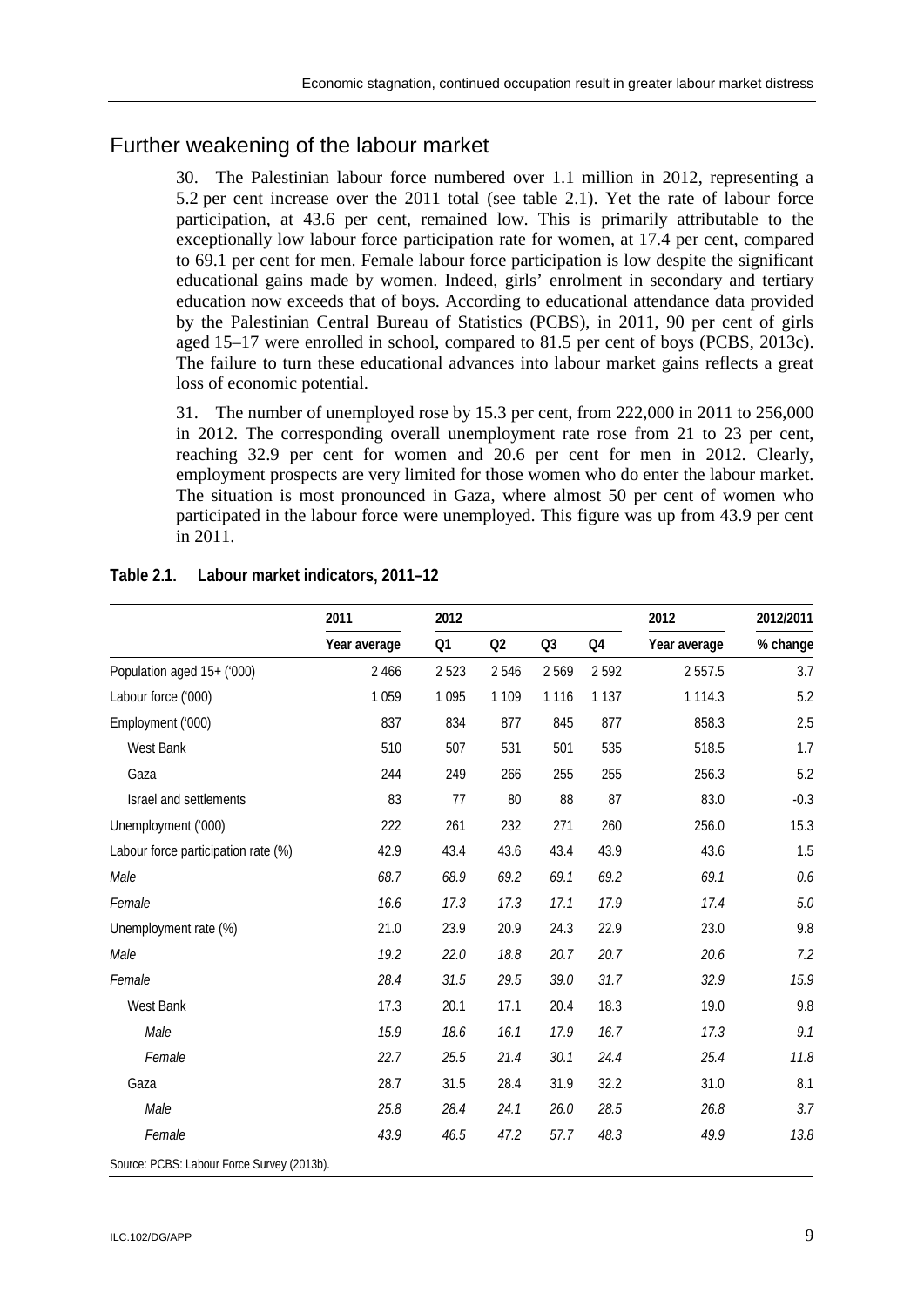32. Labour market distress particularly affects young people, and hits young women the hardest, as shown in figure 2.3. While somewhat lower rates of labour force participation would be expected owing to longer periods spent in education, a mere 9.5 per cent of young women (aged 15–24) participated in the labour force, compared to 49 per cent of young men. Concurrently, 62.2 per cent of young women were unemployed in 2012, compared to 34.5 per cent of young men. In Gaza, unemployment rose to 48.8 per cent for young men and reached an unprecedented 88.1 per cent for young women.







33. While approximately three-quarters of young people who were outside the labour force were studying, 18.4 per cent of young Palestinians were neither in the labour force nor in education, including 31.4 per cent of young women. These bleak indicators point to a clear need to develop large-scale programmes to support the school-to-work transition, such as a youth employment guarantee. Given the inability of the fiscally squeezed Palestinian Authority to absorb new labour market entrants, the necessary conditions must be created to allow the Palestinian private sector to expand and create jobs, which requires access to productive resources and markets.

34. The employment rate (total employment as a percentage of the population aged 15 and above) fell to 33.8 per cent in the fourth quarter of 2012 from 35.1 per cent in the fourth quarter of 2011. The corresponding employment rate for men at the end of 2012 was 54.9 per cent, compared to just 12.2 per cent for women. In terms of the composition of employment, the services sector continued to dominate, accounting for 36.3 per cent of total employment in the fourth quarter of 2012 (see table 2.2). The productive sectors of agriculture and manufacturing accounted for 12.3 and 12.5 per cent of employment, respectively. The agriculture sector accounts for approximately a quarter of total female employment, and reduced agricultural activity in 2012 may thus to some degree explain the steeper rise in women's unemployment relative to that of men.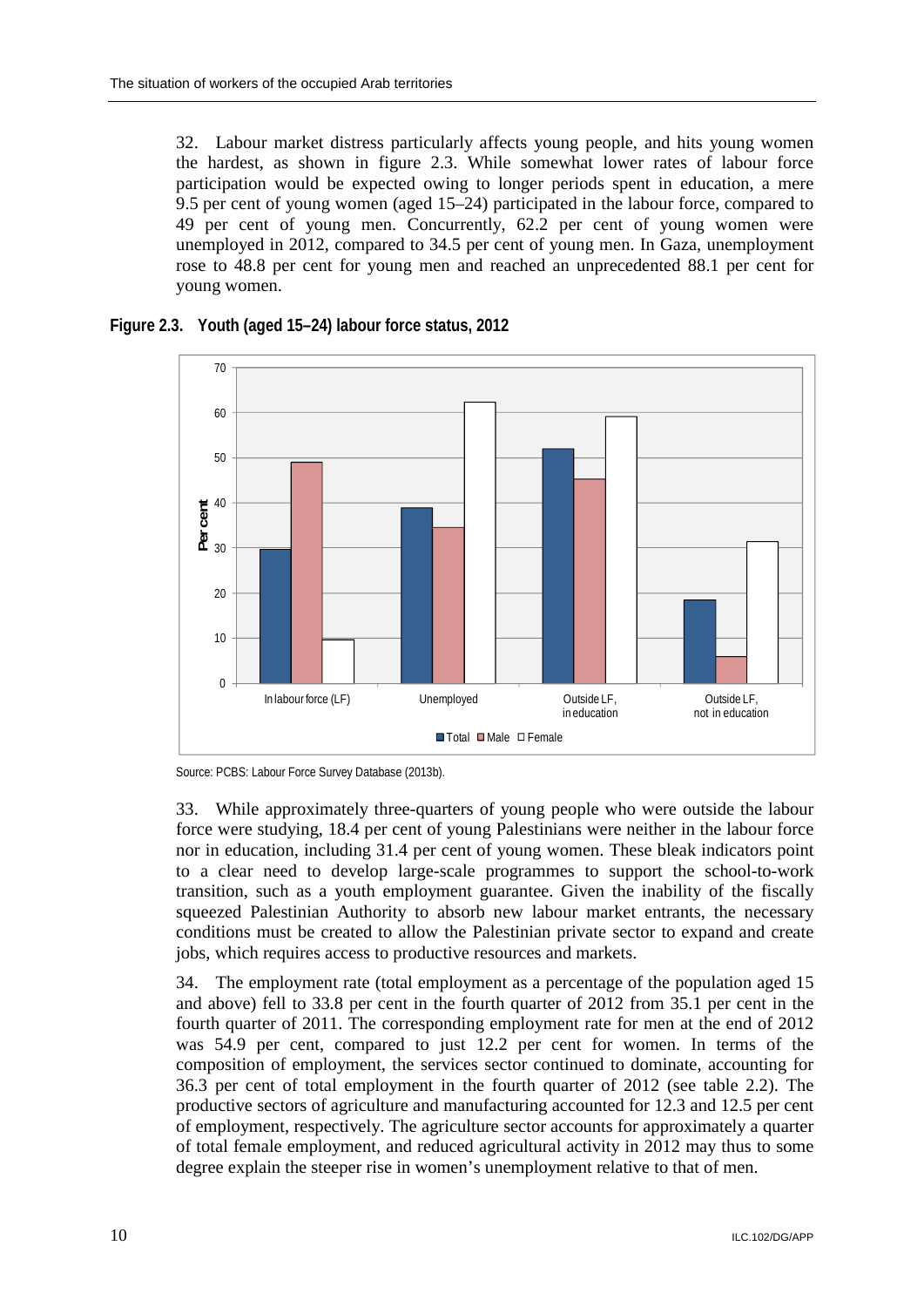|                                                                         | 2012 Q4 (per cent)     |                        | 2011 Q4 (per cent)     |                        |  |
|-------------------------------------------------------------------------|------------------------|------------------------|------------------------|------------------------|--|
|                                                                         | Share in<br>employment | Share in<br><b>GDP</b> | Share in<br>employment | Share in<br><b>GDP</b> |  |
| Agriculture, fishing and forestry                                       | 12.3                   | 5.7                    | 14.4                   | 7.3                    |  |
| Manufacturing, mining and quarrying                                     | 12.5                   | 11.9                   | 11.3                   | 11.4                   |  |
| Construction                                                            | 13.9                   | 13.1                   | 13.3                   | 14.1                   |  |
| Commerce, restaurants and hotels                                        | 18.8                   | 14.4                   | 19.6                   | 15.1                   |  |
| Transport, storage and communication                                    | 6.2                    | 8.4                    | 6.0                    | 8.7                    |  |
| Services and other branches                                             | 36.3                   | 46.5                   | 35.4                   | 43.4                   |  |
| Total                                                                   | 100.0                  | 100.0                  | 100.0                  | 100.0                  |  |
| Source: PCBS: National Accounts (2013a) and Labour Force Survey (2013b) |                        |                        |                        |                        |  |

### **Table 2.2. Sectoral shares of employment and GDP, 2011–12, fourth quarters**

Source: PCBS: National Accounts (2013a) and Labour Force Survey (2013b).

35. Agriculture and manufacturing have contracted significantly since the signing of the Oslo Accords, to the extent that their contribution to GDP in 2012 was approximately half of what it was in 1994. Moreover, both of these sectors contribute a higher proportion to employment than to GDP, implying a lower than average level of output per person employed. Similarly, the construction and commerce sectors also appear to be characterized by low levels of labour productivity. Construction activity slowed somewhat in 2012, owing to interruptions in the supply of building materials entering Gaza through the tunnels under the border with Egypt. Overall employment in construction has nonetheless continued to grow.

#### **Box 2.1 Women's employment in Gaza**

Women in Gaza are increasingly marginalized in the labour market. Very low participation in the labour force is coupled with exceptionally high unemployment. Young women are hit hardest, despite their high levels of education. Disturbingly, education is beginning to be seen as a social burden. The Israeli blockade and increasingly conservative policies enforced by the de facto authorities in Gaza have combined to diminish the number of jobs available. Most formally employed women work in the public sector in health and education. Outside the public sector, women have no real prospects of earning a living wage. For instance, women employed in childcare are paid as little as US\$100 per month. In view of the separation between Gaza and the West Bank, there is little expectation that the minimum wage adopted by the Palestinian Authority in October 2012 will be enforced in Gaza.

Working women are being progressively pushed further into informality, working as unpaid contributing family members in the agricultural sector, or seeking domestic work or a broad range of cleaning jobs. They are also increasingly subject to harassment in the workplace, and have no effective recourse to complaint mechanisms.

36. Employment in Israel and the settlements remains governed by a regime of quotas and permits for West Bank Palestinians who have been granted security clearance and are in possession of a magnetic identification card. The permit system lends itself to profiteering and other forms of abuse by both Israeli and Palestinian middlemen, which are reportedly common. Permit holders are generally required to be at least 26 years of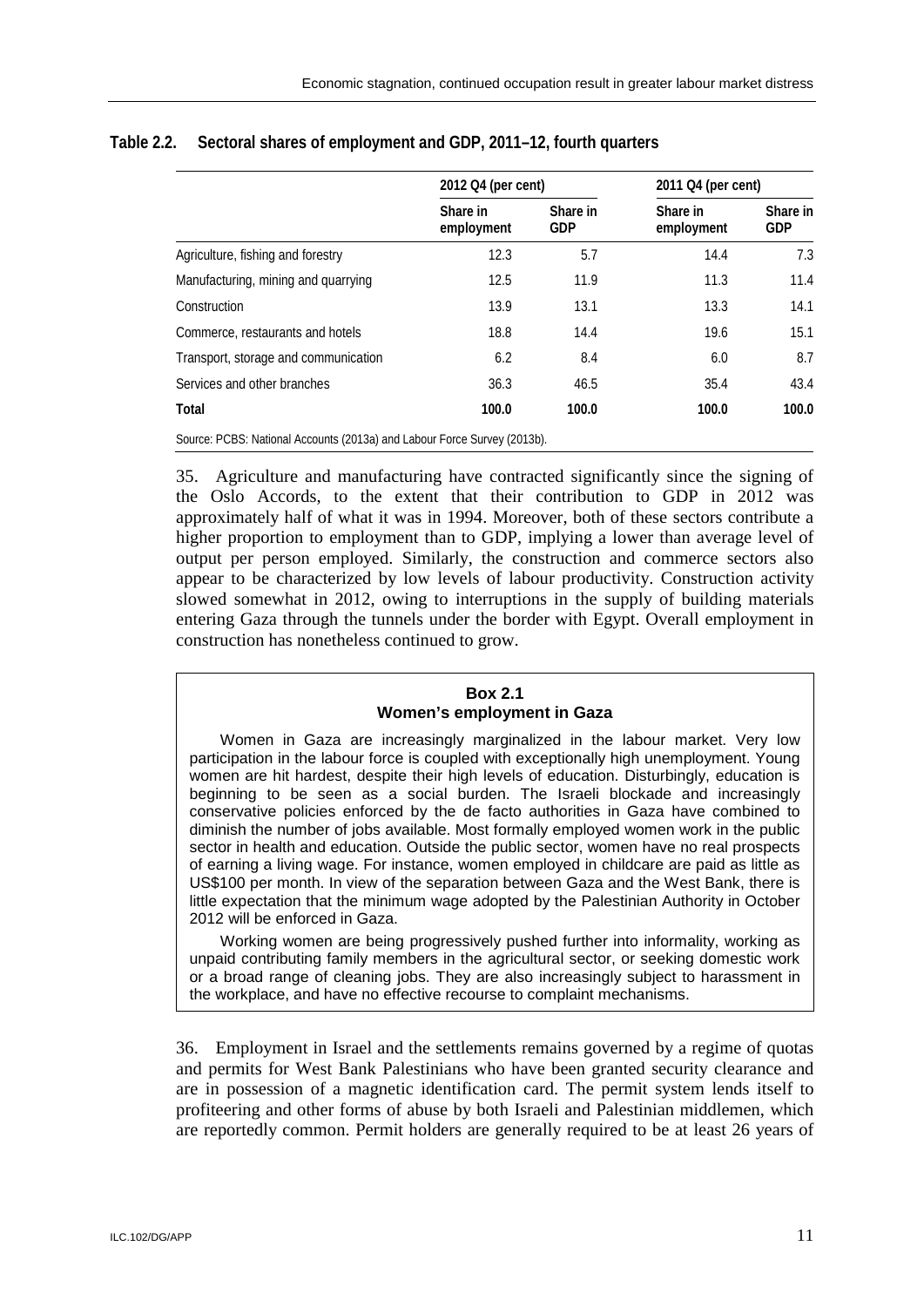age and married with children.<sup>3</sup> Furthermore, since April 2006 workers from Gaza have not been able to obtain permits to work in Israel. Consequently, employment in Israel is not an option for the large cohorts of young unemployed Palestinians. The majority of Palestinians working in Israel are employed in the construction sector, followed by manufacturing and agriculture.

37. According to Israel's Coordinator of Government Activities in the Territories (COGAT), the quota of permits increased by 10,000 in 2012, of which 8,000 additional permits were approved for the construction sector and 2,000 for agricultural work. Israeli employers expressed to the mission a strong preference for employing Palestinian workers over other migrant workers. This preference is reflected in the higher quotas, which clearly respond to the demands of the Israeli economy. By March 2013, the quota had risen to  $47,350$  permits for work in Israel,  $^{4}$  in addition to 22,955 permits for work in the settlements (COGAT, 2013). However, there is a significant discrepancy between the quota and the actual number of permits issued, as well as between the permits issued and actual labour flows. Of the 83,000 workers in Israel and the settlements in 2012, approximately a quarter are estimated to work in Israel without a permit. Although this requires entering Israel illegally, the significantly higher wages to be earned in the Israeli labour market entice thousands of Palestinian workers to resort to risky means to cross the Separation Barrier on a daily basis, for want of other alternatives to earn a decent income.

### Incomes and poverty

38. The average daily wage earned by Palestinian workers in Israel and the settlements was more than double that of the West Bank private sector in 2012, despite a small reduction in its purchasing power relative to 2011 (see table 2.3). Real wages earned in the private sector in Gaza increased by 6.6 per cent, but at 45.3 new Israeli shekels (NIS) per day the average wage was still some 43 per cent lower than in the West Bank. A sizeable gender gap persists, as the average daily wage earned by Palestinian women from the West Bank amounts to only 77 per cent of that of their male counterparts (PCBS, 2013b). In Gaza, women's average daily wages were actually 31 per cent higher than those of men; however, this is explained by the fact that a high proportion of the otherwise extremely low overall level of women's employment in Gaza is in the public sector.

39. The Palestinian Authority adopted a national minimum wage on 9 October 2012, at the rate of NIS1,450 per month, NIS65 per day and NIS8.50 per hour (MAS, 2012). While these levels will not attract Palestinian workers away from working in Israel and the settlements, in spite of their long, costly and arduous commutes, if enforced they are likely to go some way towards protecting those in society most vulnerable to poverty and exploitation and reducing non-public sector gender wage gaps. As the new legislation only came into effect on 1 January 2013, data on its impact are not yet available.

<sup>-</sup> $3$  Prior to 2012 the minimum age requirement was 30 years.

<sup>4</sup> A further 17,750 permits were issued for merchants, as well as 1,500 special permits known as "Businessmen Cards" (or BMCs) for "VIP" business people. COGAT also reports 20,408 crossings of traders from Gaza through Erez in 2012, a 42 per cent increase over the 2011 total (COGAT, 2013).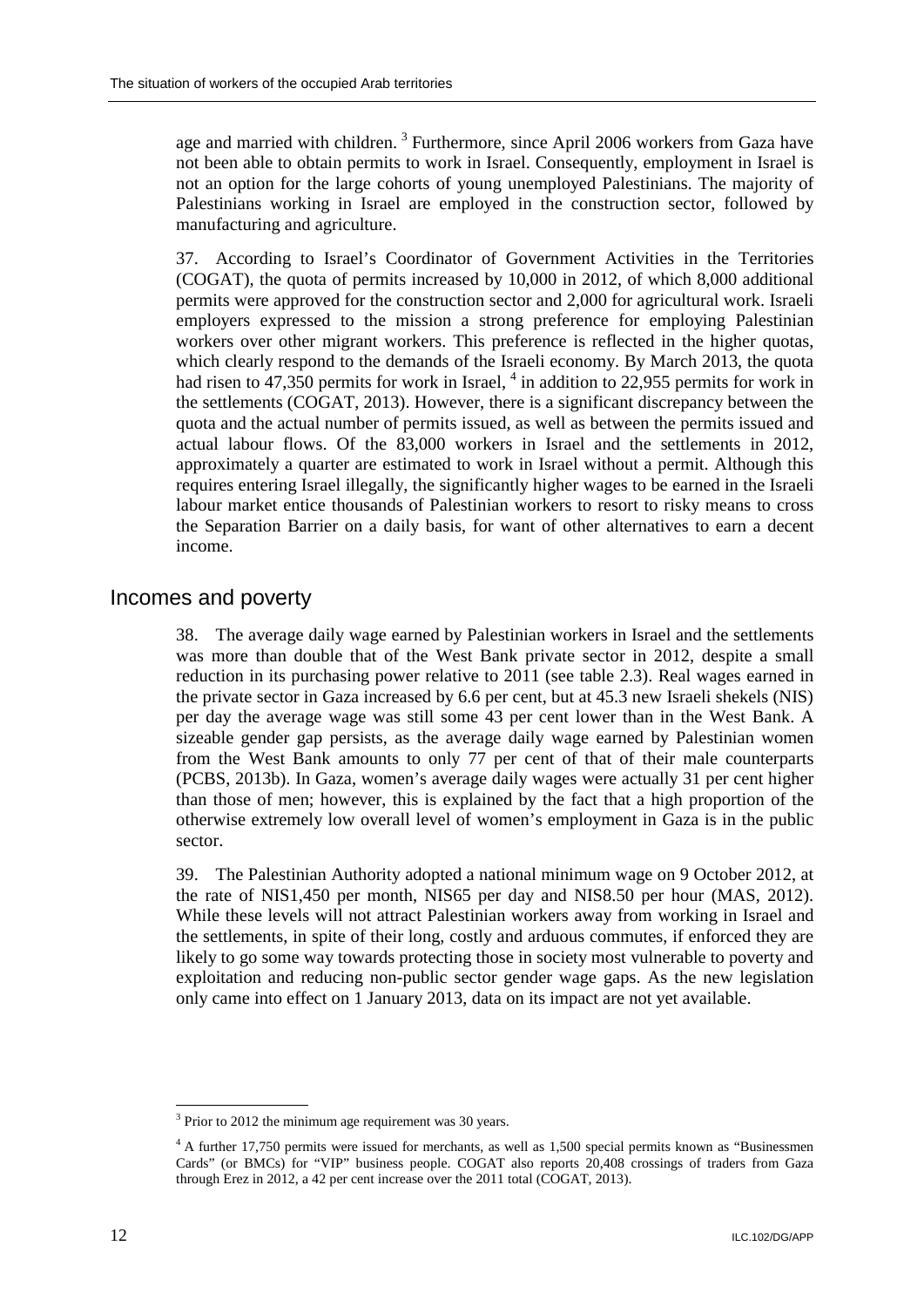|                                                                                  | <b>West Bank</b> | Gaza   |
|----------------------------------------------------------------------------------|------------------|--------|
| Average daily wage (NIS), 2012                                                   |                  |        |
| Public sector                                                                    | 99.00            | 79.10  |
| Private sector                                                                   | 79.50            | 45.30  |
| Israel and settlements                                                           | 164.00           |        |
| Real wage change 2012/2011 (in %)                                                |                  |        |
| Public sector                                                                    | 0.90             | $-0.5$ |
| Private sector                                                                   | $-2.80$          | 6.6    |
| Israel and settlements                                                           | $-2.90$          |        |
| 2012 consumer price index (%)                                                    | 4.08             | 0.48   |
| Source: PCBS: Labour Force Survey (2012b) and consumer price index data (2013d). |                  |        |

#### **Table 2.3. 2012 nominal and real average wages and prices**

40. The rate of inflation, as captured by the Palestinian consumer price index, fell slightly to 2.78 per cent in 2012, compared to 2.88 per cent in 2011 (PCBS, 2013d). Categories registering the highest price increases included fresh vegetables (15.03 per cent, reflecting reduced agricultural output in 2012), fresh poultry (8.91 per cent), cigarettes (7.42 per cent), fuel for transportation (5.81 per cent) and education (5.47 per cent). The West Bank registered the highest inflation (4.08 per cent), followed by East Jerusalem (3.23 per cent). In Gaza, increased quantities of consumer goods allowed in through Israel helped to keep consumer price inflation low (0.48 per cent).

41. Consumption data based on a budget of basic needs expenditures show that the overall poverty rate rose slightly to 25.8 per cent in 2011, from 25.7 per cent in 2010 (see table 2.4). On the other hand, the incidence of deep poverty fell from 14.1 per cent in 2010 to 12.9 per cent in 2011. While the poverty rate declined slightly in the West Bank, it increased in Gaza. Moreover, social assistance played a critical role in reducing poverty in both the West Bank and Gaza, by enabling more consumption. Without this assistance, the incidence of poverty and deep poverty in Gaza in 2011 would rise to 49.9 per cent and 31.9 per cent, respectively (PCBS, 2012). A dangerous consequence of the drop in donor aid and the ongoing liquidity crisis faced by the Palestinian Authority is higher rates of poverty in the future, as the Palestinian Authority comes under increasing pressure to curb transfer payments.

|                                | 2011    |              | 2010    |              |  |
|--------------------------------|---------|--------------|---------|--------------|--|
|                                | Poverty | Deep poverty | Poverty | Deep poverty |  |
| Occupied Palestinian Territory | 25.8    | 12.9         | 25.7    | 14.1         |  |
| West Bank                      | 17.8    | 7.8          | 18.3    | 8.8          |  |
| Gaza                           | 38.8    | 21.1         | 38.0    | 23.0         |  |

### **Table 2.4. Poverty rates according to monthly consumption patterns, 2010–11** (%)

Source: PCBS: *Living standards in the Palestinian Territory, 2011* (2012); PCBS: *Poverty in the Palestinian Territory* (2011b).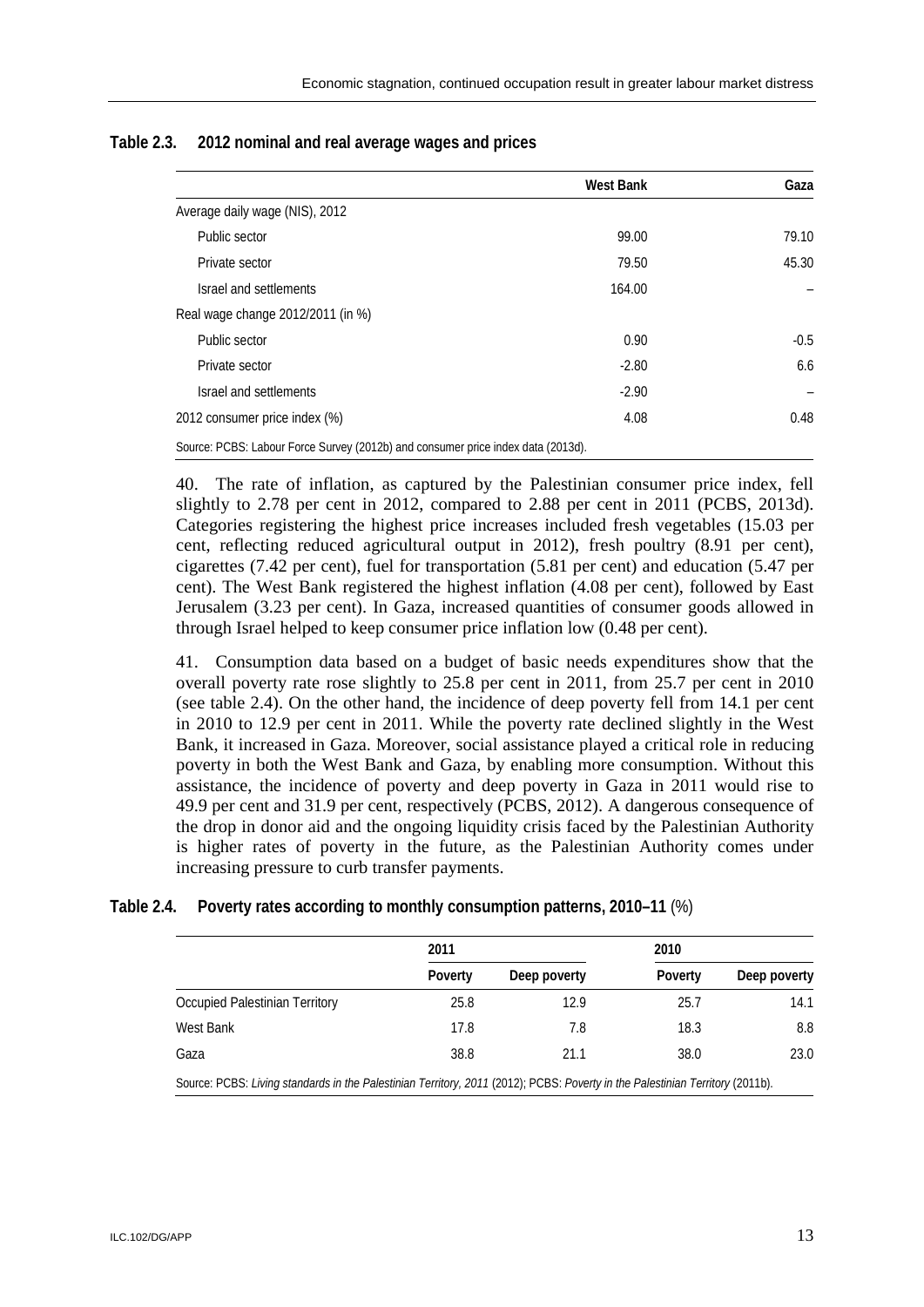# Freer movement, tightened control in the West Bank

42. Since the onset of the second intifada, the daily lives of Palestinians have been characterized by restrictions on freedom of movement and access. Physical obstacles including checkpoints, roadblocks, gates, trenches and earth mounds, in addition to the West Bank Separation Barrier, are compounded by a system of administrative restrictions, including the highly intricate and controlling permit regime. Although there was a notable easing of movement restrictions within the West Bank in  $2012$ ,  $5$  the infrastructure of closure remained very much in place, with a total of 532 physical obstacles recorded in December 2012 (OCHA, 2012a). <sup>6</sup> Moreover, certain checkpoints, including along the Separation Barrier, have become more entrenched, while an alternative "fabric of life" road network for Palestinians continues to expand. These roads are built to provide transportation contiguity to the numerous small Palestinian enclaves separated by Israeli settlements and their associated infrastructure, contributing to the fragmentation and dispossession of Palestinian land.

43. The greatest obstacle to movement remains the Separation Barrier, of which 62.3 per cent of the projected 709 km had been built by December 2012, with a further 9.1 per cent under construction (ibid.).<sup>7</sup> Upon completion, approximately 85 per cent of its current trajectory will run inside the West Bank, isolating 9.4 per cent of the West Bank land mass, including East Jerusalem, and incorporating over 85 per cent of the total Israeli settler population between the Barrier and the 1949 Armistice Line (the "Green Line") (OCHA, 2012b). This area, also known as the "seam zone", includes a significant proportion of the West Bank's fertile farmland and water resources. Access to these productive resources has become more tightly controlled, as documented in the Report of last year's mission (ILO, 2012a).

44. While measures to enable freer movement of people within the West Bank are to be encouraged, sustainable economic development requires access to productive resources. Area C accounts for 60 per cent of the West Bank's land mass, including the overwhelming majority of its natural resources, and it links the otherwise fragmented enclaves of Areas A and B. Yet Palestinian construction is prohibited in 70 per cent of Area C, declared by the Israeli military as closed or restricted zones and scattered with Israeli settlements. It is heavily restricted in 29 per cent of Area C, and less than 1 per cent has been designated for Palestinian development by the Israeli Civil Administration (OCHA, 2013a).

-

 $<sup>5</sup>$  Measures to ease internal movement in the West Bank in 2012 included removal of certain checkpoints,</sup> downgrading of others to "partial" checkpoints, staffed only on an ad hoc basis, opening of road gates, relaxed administrative restrictions for Palestinian vehicular access to the Jordan Valley through northern checkpoints, and faster processing of passengers through the Qalandiya checkpoint into East Jerusalem.

 $6$  This closure count does not include a further 111 obstacles in the Hebron H2 zone where movement restrictions extend to parts of streets and separate sidewalks. The H2 zone was defined under the Oslo Accords.

<sup>&</sup>lt;sup>7</sup> The Advisory Opinion of the International Court of Justice that was delivered on 9 July 2004 on the Separation Barrier called for an immediate cessation and reversal of construction activity and reparations for all damage caused. This was supported by a subsequent United Nations General Assembly Resolution, A/RES/ES-10/15 of 20 July 2004.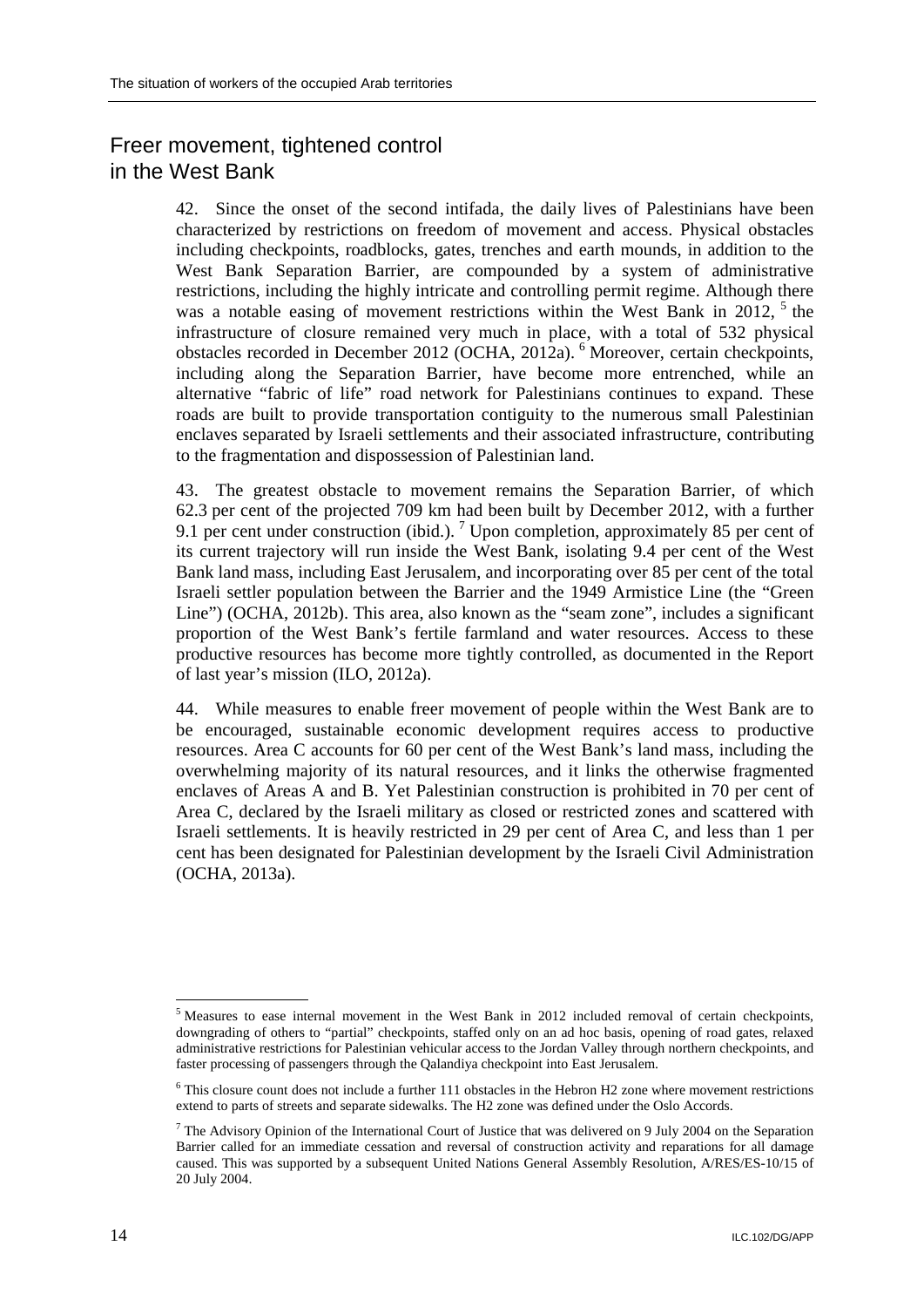45. In 2012, there was a welcome increase in Area C development projects approved by the Israeli authorities, including the approval of nine new master plans,  $\delta$  with a further ten in the pipeline (COGAT, 2013). However, OCHA observes that only a minority of the approved projects targeted the needs of the vulnerable communities residing in Area C, with the majority, such as cellular communication towers and upgrading of roads, principally serving localities in Areas A and B (OCHA, 2012c). Exploitation of Area C land and other productive resources creates profitable economic opportunities, as evidenced by the number of Israeli industrial and agricultural settlements in the West Bank, and is critical to enable growth of the heavily constrained Palestinian private sector. The World Bank identifies telecommunications, tourism, housing and construction, small and medium enterprise, and agriculture as potentially lucrative areas for private investment, provided that restrictions on Area C are curtailed (World Bank, 2012a). In some cases, investors appear to have had some success in creating activities on the ground which test the limits of the existing restrictions. Creating sustainable conditions for such private investment would have a substantial employment-generation potential.

### Blockade and renewed conflict devastate Gaza

46. The blockade that was imposed by Israel on Gaza in June 2007 is now in its sixth year. Gaza's borders, sea and airspace remain under the tight control of the Israeli military, with heavy restrictions on the movement of people and goods into and out of Gaza. Fishing limits have been restricted to a distance of 3 nautical miles from the coastline, compared to the 20 nautical mile limit that was agreed under the Oslo Accords. This resulted in a greatly depleted catch for Gaza's 3,000 fishers, forcing many to seek alternative livelihoods. The Israeli military have also enforced an access-restricted buffer zone on the Gaza side of the border, which officially started 300 m from the border but in practice was enforced anywhere between 500 m and 1.5 km from the border, rendering 35 per cent of Gaza's agricultural land inaccessible. Under these circumstances, an estimated 44 per cent of Gazans were food insecure in 2012, with nearly 80 per cent dependent on donor aid (OCHA, 2012d).

47. On 14 November 2012, nearly four years after the Israeli military operation "Cast Lead", renewed conflict befell Gaza as Israel launched an eight-day military strike, operation "Pillar of Defense", with the stated objective of ending rocket fire emanating from Gaza. During the hostilities, 1,582 rockets were fired out of Gaza by Palestinian armed factions (COGAT, 2013), resulting in four Israeli civilian deaths and 219 injuries (OCHA, 2013b). Over the same period, 103 Palestinian civilian fatalities and 1,202 injuries were registered (ibid.). A United Nations assessment estimated that damage to public facilities and infrastructure in Gaza amounted to over US\$7 million, highlighting the urgent need to lift the prevailing import restrictions to allow reconstruction (OCHA, 2012c). The Israeli military operation further exacerbated the dire economic and social situation of Gazans living under continued siege.

-

<sup>8</sup> Master plans demarcate the boundaries of local communities within which construction is subsequently permitted.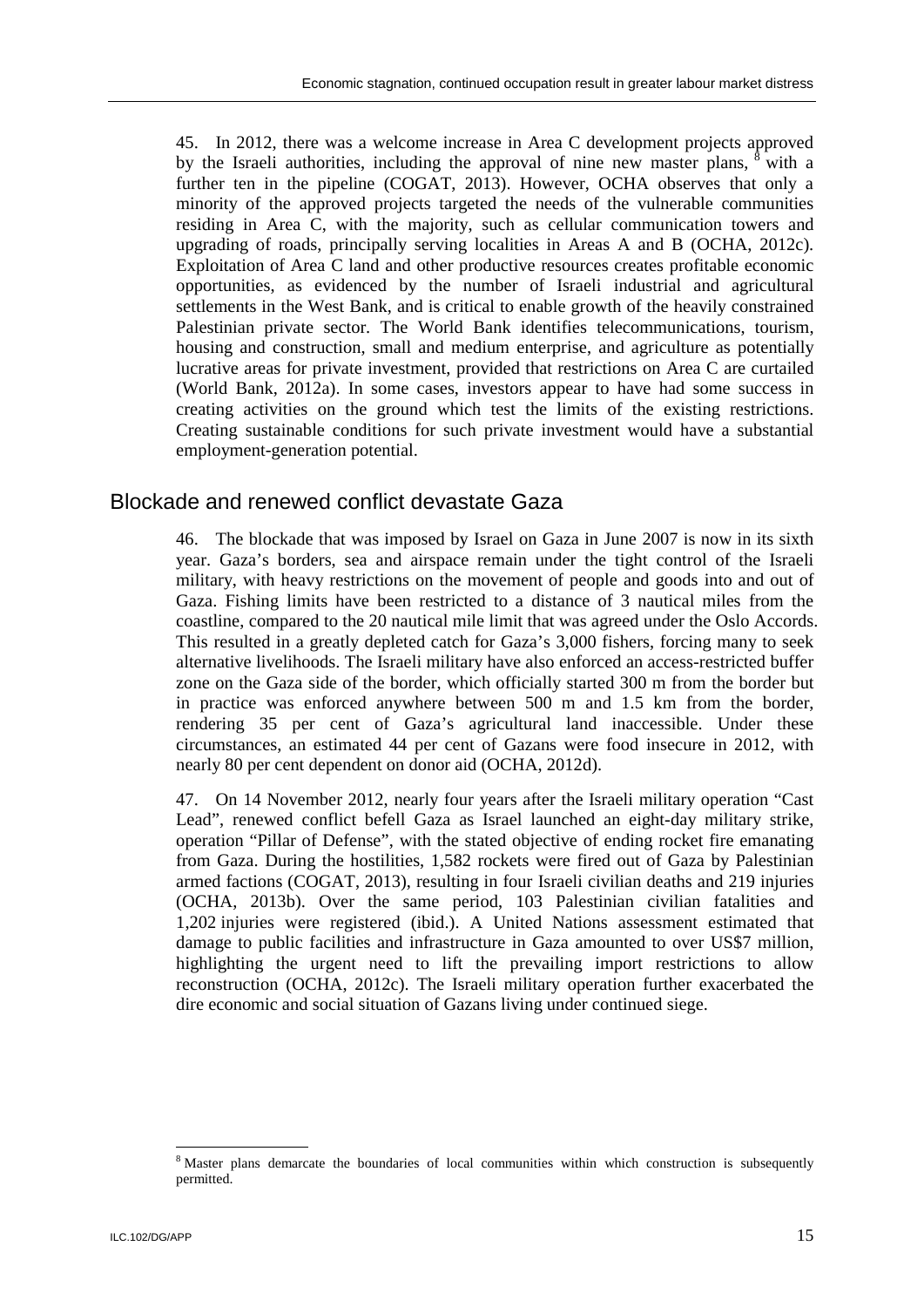48. In the wake of the subsequent Egyptian-brokered ceasefire, certain access restrictions were relaxed. A daily inflow of 20 truckloads of aggregates for construction has been allowed to enter Gaza from Israel since the end of 2012. Fishing limits were expanded from 3 to 6 nautical miles, which would give access to a relatively improved catch, even though the largest and most profitable fish are to be found beyond 12 nautical miles from the coast. The buffer zone was reduced to allow farmers to use land up to 100 m from the border. Unfortunately, these measures fall far short of a broader lifting of the blockade, which would be urgently needed to start reviving Gaza's shattered economy. Moreover, there has reportedly been only a limited application of the buffer zone reduction, while in March 2013, following the firing of two rockets from Gaza, the fishing limit was again curtailed back to 3 nautical miles.

49. The volume of imports of goods entering Gaza from Israel rose from the second quarter of 2012 (see figure 2.4), reaching a monthly average of 4,784 truckloads, compared to an average of 4,107 in 2011. Most consumer goods are now able to enter Gaza from Israel through back-to-back trucking at Kerem Shalom, which remains the sole crossing point for commercial goods along the border. While Israel invested in increasing the capacity of Kerem Shalom to 400 truckloads per day and adding a new loading bay for aggregates in 2012 (COGAT data), it still operates at significantly less than its full capacity. Moreover, as it is located at the southern tip of Gaza, its use entails greater transportation costs as trucks have further to travel than to the other closed crossings along the border. Imports in 2012 were at roughly half of their level prior to the blockade.



**Figure 2.4. Gaza imports: Average monthly truckloads, 2012–13** 

Source: OCHA: Gaza Crossings Database (2013c); PalTrade: *Gaza Strip Crossings Bi-Monthly Report, Dec. 2009–Jan. 2010*  (for data until Dec. 2009) (2010).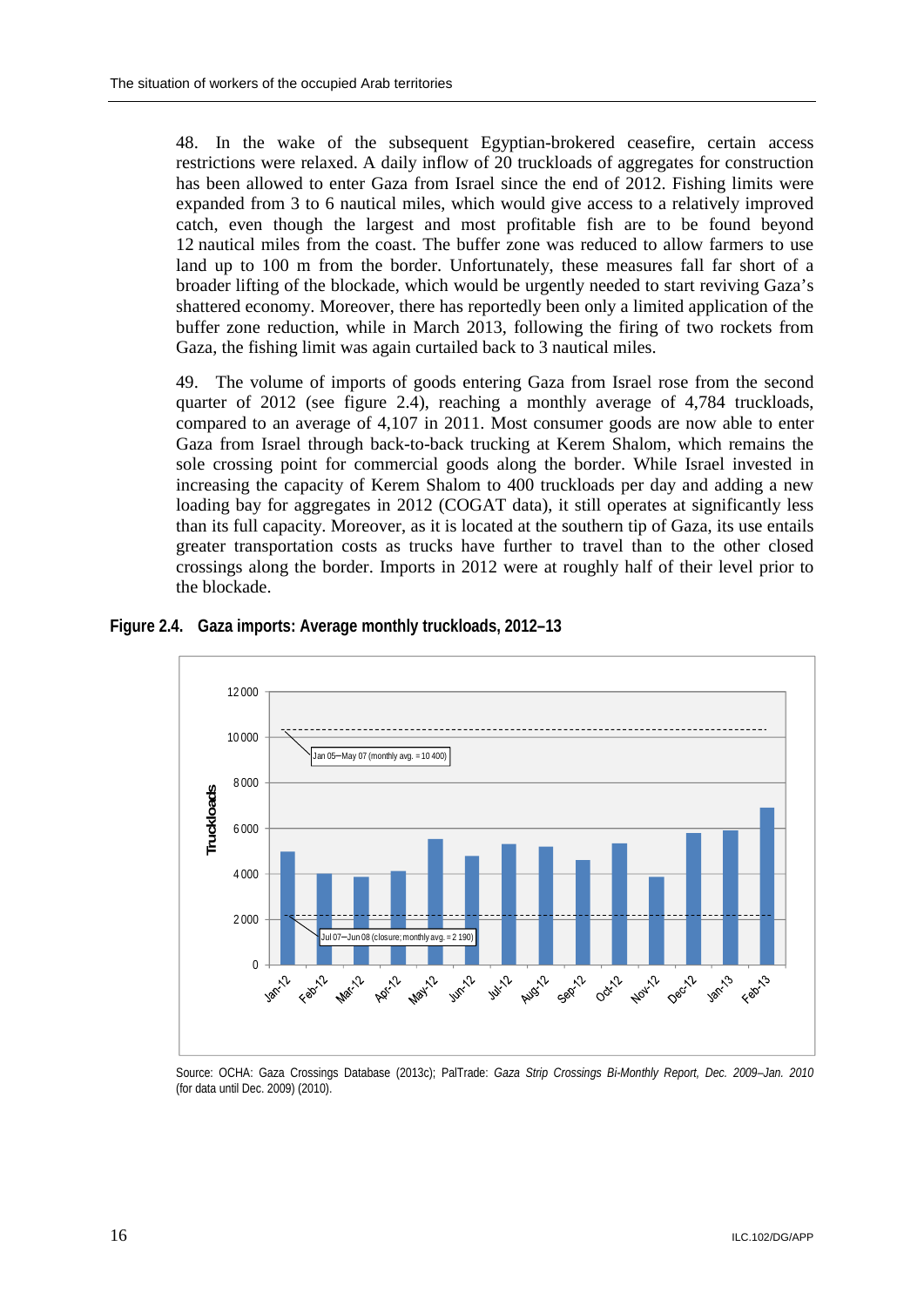50. With the very limited quantities of construction materials entering through Kerem Shalom relative to market needs, along with the prevailing restrictions on entry of goods that feature on an extended "dual-use" prohibited list, which includes most raw material inputs and investment goods, the illegal tunnel economy has continued to thrive. By 2012, the number of tunnels under the border with Egypt at Rafah had grown to an estimated 1,200 (ICHR, 2012). The de facto authorities in Gaza control the flow of goods smuggled through the tunnels in order to regulate market prices, while levying taxes on these goods. This is effectively lost revenue to the Palestinian Authority. Statistical data are not readily available, but it is now believed that up to 30,000 workers were employed in the tunnel economy, frequently in highly precarious and unsafe conditions, for want of other employment opportunities.

51. Since early 2013, the Egyptian authorities have taken steps to curtail the tunnel trade by flooding large numbers of tunnels, owing to deteriorating security conditions in the northern Sinai that have accompanied this underground economy. While the expectation is that the trade will shift, in a regulated way, to Kerem Shalom, it is uncertain how effectively this can be done.

# Access to markets for growth and employment revival

52. Sustainable growth and employment creation will ultimately require far greater possibilities for trade than those now available. Palestinian competitiveness is currently greatly impeded by the back-to-back trucking system imposed at all commercial crossing points, both in the West Bank and in Gaza. Goods must be palletized according to strict limitations, which may be subject to unexplained, unpredictable and seemingly arbitrary amendments; waiting, inspection, scanning and transfer times are often lengthy and inefficient, resulting in damage to agricultural produce; opening hours at the crossings are limited; and the actual transportation time and costs associated with this system are very high.

53. From the West Bank, exporters can either use the five commercial crossings along the Separation Barrier to Israel, or the Allenby Bridge crossing to Jordan, also controlled by the Israeli authorities. The year 2012 witnessed a 25 per cent increase in trade through the Allenby Bridge, including a 39 per cent increase in exports (COGAT, 2013). Efforts are being made to upgrade the infrastructure at Allenby Bridge; however, trade through this route remains marginal compared to trade through the crossings to Israel.

54. Exports from Gaza were effectively ended with the imposition of the blockade in June 2007 (see figure 2.5). Throughout 2012, a mere 210 truckloads of goods exited Gaza. These contained mainly agricultural produce, including strawberries, tomatoes and flowers, as well as a few small consignments of textiles and furniture. The high salinity of water in Gaza has lowered agricultural productivity and the production of high-value crops has lost its profitability. As a result, exports of cut flowers to Europe are now just 1 per cent of their pre-blockade level.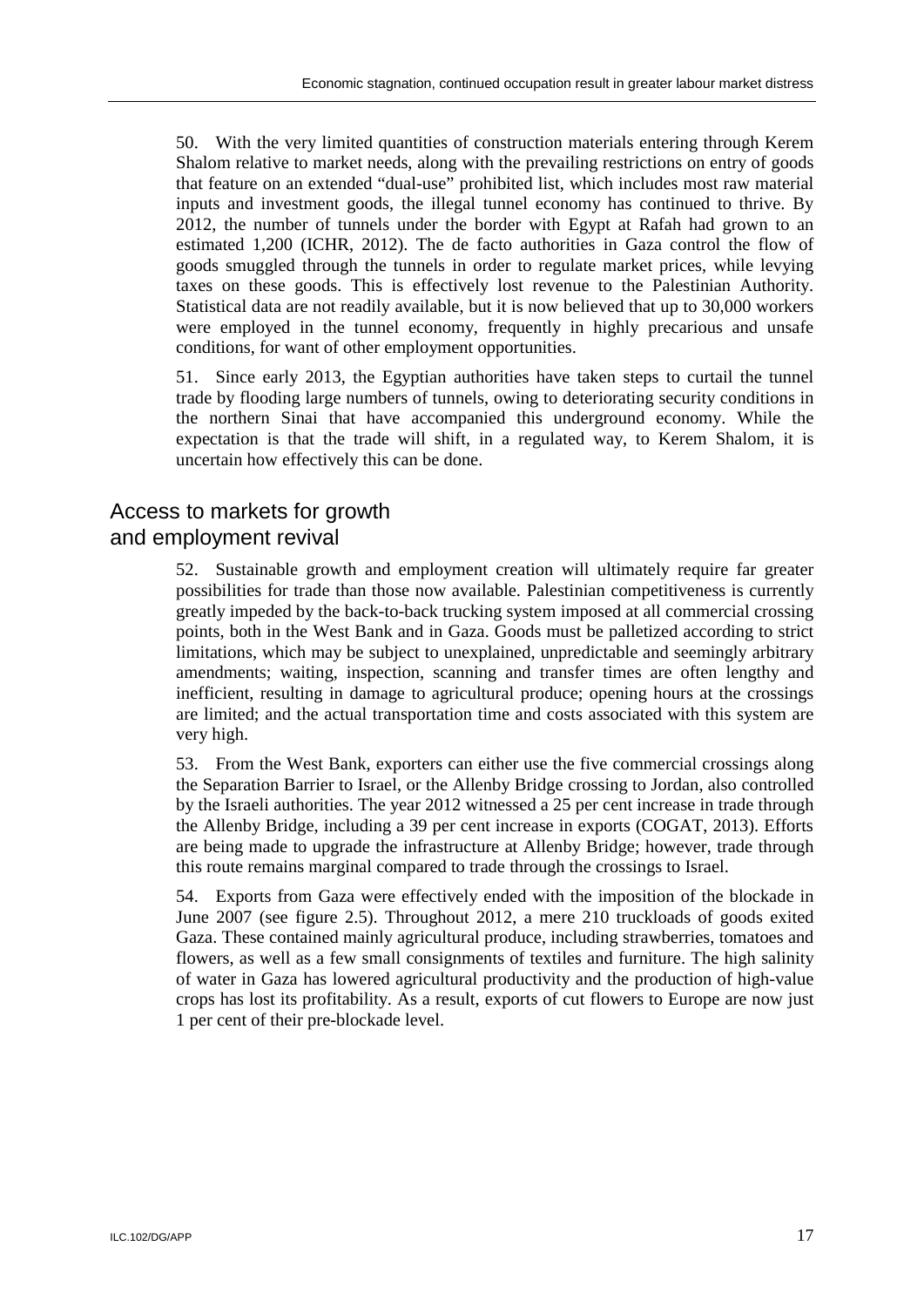

**Figure 2.5. Gaza exports: Total annual truckloads, 2000–12** 

Source: OCHA: Gaza Crossings Database (2013c).

55. The Israeli authorities have declared that Gazan producers can export all goods to the rest of the world, but not to Israel or the West Bank. Yet the West Bank and Israel are Gaza's natural markets. There is no way in which products from Gaza can be competitive in the rest of the world given the ongoing blockade, depleted inputs and infrastructure, the loss of skills, and high production and transportation costs.

56. Palestinian producers need access to markets in order to grow their businesses and generate decent jobs. The severing of East Jerusalem from the West Bank and the increasingly entrenched separation of the West Bank from Gaza significantly diminishes the domestic Palestinian market. Indeed, there are currently no prospects of putting in place the vital trade corridors between the West Bank and Gaza which were delineated in the November 2005 Agreement on Movement and Access. At the same time, the costs created by occupation greatly reduce the competitiveness of Palestinian products in foreign markets. Members of the Palestinian private sector elite attach significant importance to investment in vocational training to meet the development requirements of potential and emerging sectors, such as tourism, pharmaceuticals and agro-industry. This is certainly needed, and private sector resources can play an important role in supporting the fiscally constrained Palestinian Authority in providing such training, as well as in building more solid economic foundations in Palestine. However, their efforts can only go so far. The reality of the occupation is constrained access to land and other productive resources, as well as the markets that the Palestinian economy needs for the revival of growth and employment.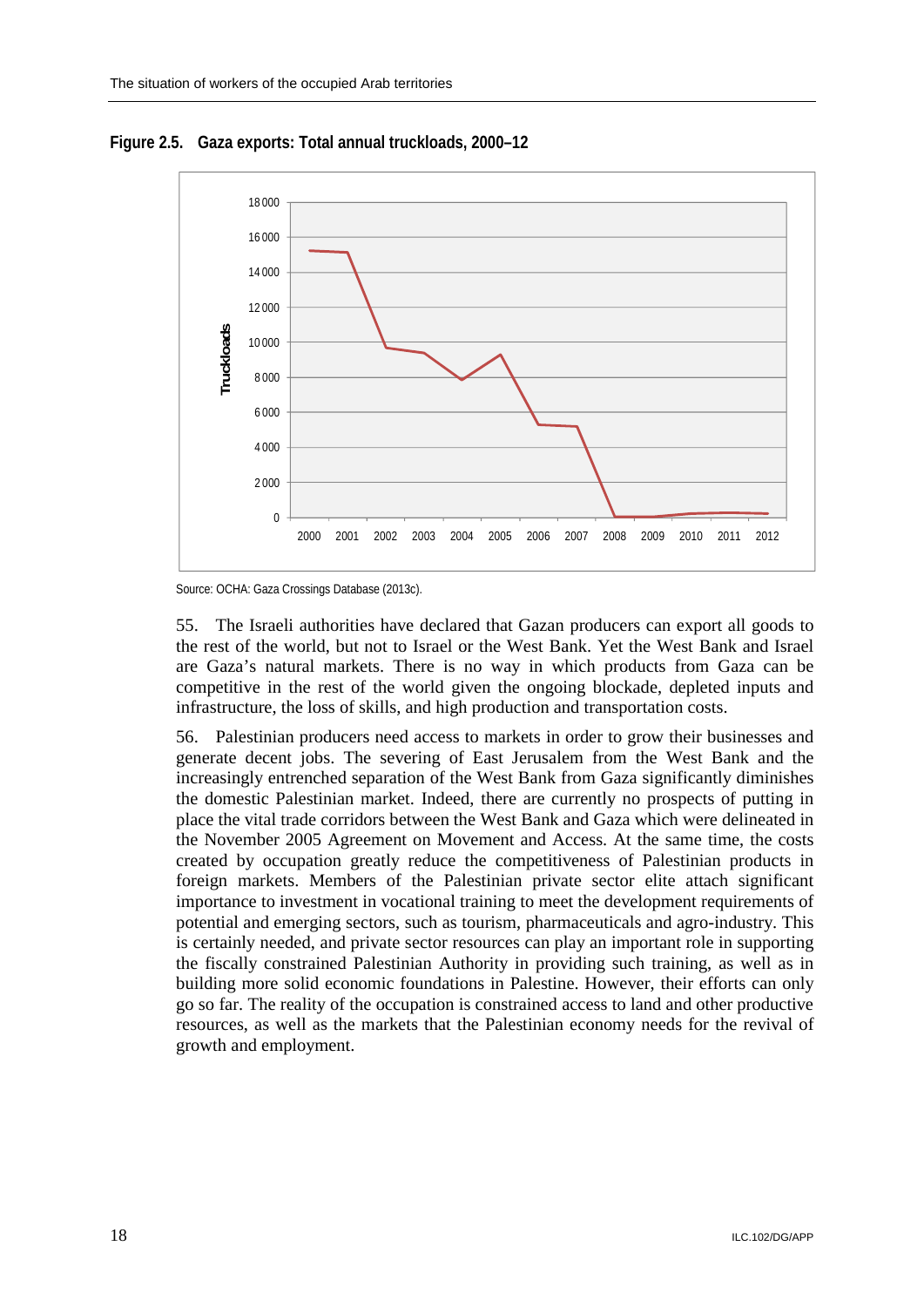# **3. Palestinian workers between disillusion and despair**

57. With unemployment and poverty on the rise, the situation of Palestinian working men and women and their families remains grim. The facts on the ground created by 46 years of occupation have a distressing impact on Palestinian workers' rights and livelihoods. The space for the Palestinian Authority to address the many challenges faced by Palestinian workers is shrinking rather than widening. The most important factor underlying this reality remains the continuing Israeli settlement policy.

# Israeli settlements in the West Bank, including East Jerusalem: Rapid expansion

58. Settlements are organized communities of Israeli civilians established on land in the West Bank, including East Jerusalem, with the approval and direct or indirect support of the Israeli Government (OCHA, 2007, page 13). Israeli settlements are understood "to encompass all physical and non-physical structures and processes that constitute, enable and support the establishment, expansion and maintenance of Israeli residential communities beyond the Green Line of 1949 in the Occupied Palestinian Territory" (United Nations, 2013b, paragraph 4).

59. A total of 250 settlements in the West Bank, including East Jerusalem, were established between 1967 and 2012. This figure includes some 100 so-called outposts (ILO, 2012a). The total settler population was estimated in 2011 at over 520,000 persons, a number which has steadily increased since 1967 (OCHA, 2012e). The figure has doubled since the Oslo Accords (ILO, 2012a).

60. During 2012 there was a significant increase in settlement activity. By November, the number of new housing units issued for tender was already three times the total in 2011. The Israeli Government announced at the end of November the construction of another 3,000 new housing units. Of particular concern has been the announcement to proceed with the planning of several thousand housing units in the E1 area located between Jerusalem and the West Bank settlement of Maale Adumim, as this risks completely cutting off East Jerusalem from the rest of the West Bank. The Israeli Government further announced that it would expedite the construction of some 6,500 units in East Jerusalem which had previously been approved, including in Givat Hamatos. In February 2013, 90 new units were approved to be added to the Bet El settlement near Ramallah (United Nations, 2012b; UNSCO, 2013a, paragraph 22).

61. The United Nations has emphasized that all Israeli settlements violate Article 49 of the Fourth Geneva Convention of 1949, which prohibits the transfer of an occupying power's civilian population into occupied territory. The illegality of the settlements under international law has been confirmed by the International Court of Justice, the High Contracting Parties to the Fourth Geneva Convention, and the United Nations Security Council (see, respectively, ICJ, 2004; HCP, 2001; UNSC, 1980). Similarly, the United Nations General Assembly has repeatedly affirmed that Israeli settlements are illegal and also referred to them as an obstacle to peace and economic and social development (United Nations, 2013c).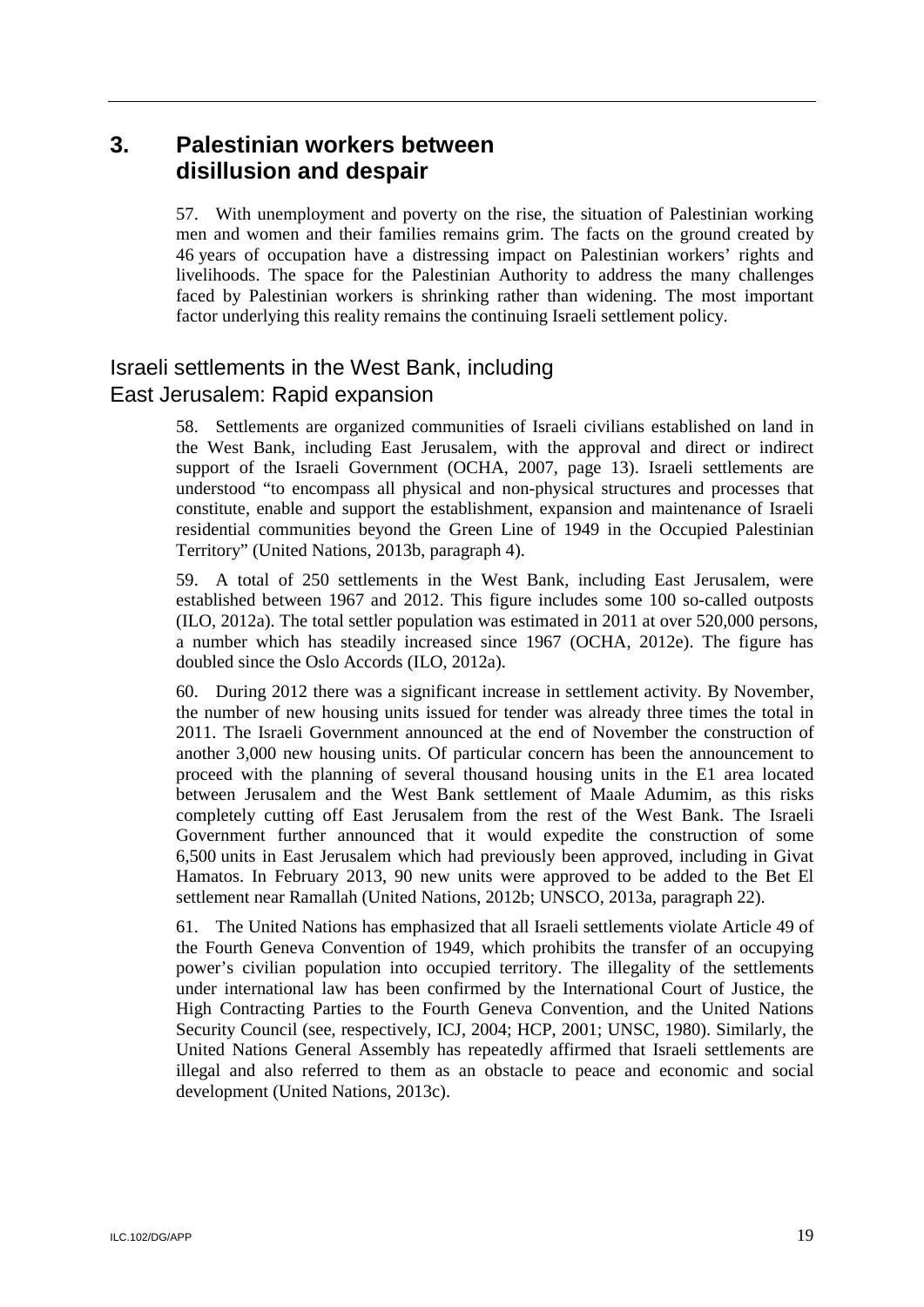# Settlements and separation: Impact on Palestinian working men and women

62. The expanding Israeli settlement activity and the system of separation which it has created are experienced by Palestinians as profoundly unjust, provoking disillusion and anger. The steady expansion of settlements affects the lives of ordinary Palestinians on a daily basis. As a result, livelihoods are threatened, freedom of movement is restricted, and education and employment opportunities are reduced. Settler-related violence and tensions create a climate of fear and friction. For Palestinian workers and entrepreneurs, the settlements also imply an absorption into the economic cycle of settlement enterprises under vastly unequal conditions.

63. Settlements include residential communities, industrial zones and agricultural estates, along with the supporting infrastructure. There are 235 settlements, including outposts, with a total population of approximately 325,000 in Area C of the West Bank (OCHA, 2013a). Whereas built-up settlement areas amount to a smaller proportion, in total 43 per cent of the West Bank, encompassing the most fertile agricultural land and water resources, is allocated to local and regional settlement councils (OCHA, 2012e). Land taken up by or allocated to settlements includes privately owned Palestinian land as well as land that the Israeli authorities have declared "state land". According to the United Nations, virtually all state land in Area C has been placed under settlement jurisdiction or marked as military areas, making it unavailable for Palestinian use (UNSCO, 2013a, paragraph 35).

64. Israeli policies in Area C continue to support the interests of settlements and their expansion. By contrast, existing Israeli-produced planning schemes for Palestinian communities cover less than 1 per cent of Area C (ibid.; OCHA, 2013a). This leaves some 150,000 Palestinians living in Area C with virtually no possibility of obtaining construction permits. In 2012, the Israeli authorities demolished 540 Palestinian structures in Area C owing to lack of permits and 808 persons were displaced as a result of demolitions or evictions. In 2011, there were 571 demolitions and 1,006 persons displaced. A sharp increase was registered in January 2013, with 120 demolitions in that month alone, and 243 persons displaced (OCHA, 2013d, page 18). Some 70 per cent of Palestinian communities in Area C are not connected to the water network. Israeli settlers in the West Bank consume approximately six times the amount of water used by Palestinians. Twenty-four per cent of Palestinians in Area C are food insecure (OCHA, 2013a and 2012e).

65. Once the Separation Barrier is completed, 71 out of 150 settlements in the West Bank, incorporating 85 per cent of the total settler population, will be "connected" to Israel (OCHA, 2012b). The parts of the Barrier not yet completed include those linked to large settlements deep inside the West Bank. Some 11,000 Palestinians currently live in communities or isolated households between the Separation Barrier and the Green Line, in the seam zone. Their right to stay in their homes is dependent on permits from the Israeli authorities. Farmers from 150 communities on the "West Bank" side of the Barrier have been separated from their land in the seam zone (OCHA, 2012f). A highly complicated and unpredictable permit system regulates access to the seam zone; there is no access without a permit. These permits can be requested by farmers, merchants, workers, teachers and school children, medical personnel, Palestinian Authority employees and infrastructure contractors. Passage with a vehicle requires additional authorization and a special one-time entry permit is required for emergency interventions of Palestinian ambulances. Visitors for personal reasons, such as family matters or social events, may also apply for a permit but they need to produce documentation justifying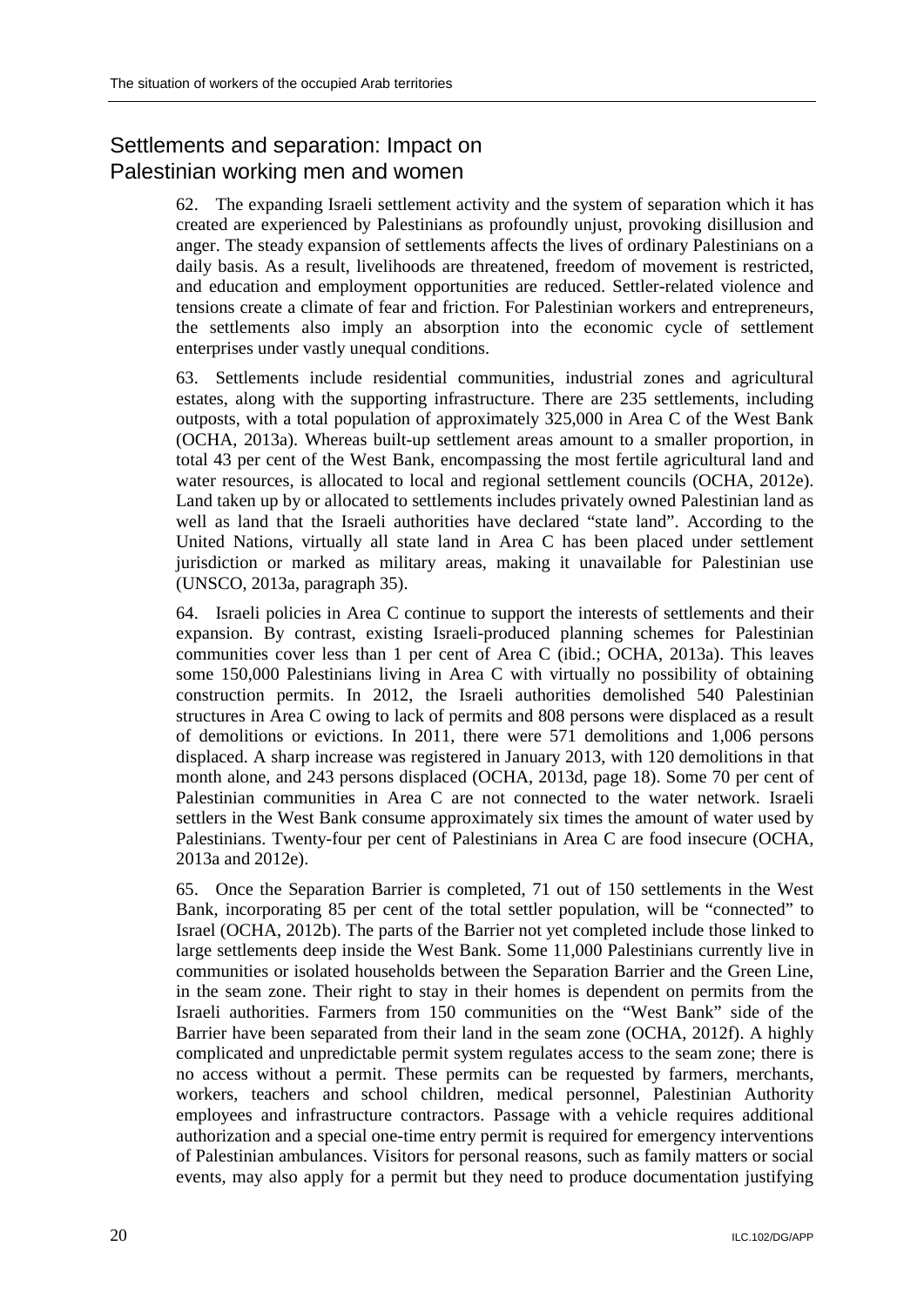their request. School children living in the seam zone are required to have permits to attend schools outside the zone (B'Tselem, 2012, page 27 ff.).

66. The permit system particularly affects the Palestinian farmers living east of the Separation Barrier, who must use specific gates or checkpoints or otherwise coordinate with the Israeli authorities to access their land. Opening hours of the gates are limited and the approval of permits is uncertain. While more permits were granted during the 2012 olive harvest than in the previous year, there was a sharp decrease in the number of approvals during the first six months of 2012 compared to 2011. As a result of access restrictions, agricultural activities in the seam zone have declined, with serious negative effects on Palestinian livelihoods. The number of greenhouses in the seam zone in the area of Tulkarem and Qalqiliya fell from 247 in 2003 to 149 in 2010. The yield of olive trees in the seam zone in the northern West Bank decreased by approximately 60 per cent (OCHA, 2012f; 2012b; 2012c, page 12). A 2012 study by the human rights organization B'Tselem concludes that "the direct impact of the permit regime is a reduction in farming on Seam Zone land, fewer employment options, and a chilling effect on the potential for any meaningful economic activity" (B'Tselem, 2012, page 34).

67. In the city of Hebron, a new road barrier erected in 2012 further restricts the freedom of movement of Palestinian residents in the H2 zone, which remains under full Israeli control. A few hundred Israeli settlers live in H2, which amounts to 20 per cent of the area of the city. Palestinian owners of small businesses affected by the new road barrier can no longer use donkey carts to transport commodities, and some 70 affected families now have to make long detours to gain access to basic services (OCHA, 2012g).

68. Measures by the Israeli authorities to separate Israeli settlers from Palestinians include the continued closure of over 500 Palestinian businesses in access-restricted areas of Hebron, while at least 1,100 additional businesses went out of operation owing to the resulting lack of customers and suppliers (ibid.). On 22 February 2013, clashes between Israeli forces and Palestinians occurred in the context of a demonstration calling for the reopening to Palestinians of Shuhada Street, once the main commercial centre (OCHA, 2013d). As a result of access and movement restrictions in H2, Palestinian teachers and students can reach their schools in affected areas only on foot, some after several kilometres of detours. Reported incidents at checkpoints, including harassment, led to delays and distress for students and teachers (OCHA, 2012f; 2012g, page 8). However, movement between the city of Hebron and nearby villages has been gradually eased in recent years, which has facilitated workers' access to stone-cutting factories and quarries.

69. In the Jordan Valley, the situation of Palestinian farmers and herder communities remains very precarious. Only a fraction of the area is available to the nearly 60,000 Palestinians living there. Some 87 per cent of the Jordan Valley is designated as Area C, virtually all of which is prohibited for Palestinian use, and an additional 7 per cent is classified as a nature reserve. Consequently, 9,500 settlers in 37 settlements control most of the fertile land and have preferential access to water, which enables them to produce profitable cash crops for the Israeli and international markets. Palestinian herder communities, in particular, are seriously affected by the lack of access to water and grazing lands, and the demolition of homes and agricultural structures (OCHA, 2012f, page 23 ff.; Oxfam, 2012).

70. As the mission observed when visiting the agricultural village of Bardala in the northern West Bank (see box 3.1), Palestinian farmers are faced with an accumulation of disadvantages throughout the productive cycle. It has been estimated that if Palestinian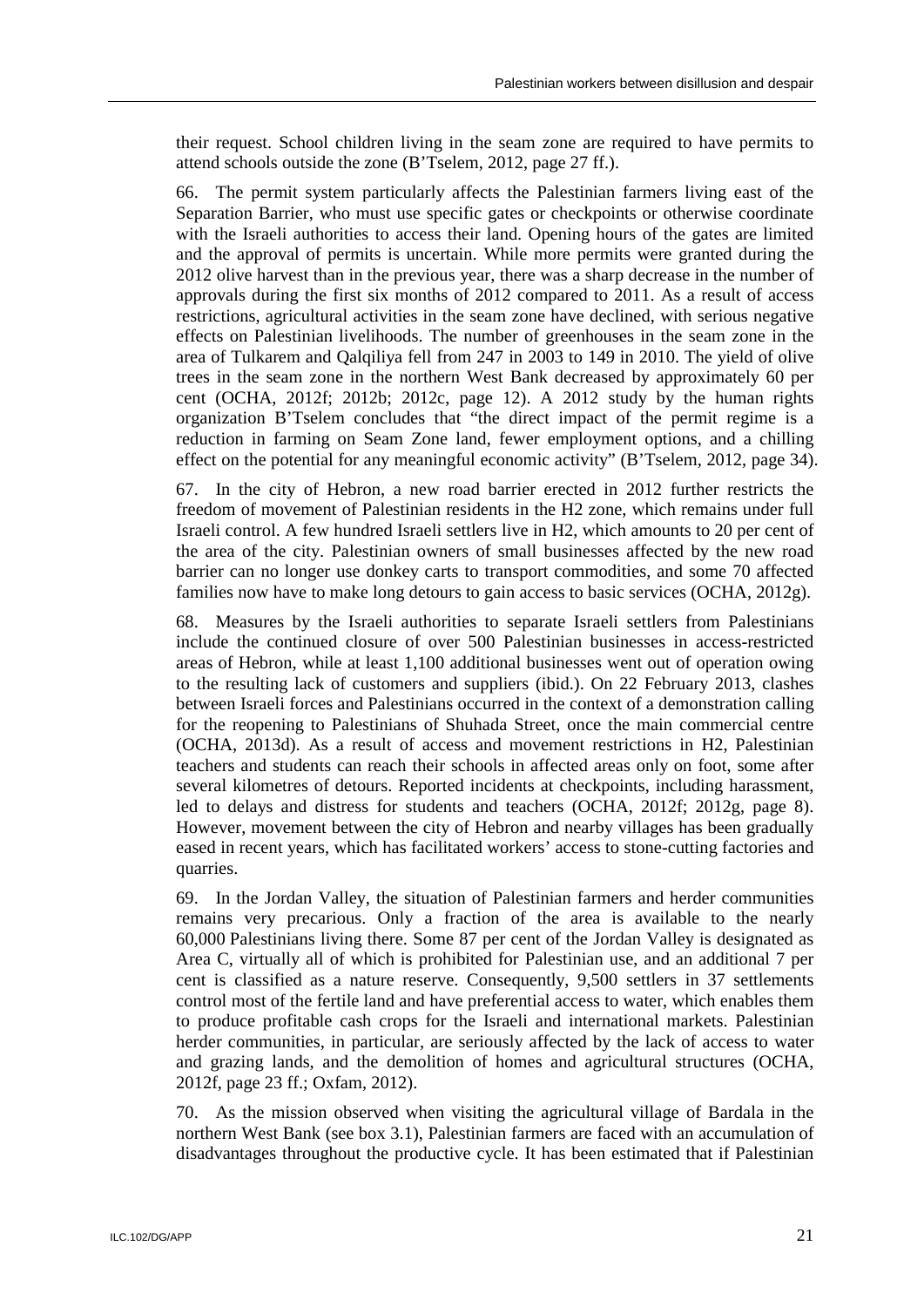farmers could gain access to 50,000 dunams  $9$  of land – equivalent to 3.5 per cent of Area C land in the Jordan Valley – Palestinian agricultural activities could generate up to US\$1 billion of revenues per year (World Bank, 2010, paragraph 18).

#### **Box 3.1 Bardala: A vulnerable agricultural community in the northern Jordan Valley**

- In 1967, the Israeli authorities took control of land owned by Bardala farmers on the east of the main road (Route 90) along the border with Jordan. However, land belonging to refugees on the Jordan Valley's western side was allocated to the farmers concerned. Upon the return of Palestinian refugees following the Oslo Accords, share cropping became necessary to divide gains from cultivation between the returning owners and cultivating farmers.
- □ Water shortage has reduced the quantity and quality of produce and required farmers to grow less profitable crops needing less water. The water allocated to the Palestinian farmers is one fifth of that accorded to the settlers.
- Livestock and tractors have been confiscated because they have been found to be in a "nature reserve" or a "firing zone".
- The Israeli authorities allow farmers to bring in only certain types of organic fertilizers; each truck must be unloaded at the checkpoint for security checking, at a cost of NIS300, which is borne by the farmer.
- On 1 February 2013, Bisan crossing in the northern Jordan Valley, used by Bardala's farmers to export produce to Israel, was closed to them. They are now required to use Al Jalama crossing 45 km away near Jenin, tripling the cost of transport. The back-to-back system and other checkpoint procedures, such as a recently imposed prohibition on packing different types of produce on the same transport pallet, have further increased costs.
- $\Box$  In addition to the longer time required for transport, checking procedures take time, with the risk of deterioration of the products and accompanying storage costs.
- Owing to these restrictions, Palestinian farmers are induced to get their products to the markets through Israeli settlements rather than exporting them themselves. The prices they obtain this way are lower but the process is smoother and more predictable.
- In 2000, 70 per cent of agricultural produce went to the Israeli market. As a result of the restrictions, this share is now 25 per cent, with the rest being sold in the West Bank.
- □ Owing to the uncertainties and restrictions, more Palestinians are seeking work in other areas of the West Bank, in Israel and in Israeli settlements in the Jordan Valley, and entire families have left the community. In 1967, the community had 1,100 inhabitants; there are around 2,000, although farming activity without the existing restrictions would probably support a population up to 7,000 persons.
- To mitigate the impact of restricted access to land and water resources, United Nations agencies are implementing a joint project assisting farmers in Bardala and other communities in the Jordan Valley, including supporting the establishment of women's cooperatives and the marketing of their products.

71. Despite a slight decrease, instances of settler violence against Palestinians have continued, and particularly affect Palestinian communities in the vicinity of Israeli settlements. Settler-related incidents in 2012 resulted in 98 Palestinian casualties and 268 cases of damage to Palestinian property (compared to 120 and 291, respectively, in 2011). Violent incidents directed at settlers led to 35 Israeli casualties and 15 cases of

 $\overline{a}$ <sup>9</sup> One dunam equals 0.1 hectare.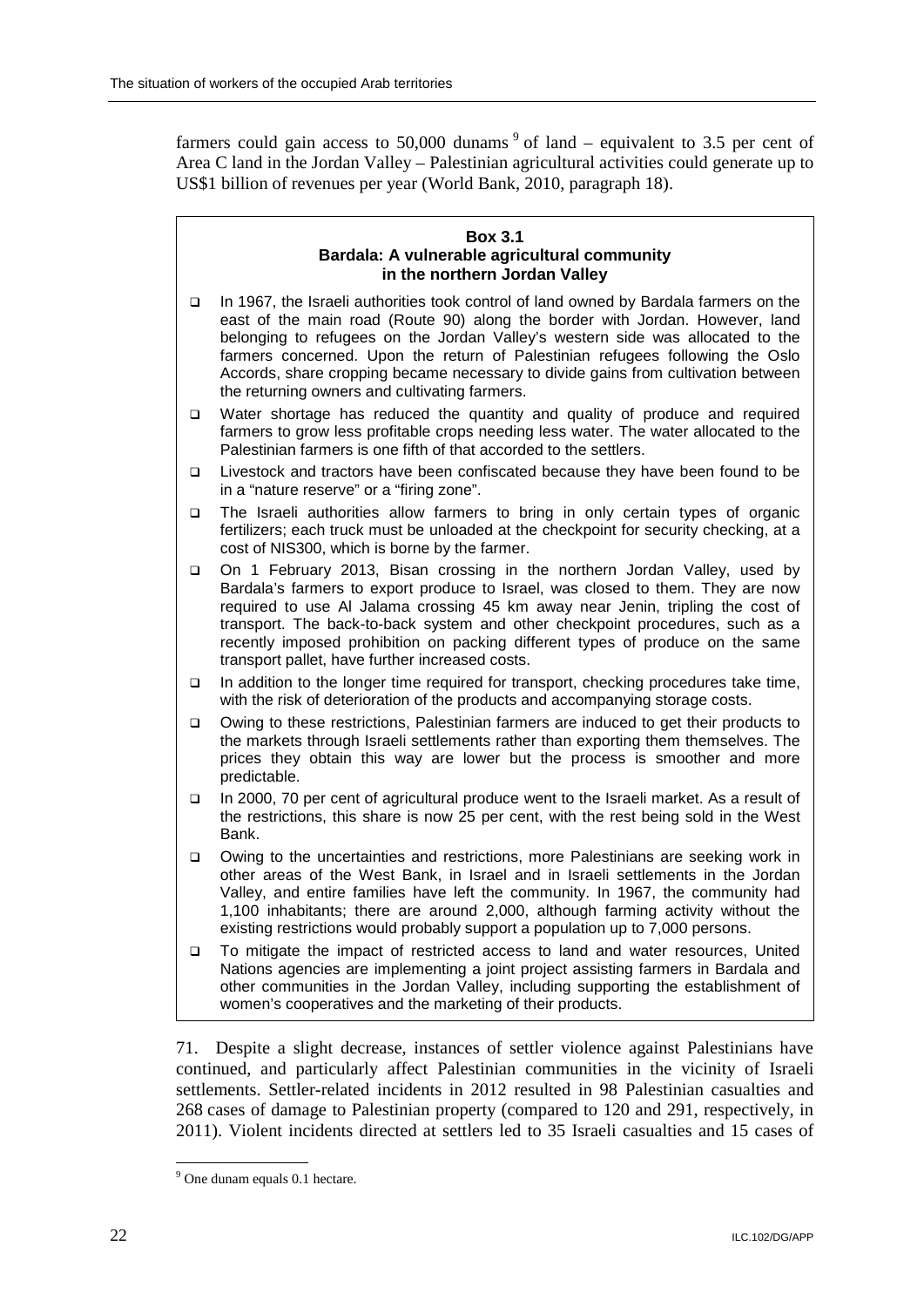damage to Israeli property in 2012 (OCHA, 2013d, page 17). Settler violence often occurs in connection with attempts by settlers to prevent Palestinians from accessing and cultivating their land adjacent to settlements (ILO, 2012a). Concerns continue to be expressed on the need for Israeli authorities to take appropriate action against settlers perpetrating violent acts against Palestinians and their property (UNSCO, 2013a, paragraph 24; Yesh Din, 2012).

### Occupied East Jerusalem: Poverty on the rise

72. Following the occupation of the West Bank in 1967, Israel unilaterally annexed East Jerusalem and surrounding parts of the West Bank; this annexation has never been recognized by the international community (OCHA, 2011). Today, some 293,000 Palestinians reside in East Jerusalem, sharing the area with 200,000 Israeli settlers who live in modern and well-serviced settlement neighbourhoods and smaller implantations in Palestinian neighbourhoods (OCHA, 2012h). Only 13 per cent of East Jerusalem is zoned for Palestinian construction, but most of this land is already built up and building permits are rarely granted. Over 90,000 Palestinians in East Jerusalem are thus at risk of displacement. Since 1967, Israeli authorities have demolished some 2,000 houses lacking building permits in the city (ibid.). It has been estimated that East Jerusalem suffers from a shortage of approximately 40,000 housing units for Palestinians (ACE, 2012, page 18). Risks of displacement also arise from the precarious situation regarding Palestinian residency rights, as previously reported (ILO, 2012a).

73. The separation of East Jerusalem from the other parts of the West Bank continues to restrict Palestinians' access to the city, with negative effects on East Jerusalem's economy and trade, employment opportunities for Palestinians, access to education and health, family ties, and access to religious sites. Entry into East Jerusalem is subject to Israeli-issued permits, which are difficult to obtain, and access is possible only through four checkpoints (OCHA, 2012h). While the United Nations continues to call for a reopening of Palestinian institutions in the city, including the Palestinian Chamber of Commerce, no progress has been made in this regard (UNSCO, 2013a, paragraph 42).

74. The deterioration of the socio-economic situation of Palestinians in East Jerusalem remains alarming. The poverty rate among Palestinians in the Jerusalem District  $^{10}$  was 78.4 per cent in 2011, up from 64 per cent in 2006 (ACRI, 2012a, page 1; NII, 2012, page 33). While conclusive labour market data regarding Palestinians in East Jerusalem are unavailable, unemployment and underemployment are considered to be widespread. Israeli economic activities in East Jerusalem have not translated into decent work opportunities for Palestinians, while Palestinian enterprises suffer from the effects of the occupation. In the context of a recent survey of Palestinian workers by the Palestine General Federation of Trade Unions (PGFTU), 66 per cent of Palestinian workers stated that they had experienced discrimination in obtaining employment in the Israeli labour market in Jerusalem (PGFTU, 2013). Half of them referred to discrimination in respect of wages and humiliating treatment. The trade union survey also suggests that Palestinian workers in East Jerusalem are more affected by sexual harassment and physical violence than Palestinian workers in other locations (ibid., page 34). Many Israeli employers reportedly require Palestinians to produce a clean police record. This practice, which is contrary to Israeli law, prevents young Palestinian men from obtaining

-

 $10$  The poverty data is for the Jerusalem District Arabs, the vast majority of whom are Palestinians from East Jerusalem. The Jerusalem District is one of Israel's six administrative districts.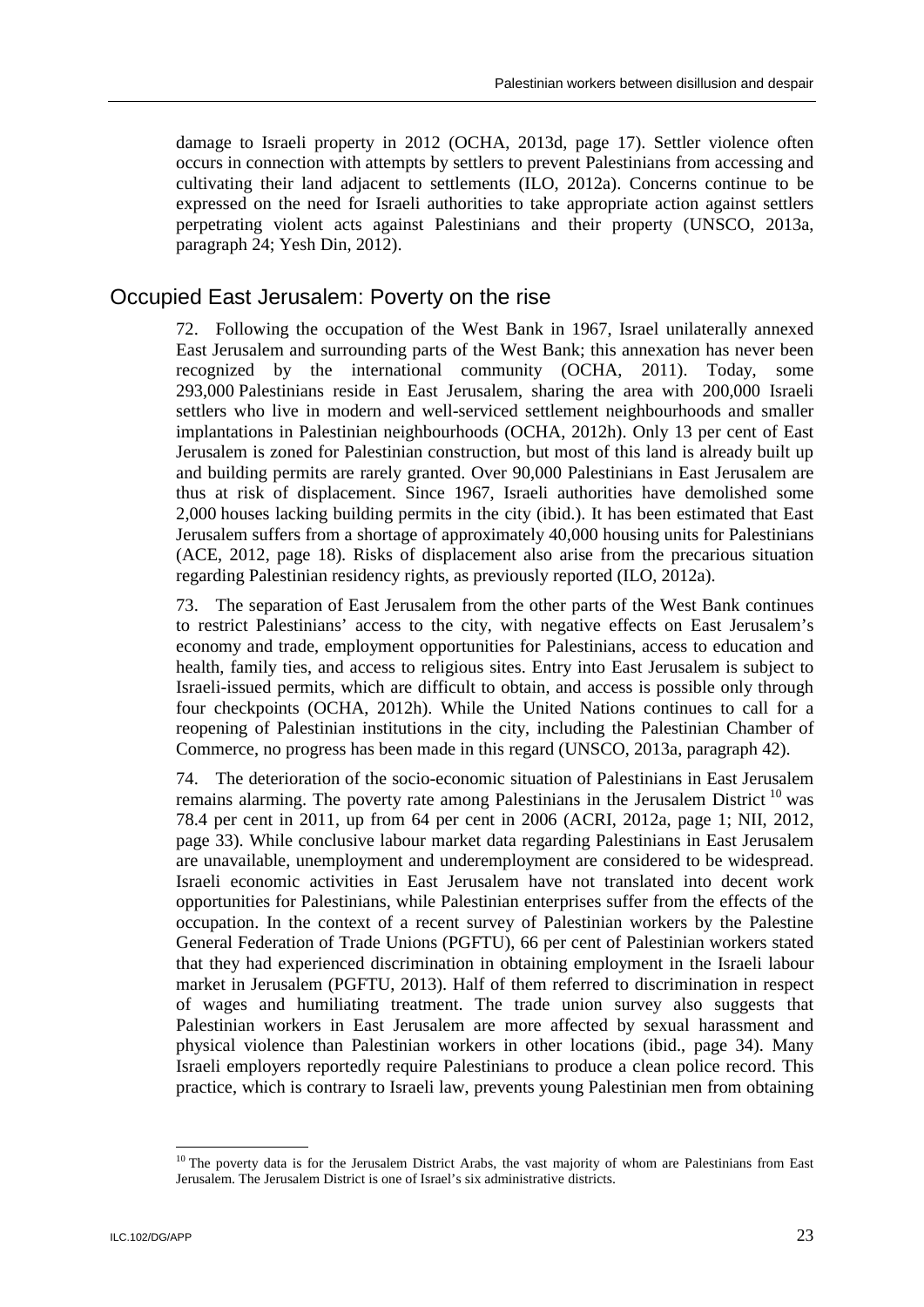employment, as many of them have some record of activities registered as criminal (ACRI, 2012a, page 8).

75. East Jerusalem's school system remains in acute crisis. There is an estimated shortage of 1,100 classrooms, and the access of Palestinian teachers from the West Bank is subject to restrictions (UNSCO, 2013a, paragraph 44; ACRI, 2012b). Insufficient water supply to Palestinian households and enterprises is another major problem. Water allocations for several neighbourhoods served by the Jerusalem Water Undertaking, a Palestinian company, have not been increased for decades, leading to water shortages. The water distribution network is in need of expansion and maintenance (UNSCO, 2013a, paragraph 41). Palestinian neighbourhoods located within the Israeli-defined Jerusalem municipality, which is now cut off by the Separation Barrier, face increasing neglect in public service provision, including with respect to garbage collection and police assistance. In two of the neighbourhoods concerned, the Palestinians have started to repair at their own initiative and expense the public sewerage system damaged by the construction of the Separation Barrier (ACRI, 2013).

### Work in Israeli settlements

76. The deteriorating economic prospects in the West Bank have increased the pressure on Palestinian workers to seek employment in Israeli settlements. While work in the settlements contradicts social, national and political imperatives, in the absence of other alternatives it has become a necessity for thousands of Palestinian women and men, in order to sustain the livelihoods of their families. Settlements draw on the Palestinian labour force for work in the construction, industry, agriculture and services sectors. Settlement employers are private enterprises, individuals or public bodies. Most of the Palestinian women who work in the settlements are engaged in agriculture or domestic work.

77. Enterprises operating in settlements in the West Bank enjoy direct and indirect government subsidies (APRODEV et al., 2012, page 17) in addition to being able to rely on the large pool of Palestinian labour, as the quota system and restrictions based on age or family status applicable to Palestinian workers in Israel do not concern settlements. Supervision of working conditions and enforcement of labour laws remain largely absent, although the mission learned that the competent services of the Israeli Ministry of Industry, Trade and Labour had recently opened 13 cases against employers in settlements. In 2012, the State Comptroller of Israel reported on the practice of paying Palestinian workers in Israeli settlements below the Israeli minimum wage, on nonapplication of social rights, and on exposure to serious occupational risks and hazards (State Comptroller of Israel, 2012; Kav LaOved, 2012a, page 38).

78. The lack of supervision of working conditions, as noted by the State Comptroller, and the high degree of dependency on income from work in settlements make Palestinian workers and their families particularly vulnerable to unfair labour practices and abuse. This is corroborated by first-hand accounts of infringements of workers' rights received by the mission; the report submitted by the Palestinian Ministry of Labour (PNA, 2013a); and the recent PGFTU survey (PGFTU, 2013), as well as by reports from Israeli NGOs (for instance, Kav LaOved, 2012a).

79. Among the problems identified are reprisals against workers seeking to organize or taking legal action against their employers and the withholding of documentation showing the existence of the employment relationship and the real number of hours worked, which have an impact on remuneration, social benefits and possibilities of filing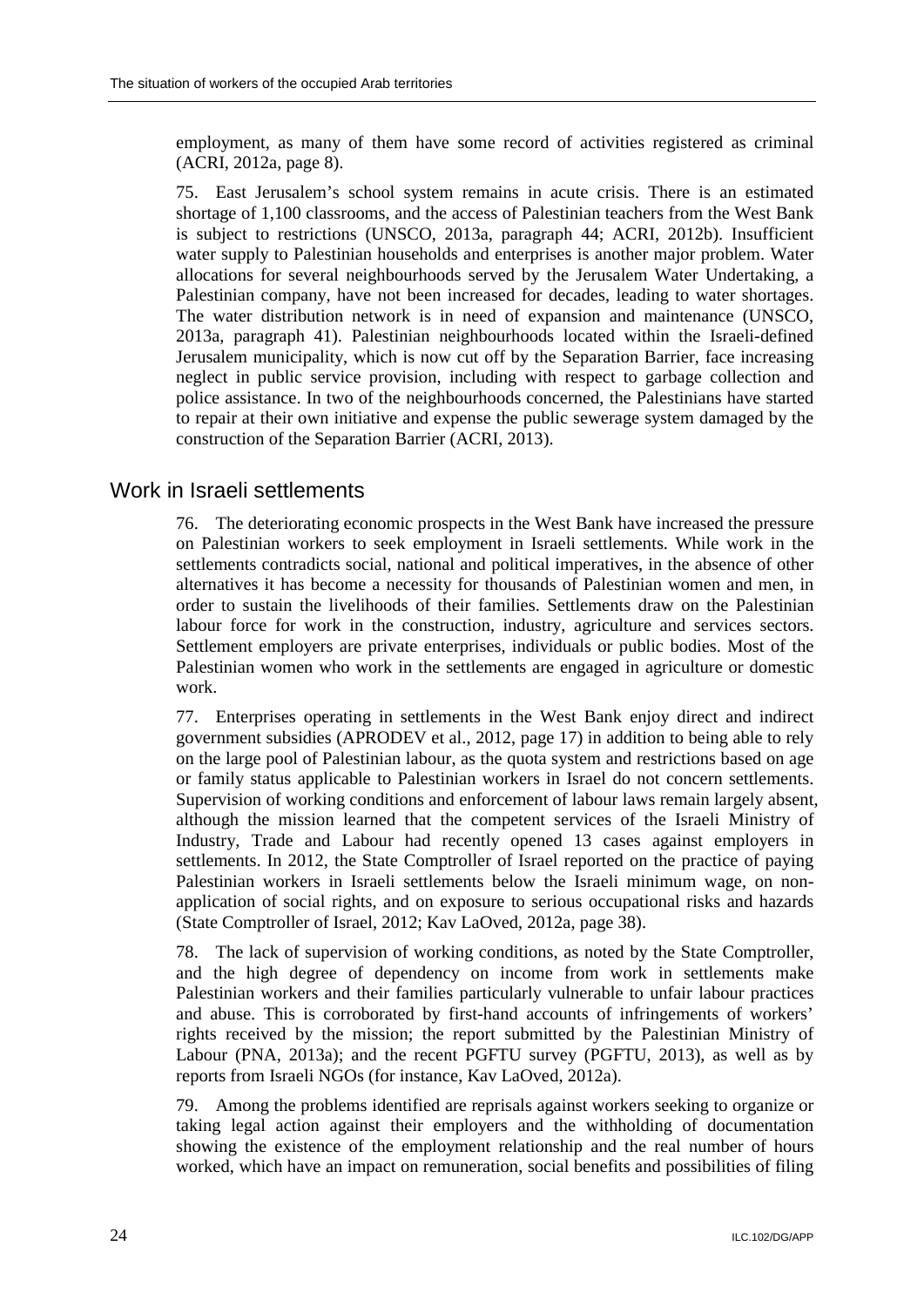claims in the Israeli courts. Occupation and the ensuing separation create an environment in which recruitment through unregulated brokers and middlemen adds a further layer of vulnerability to exploitation and abuse. Women in particular are exposed to abusive practices by labour brokers, including not only very high fees or wage deductions but also beatings, sexual assault and coercion.

#### **Box 3.2 Rights and working conditions of Palestinian workers in Israeli settlements: New insights**

A recent survey commissioned by the PGFTU offers new information on the working conditions of Palestinian workers in the West Bank, Gaza and Israel. Detailed insights are provided regarding the situation of Palestinian workers in Israeli settlements. Among the surveyed workers in settlements:

- 50 per cent were paid more than NIS2,500 and 43 per cent between NIS1,500 and NIS2,500 per month. Around 7 per cent earned wages between NIS750 and NIS1,500. The Israeli minimum wage is set at NIS4,300, and NIS5,000 for the construction sector.
- 65 per cent declared that they were exposed to toxic substances, negatively affecting their health.
- Only 11 per cent stated that they enjoyed job security. Only a small proportion of the workers have written contracts; a large majority are employed on a daily basis.
- 50 per cent had no health insurance coverage.
- □ Fees paid to middlemen and contractors for obtaining and maintaining permits can in some cases amount to up to 70 per cent of the worker's wage.
- Reported instances of coercion were highest among Palestinians working in settlements.

Source: PGFTU (2013).

80. The Israeli NGO Kav LaOved, in cooperation with Palestinian trade unions, has continued awareness-raising activities among Palestinian workers to inform them of their rights under Israeli laws and provided legal assistance to workers seeking justice in the Israeli courts. However, the NGO found that women are less willing to attend workshops on their labour rights, owing to patterns of reluctance regarding asking for information and participating in meetings, as well as the fear of reprisals, including being dismissed for attending such meetings (Kav LaOved, 2012c). In response to the State Comptroller's 2012 report, which called for better labour protection of workers in the settlements, a joint committee comprised of the Israeli ministries in charge of defence, justice and labour is currently considering measures and recommendations in this regard.

# Palestinian workers in Israel

81. Although work in Israel is an important source of income for a number of Palestinians, it was expected to decrease with the realization of a two-state solution. With the protracted crisis and uncertainty, it is a significant factor which is again on the increase. The separation policy denies workers from Gaza this opportunity. However, while the Israeli quota for Palestinian workers has been raised, these quotas do not seem to be filled, and Israeli employers indicate that they have difficulties in obtaining workers. At the same time, a considerable number of Palestinians are working in Israel without permits, with all the risks and consequences this entails. These facts suggest that efforts could be made to improve the modalities of matching labour demand and supply,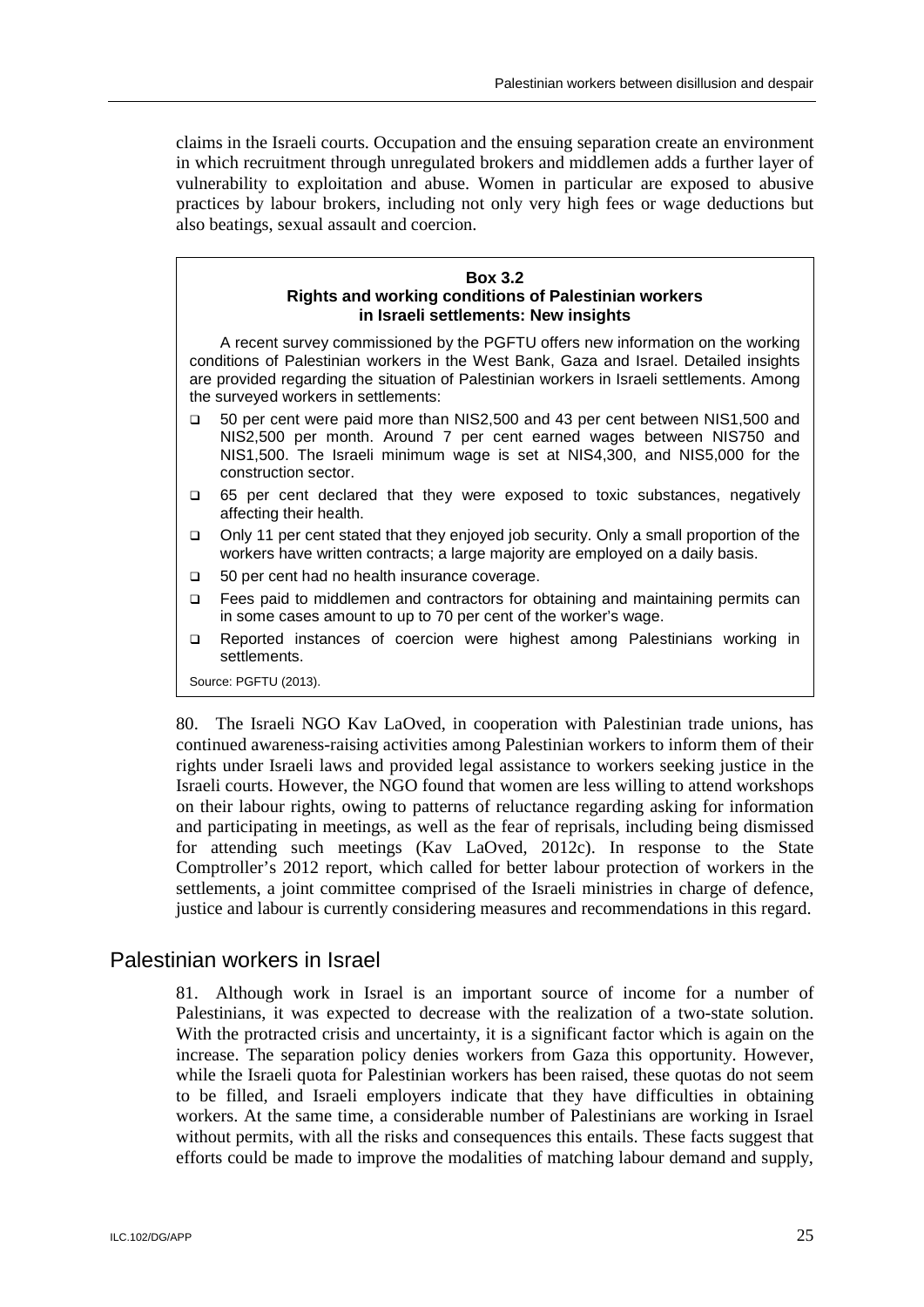which would also contribute to curbing the activities of unscrupulous middlemen and reduce the vulnerability of Palestinian workers to exploitation and abuse.

82. A major obstacle to employment in Israel, which at least partially explains the fact that quotas are not used in full, is the fact that large numbers of Palestinians are precluded from obtaining permits because they are blacklisted by the Israeli security authorities (ILO, 2012a). Israeli NGOs consider that many of these blacklisted workers do not pose an actual threat to security (Kav LaOved, 2012a). This seems to be confirmed by the fact that, as the mission learned, many appeals for removal of the security preclusion are ultimately accepted. The requirement that requests for removal from the blacklist could only be made by an Israeli employer seeking to employ the Palestinian workers concerned was lifted in May 2012, and workers themselves can now make such requests, provided that they have a letter of intent to employ them from an Israeli employer. According to the mission's interlocutors, the appeal procedures have worked well in the southern West Bank, with some 60 per cent of requests accepted in Hebron. However, this was not the case in other parts of the West Bank.

83. At the crossings into Israel, Palestinian workers continue to face severe and often degrading conditions. The total travelling time to and from workplaces in Israel becomes excessive owing to the long periods spent at crossings. Every working day, thousands of workers queue at these crossings from 2 a.m. in order to get to work on time. Overcrowding, the absence of sanitary facilities, lack of installations offering protection against cold weather and heat, together with instances of humiliation and harassment by checkpoint and security personnel, severely affect these workers who are under pressure to arrive at work on time. Over 80 per cent of workers covered by the PGFTU's recent survey indicated that they had experienced harassment at the crossings (PGFTU, 2013).

84. On the Israeli side of the crossing, workers need transportation to reach their workplaces in various locations of the country, and to return to the crossing at the end of the work day. Israeli human rights NGOs have reported instances of Palestinian workers being denied access or being discouraged from taking public bus lines, particularly on lines running to Israeli settlements in the West Bank. An initiative by the Israeli Ministry of Transportation to operate new public bus lines with a view to facilitating transportation for Palestinians from Eyal crossing to Tel Aviv and Kfar Saba in Israel sparked controversy and criticism from Israeli human rights organizations, Palestinian governmental bodies and social partners. They raised strong concerns about segregation and called for the full respect of Palestinian workers' right to use any public transportation available, without discrimination (Kav LaOved, 2012b; Machsomwatch, 2013).

85. Palestinian workers in Israel are covered by the protection of Israeli labour laws and collective agreements. In October 2012, a minimum wage increase to NIS4,300 came into force. <sup>11</sup> Yet there is a constant need to ensure that Palestinian workers are able to enjoy their labour rights in practice. Workers' organizations on the Israeli and Palestinian side have an important role to play in this regard, including providing legal information and assistance and giving practical support to workers facing difficulties. The Israeli trade union federation Histadrut reiterates its readiness to follow up on cases regarding Palestinian workers, in cooperation with the PGFTU. In 2011, Palestinian workers filed 126 labour court cases through Kav LaOved to claim wages due, convalescence pay, pay for unused annual leave, pension deductions or severance pay. In the same year, 168 cases brought by the organization were finalized either by court

-

 $11$  As of 1 February 2012, the collective agreement in the construction sector provides for a minimum wage of NIS5,000.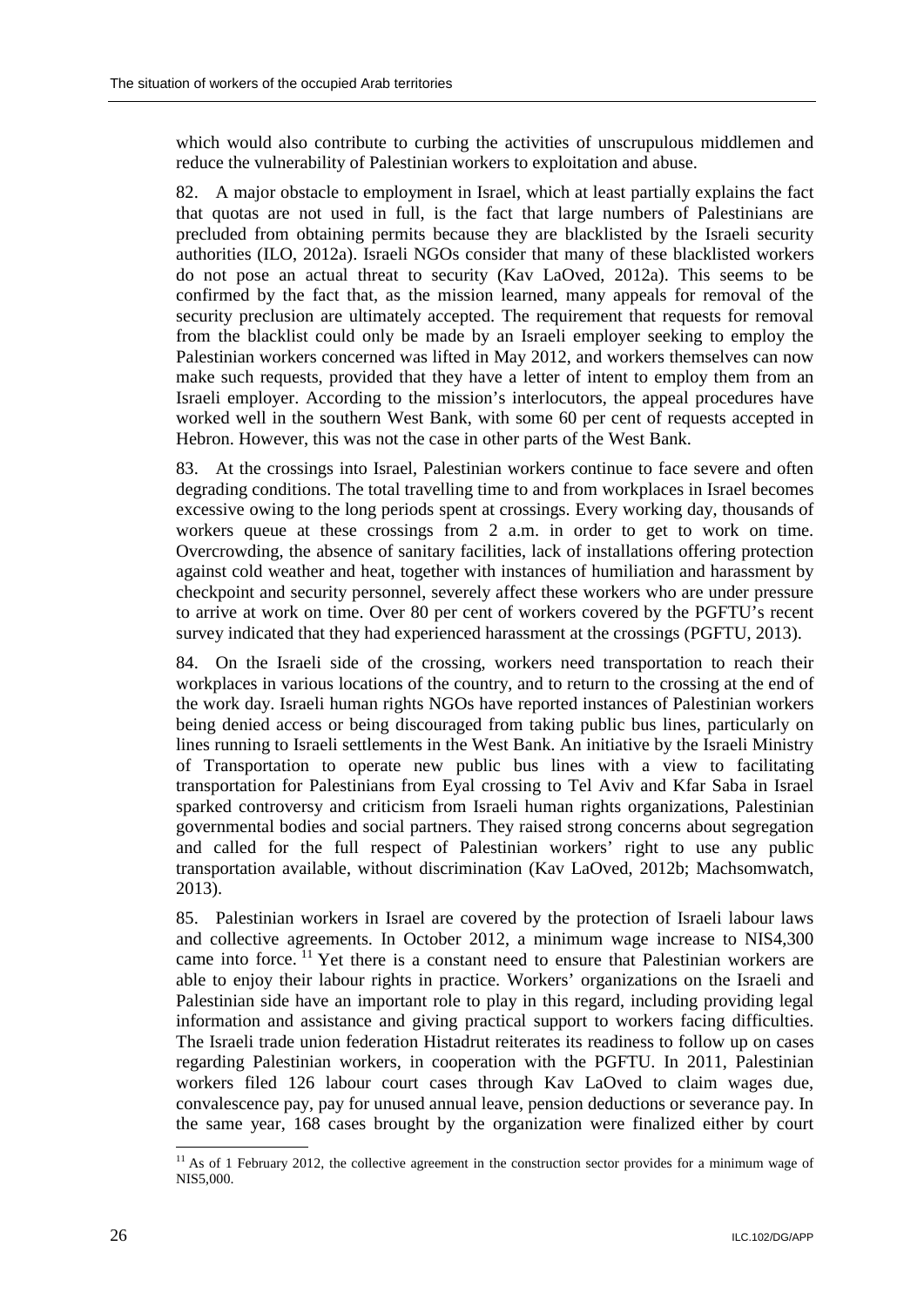decision or through settlement involving the award of compensation to Palestinian workers totalling NIS2.5 million (Kav LaOved, 2012a, page 34). In 2012, 91 files were closed, with a total compensation of NIS1.1 million awarded to Palestinian workers (Kav LaOved, 2012c). The linking of Palestinian workers to a particular employer can lead to pressures on workers to accept abusive conditions. Employers' failure to meet their obligations in terms of payment of wages and related reporting can lead to a revocation of permits, thus penalizing the workers (Kav LaOved, 2012a, page 16).

86. No progress has been made with regard to the transfer of social security contributions arising from employment of Palestinian workers in Israel, which are accumulating in the Israeli system and are supposed to be transferred to the Palestinian social security institutions once they are established. The 1994 Paris Protocol on Economic Relations provides that Israel will transfer, on a monthly basis, to a relevant pension insurance institution to be established by the Palestinian Authority pension insurance deductions collected after the establishment of the above institution (Paris Protocol, 1994). This provision is still in force, but it has never been implemented. The realization of the social security rights of Palestinian workers who have worked or are still working in Israel could become an important component for the establishment of a Palestinian social security system.

# Gaza: Social effects of separation

87. The restrictions placed on the movement of people to and from Gaza affect the entire social fabric of Palestinian society, undermining the prospect of peaceful coexistence. In September 2012, the Israeli Supreme Court rejected a petition brought by Israeli and Palestinian human rights organizations on behalf of a group of women seeking permission to travel to the West Bank to pursue their university education (OCHA, 2012g, page 10). The Israeli restrictions on movement also continue to affect Palestinian workers from Gaza who seek employment elsewhere. It is clear, however, that a sustainable development path for Gaza, which is an essentially urban economy, would have to include freedom of movement of people, including for the purpose of employment as well as business activities. Furthermore, being able to travel between the West Bank and Gaza would also be essential for the meaningful exercise of the right to organize and carry out trade union activities.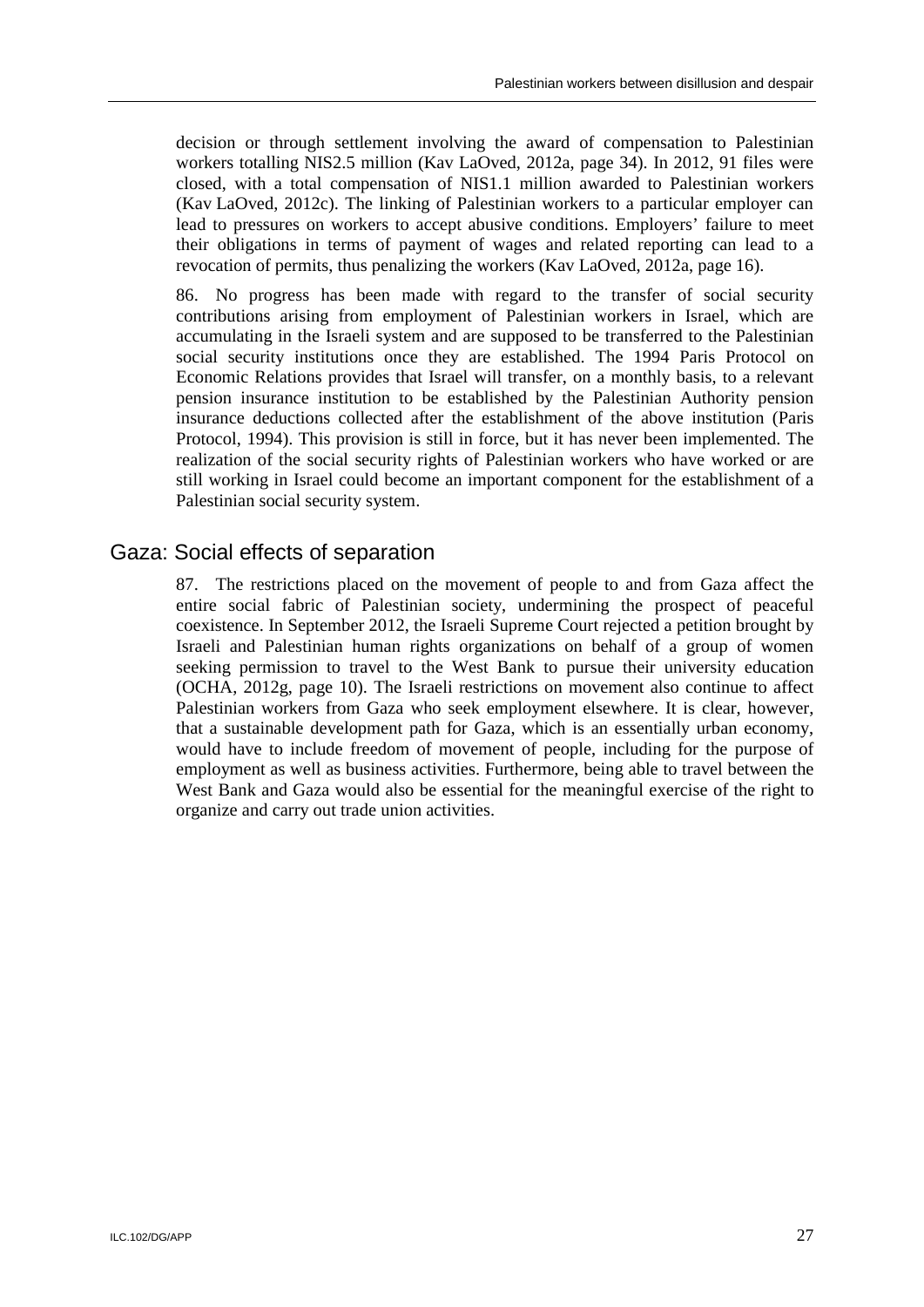# **4. The need to strengthen governance and social justice**

### Institution building at a crossroads

88. The building and strengthening of governance institutions was set out as a priority for the Palestinian Authority in the National Development Plan, 2011–13, the period for implementation of which is coming to a close, and has been reiterated in the more recent National Strategy to achieve the MDGs [Millennium Development Goals] by 2015 (PNA, 2011; 2012a, page 13). The importance of governance institutions as a foundation of state-building has been emphasized in the previous ILO Reports, as well as by the international community more broadly. Last year the mission was compelled to shift from commendation to caution. The earlier cautious warnings must now be replaced by a serious concern that the gains that have been achieved in institution building are in danger of being eroded, as core government functions are being affected by the critical situation (IMF, 2013, pages 3–4, 23; World Bank, 2013, paragraph 8; OQR, 2013, page 9).

89. The overall context of precariousness and uncertainty described in the previous chapters has necessarily had an impact on the framework for social justice and decent work. The fiscal crisis faced by the Palestinian Authority and a further weakening of the labour market, as well as consequent adverse social effects and social unrest, have limited the space for improvement in this area. The ongoing political divide between the West Bank and Gaza further places institution-building efforts at risk, with little prospect that advances made by the Palestinian Authority can be extended to Gaza, despite urgent needs (UNSCO, 2012a, page iv). The pace of translating policy commitments into concrete results in the context of governance institutions has been slow. However, some progress can be reported and new initiatives are on the horizon.

90. Along with the fiscal crisis, a deepening social crisis threatens the advances made in recent years towards building sustainable institutions. The increased pressure for fiscal restraint and austerity measures urgently needs to be examined against the potential social and labour impacts. A viable Palestinian state needs institutions, investment and a vibrant and productive workforce in order to flourish, and decent and sustainable jobs will be key to developing such a workforce. A solid foundation for decent work and social justice is essential for addressing the impact of the fiscal crisis.

# A new policy framework for results

91. A number of policy initiatives are currently under preparation for a framework built on earlier and ongoing endeavours in advancing social justice and decent work. These new initiatives provide an opportunity to examine how the policies, training and awareness raising that characterized the previous phases of implementing the Decent Work Agenda could be translated into concrete results for the benefit of workers and employers, and for society more generally. In particular, a consultative process to develop a new National Development Plan has been launched, and the United Nations system has been active with the Palestinian Authority and a range of stakeholders in developing a United Nations Development Assistance Framework (UNDAF, 2012), both of which are expected to address governance institutions and decent work. The UNDAF is in the final stages of development for endorsement by the Palestinian Authority. A draft decent work strategy is also being finalized, taking into account recommendations made by representatives of the Palestinian Authority and employers' and workers'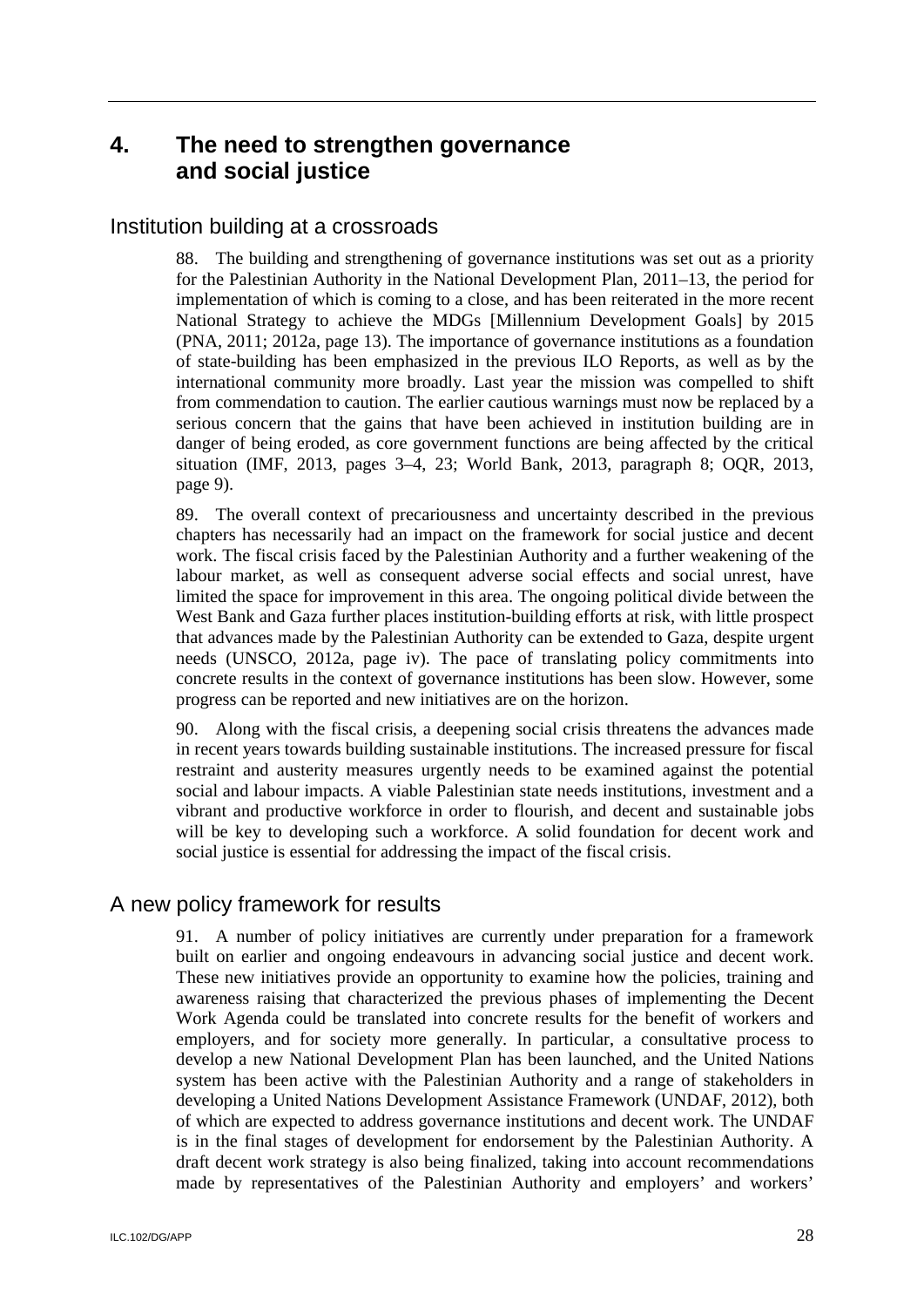organizations (ILO, 2012b, paragraph 6), and a tripartite workshop was held on mainstreaming decent work in national and United Nations programming frameworks.

92. The draft decent work strategy furthers social cohesion, justice and equality through a more integrated approach, and principally: (i) promotes labour rights and improved labour market governance; (ii) supports an economic environment conducive to greater access to employment and livelihood opportunities; and (iii) supports the development of a comprehensive social security system. It will underpin the vision of the tripartite partners for socio-economic development (ibid., paragraphs 6, 15). The decent work strategy is also expected to contribute to the new National Development Plan and has been central to the development of the UNDAF.

### **Box 4.1 The UNDAF and decent work**

The UNDAF comprehensive analysis sets out a broad range of priorities for employment and decent work:

- Integrate and implement the principles of decent work, which requires further legal reform and enforcement, monitoring and oversight.
- □ Promote greater policy and programmatic emphasis by the Palestinian Authority on the role of women and youth, and their participation in the economy in general and the labour market in particular, especially in the rural areas through genderresponsive budgeting and other measures such as amending laws.
- Improve alignment between educational programmes and vocational training and labour market needs, starting with a proper market analysis to help identify the market needs and trends for men and women, and help a better integration of youth.
- Support the development of a social security system that focuses on pension schemes in the private sector and social protection benefit schemes for maternity.
- Advocate for the introduction of labour courts, arbitration and tripartite dialogue and skills.
- Continue to monitor, document and provide due process to Palestinian workers in Israel, settlements, border areas and East Jerusalem.
- □ Continue to work on gender mainstreaming and women's empowerment by addressing women's status and needs in society and increasing their participation.
- Support further work on labour laws, including enforcement of child labour laws, in line with fundamental principles and rights at work and international labour standards.

Source: UNDAF (2012, pages 9–10).

93. The adoption and implementation of the decent work strategy and the UNDAF, elements of which should be reflected in the new National Development Plan, would be a significant step in moving forward the Decent Work Agenda, and supporting a more sustainable environment for decent jobs.

# Promoting rights and labour market governance

94. The decent work strategy is expected to provide the overarching framework for the further advancement of rights and sound social and economic policy-making in the Palestinian context. Social dialogue will be a key aspect of the strategy (ILO, 2012b, paragraph 7). The ongoing work in this area has focused on strengthening existing tripartite mechanisms, and raising awareness of representatives of the Palestinian Authority, as well as the workers' and employers' organizations, of the key principles governing social dialogue, starting with the practice of tripartite cooperation. An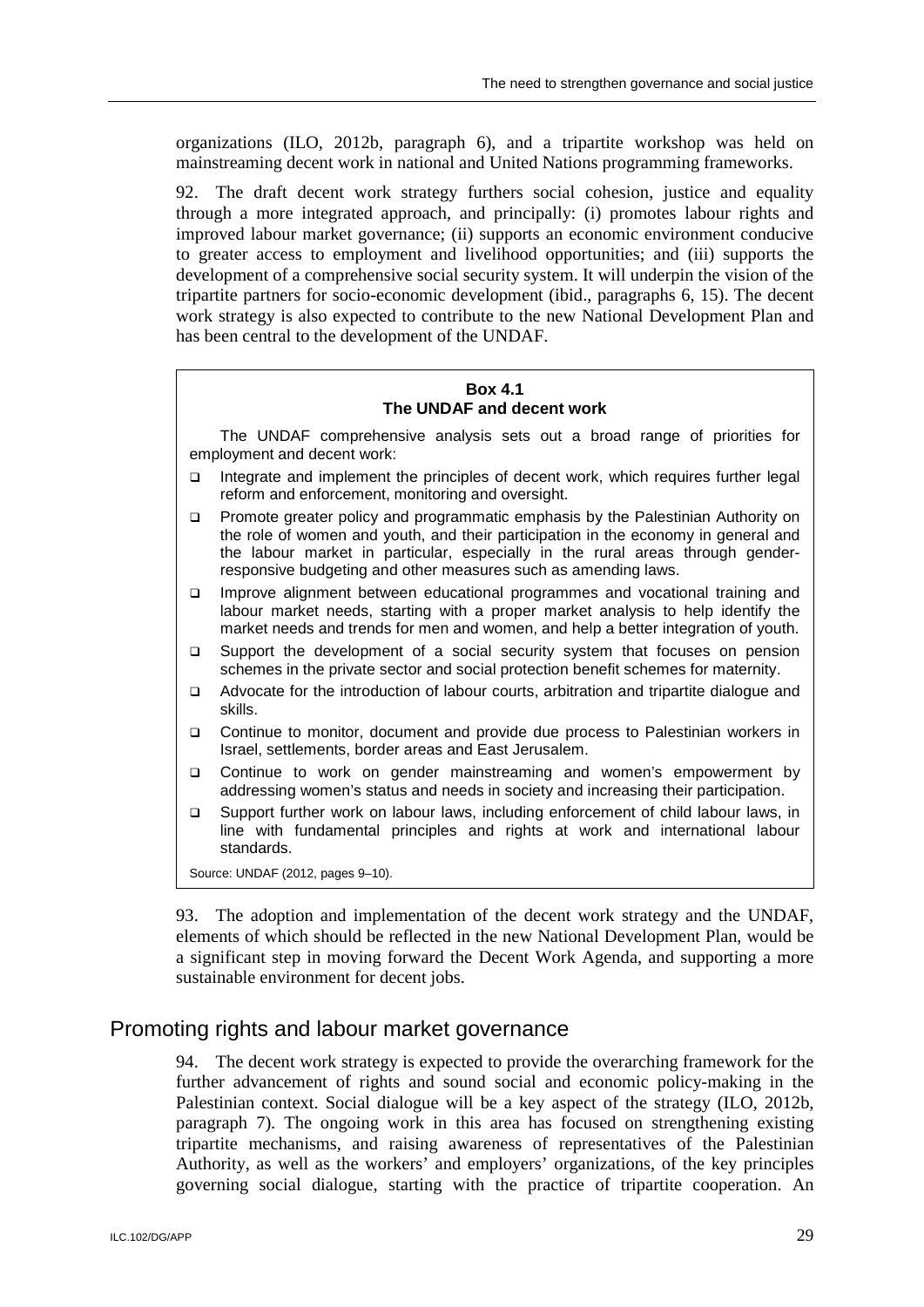important component of the decent work strategy is the commitment of the ILO to provide support for the drafting and revision of labour and employment-related legislation, ensuring the participation of the social partners, and that the legislation reflects fundamental principles and rights at work.

95. Last year the mission reported that a range of social dialogue forums were being established or strengthened (ILO, 2012a). While gains have been made, particularly in building the capacity of existing bodies, progress in the achievement of results has been slowing down. Addressing the legal vacuum with respect to freedom of association, noted in last year's Report (ibid.), has gained urgency, as new unions are seeking to participate in the various tripartite forums. The absence of criteria for determining the representativeness of trade unions is an obstacle to the effective functioning of social dialogue. These issues are to be addressed in the overall labour legislation reform process which has recently been launched in collaboration with the ILO. That process itself will be an important stimulus for social dialogue and a key element in the broader framework for labour market governance. However, various internal and external constraints have ensured that the Palestinian Legislative Council remains paralysed, affecting the adoption and implementation of any new legislation.

96. Progress has been achieved in the adoption of a minimum wage. Despite divergent views on the level, all the parties expressed their commitment to ensuring the implementation of the minimum wage. Following ten months of debate in the national tripartite Minimum Wage-Fixing Commission, in October 2012 the Council of Ministers adopted a minimum wage of NIS1,450 monthly, NIS65 daily and NIS8.50 hourly, which took effect as of 1 January 2013 (PNA, 2012b). Though it applies to all sectors, concerns were raised that it would be difficult to implement in practice in the textile and childcare sectors, both of which are female-dominated, and where low wages prevail. The Minister of Labour indicated that steps would be taken to address this concern. Minimum wage committees at the level of the governorates are to be established as a next stage in the process, and some have already been set up in the northern districts (PNA, 2013b). In the survey published by the PGFTU, enforcement of the minimum wage emerged as being an important priority for 93 per cent of workers (PGFTU, 2013). In the light of the political divide, it is also unlikely that the minimum wage will have any real effect in improving the wages of workers in Gaza.

97. In January 2013, the Minister of Labour reconstituted the National Tripartite Advisory Committee dealing with labour policy, which had not previously met since October 2011, as the term of its members had expired. However, the changes in its composition have not been accepted by all the parties, and the issue remains in dispute. A law governing the composition, mandate and work of the Palestinian Economic and Social Council has been drafted and will be submitted for consultation with the social partners and civil society organizations (PNA, 2013b). As noted in previous years, it will be important to establish strong links between the various tripartite bodies, and to ensure that the recommendations of these bodies feed into the Economic and Social Council, and that the other committees are able to influence the broader policy dialogue (ILO, 2011).

98. Another key forum for social dialogue is the National Women's Employment Committee (NWEC). The gender legal review that it published in 2011, in collaboration with the ILO, will be an important input into the overall legislative reform effort (ILO, 2012a). The importance of this legal review was highlighted in the MDG strategy and is relevant in the context of the UNDAF (PNA, 2012a, page 36). The establishment and work of the NWEC has been undertaken in the context of the United Nations Joint Programme on Gender Equality and Women's Empowerment, the first phase of which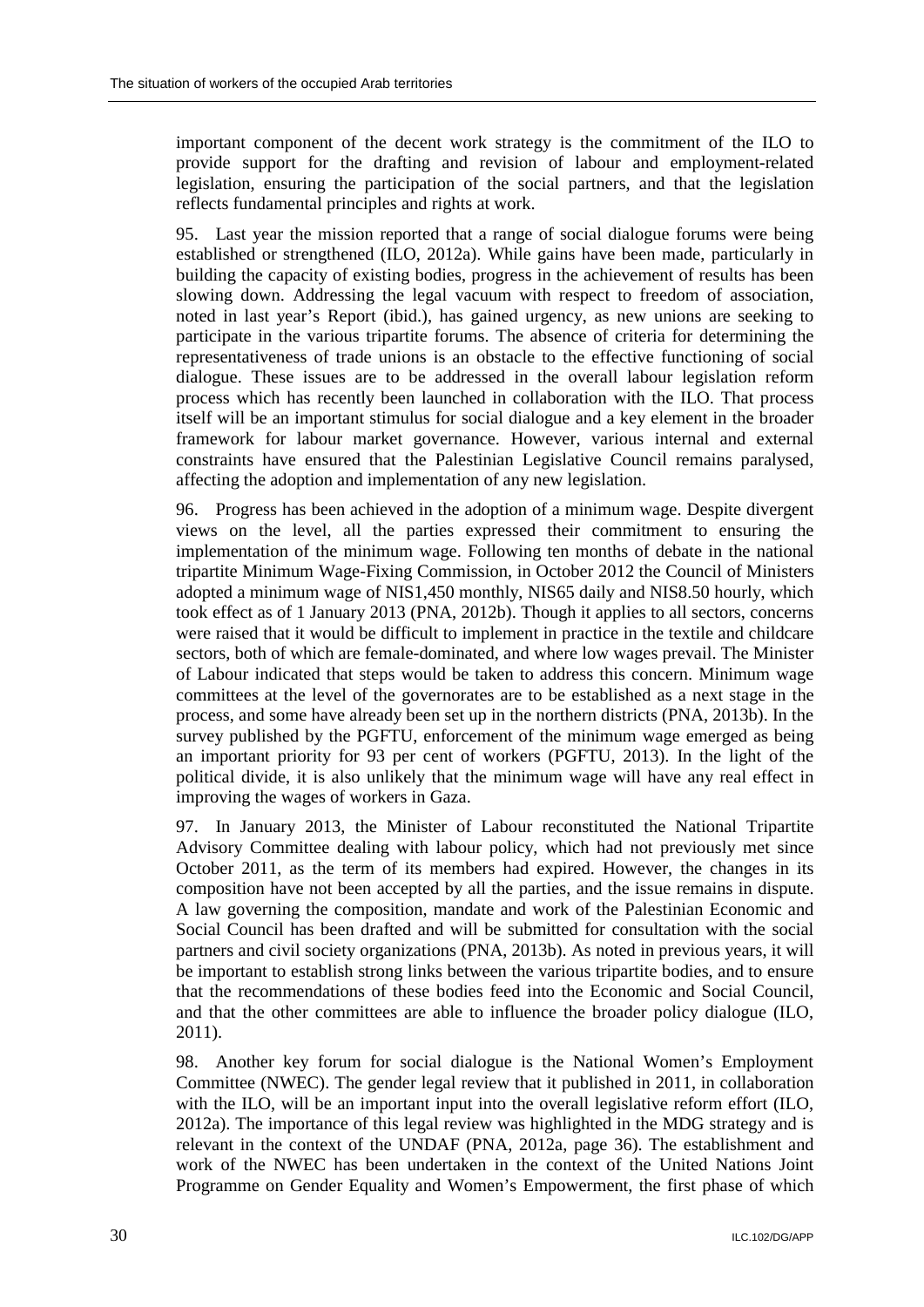came to an end in September 2012, with some bridging activities taking place and a fully fledged second phase currently under discussion.

99. The ILO has incorporated support for the NWEC into its ongoing work to promote social dialogue, with a view to ensuring sustainability of the achievements under the MDG project, as well as mainstreaming gender throughout the ILO programme (ILO, undated a). The recent focus of the NWEC has been the development of its strategy and workplan for 2013–15. As a result, the full Committee has not met regularly, while a smaller secretariat has worked with Birzeit University in developing the strategy and workplan, which is expected to be presented soon to the Minister of Labour, and then to Cabinet for endorsement. The Committee has now gained observer status in the National Tripartite Advisory Committee.

100. An important development took place in 2012 in addressing discrimination in employment based on political affiliation. In September 2007, the Cabinet of the Palestinian Authority had issued a decision requiring vetting by the security services for public sector employment. As a result of negative security reports based on political affiliation, hundreds of school teachers were dismissed. On 4 September 2012, the Palestinian High Court ruled in favour of teachers who had been dismissed from their positions based on their political affiliation (United Nations, 2013d, paragraphs 54–55). The mission was informed that this test case resulted in 750 teachers returning to work. The Cabinet has suspended the September 2007 decision and has agreed to stop using this security criterion for vetting.

101. With respect to freedom of association, while trade union density in Gaza is relatively high (66.2 per cent) according to data issued by the PCBS in February 2013, and reportedly much higher than in the West Bank (17 per cent), trade union activity is seriously constrained. In February 2013, the de facto authorities adopted a new Trade Union Law which, according to the PGFTU assessment, puts considerable power and control over trade unions in the hands of the authorities. The Law was adopted in the absence of any consultation with the PGFTU. The mission learned that the Board of the Gaza Chamber of Commerce has recently been dismantled, and that direct harassment by the authorities continues to hinder the activities of the PGFTU.

102. It is noteworthy that the Palestinian Authority, with the support of the United Nations, is in the process of developing a national human rights action plan (UNSCO, 2013b). This action plan is also foreseen in the UNDAF. Fundamental principles and rights at work should be taken into account in the action plan.  $^{12}$ 

# The Employment and Social Protection Fund remains on the agenda

103. The Employment and Social Protection Fund (hereinafter "the Fund) was initially established in 2004, but remained dormant until it was made a policy priority in the National Development Plan, 2011–13 (PNA, 2011, page 49). Job creation and business development being key objectives, the Fund was seen as having the potential to address the high levels of poverty and unemployment (ILO, 2011). In the light of the fiscal crisis, however, the government contribution to the Fund has been considerably below the

-

 $12$  Freedom of association and the effective recognition of the right to collective bargaining, the elimination of all forms of forced or compulsory labour, the effective abolition of child labour, and the elimination of discrimination in respect of occupation and employment, as set out in the ILO Declaration on Fundamental Principles and Rights at Work and its Follow-up (ILO, 1998), are important aspects of a human rights framework, and enabling conditions for the creation of decent jobs (ILO, 2012c, para. 5).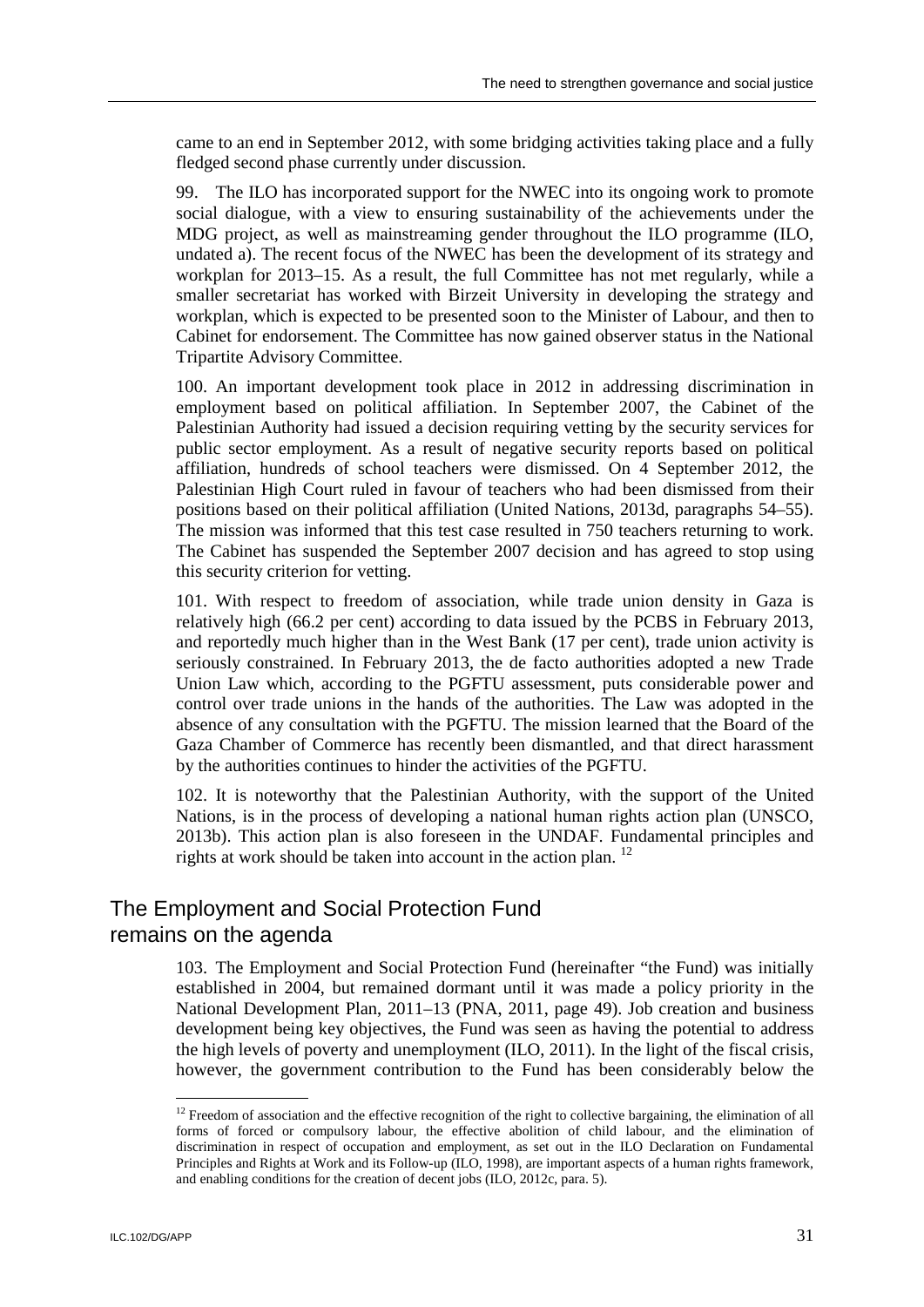US\$5 million originally foreseen. The Fund has attracted a relatively small amount of donor support. Three emergency job creation programmes have been piloted: "supporting the self-employment of workers as a viable alternative to previous jobs in settlements"; "supporting former settlement workers to establish small businesses that are expected to employ between one and four other former settlement workers"; and "employment of young unemployed graduates through job insertion in selected enterprises of the private sector". A capacity-building programme on management, monitoring and reporting was undertaken for the Fund's core team (ILO, 2012b, paragraph 9).

104. It has been proposed that a national employment agency would have a central role in defining active labour market measures for the Fund (GIZ, 2013). If the Fund were to be linked to such an agency, its work could indeed be further institutionalized. However, workers' and employers' organizations would need to retain a central role to ensure that their on-the-ground experience of labour market needs is tapped, as well as to secure acceptance and ownership of the interventions proposed by those who will be most directly affected by them.

# Social security and a social protection floor: The emerging priorities

105. As foreseen in the Social Protection Strategy adopted in 2011, the establishment of an integrated social security system has continued to be debated by the Palestinian Authority and the social partners. The existing social security system has been characterized as fragmented and ineffective, lacking coordination and covering only a small proportion of workers (UNDAF, 2012, page 9), mainly those in the public sector. A social security mapping exercise was undertaken by the ILO in partnership with the Palestine Economic Policy Research Institute, and a scoping mission was undertaken by ILO technical experts. The ILO is supporting the tripartite constituents in the development and implementation of a comprehensive national social security strategy. The strategy will consider the extension of the social insurance scheme for private sector workers and their families through the development of a pension scheme, maternity insurance scheme and employment injury scheme (ILO, 2012b, paragraph 14). Ensuring basic income security and access to basic medical care through the establishment of a national social protection floor is also under discussion in the context of developing the strategy. As noted in Chapter 3, the realization of the social security rights of Palestinian workers in Israel has the potential to become an important component for the establishment of a Palestinian social security system.

106. The Minister of Labour considers the establishment and implementation of a national social security scheme a key priority, and has called 2013–14 the years of social security. The PGFTU wants a new social security law that is in conformity with the Social Security (Minimum Standards) Convention, 1952 (No. 102), and to have social protection extended beyond the formal economy. Lively debate in the context of the national team for social security, established in February 2012, will no doubt continue, as the stakeholders have different views on the role of social security, though there is a general commitment by all to making social security a reality in the near future.

# Towards making women's empowerment a reality

107. Despite a range of policies and strategies over the last few years that demonstrate a clear commitment to empowering women, including with a view to providing equal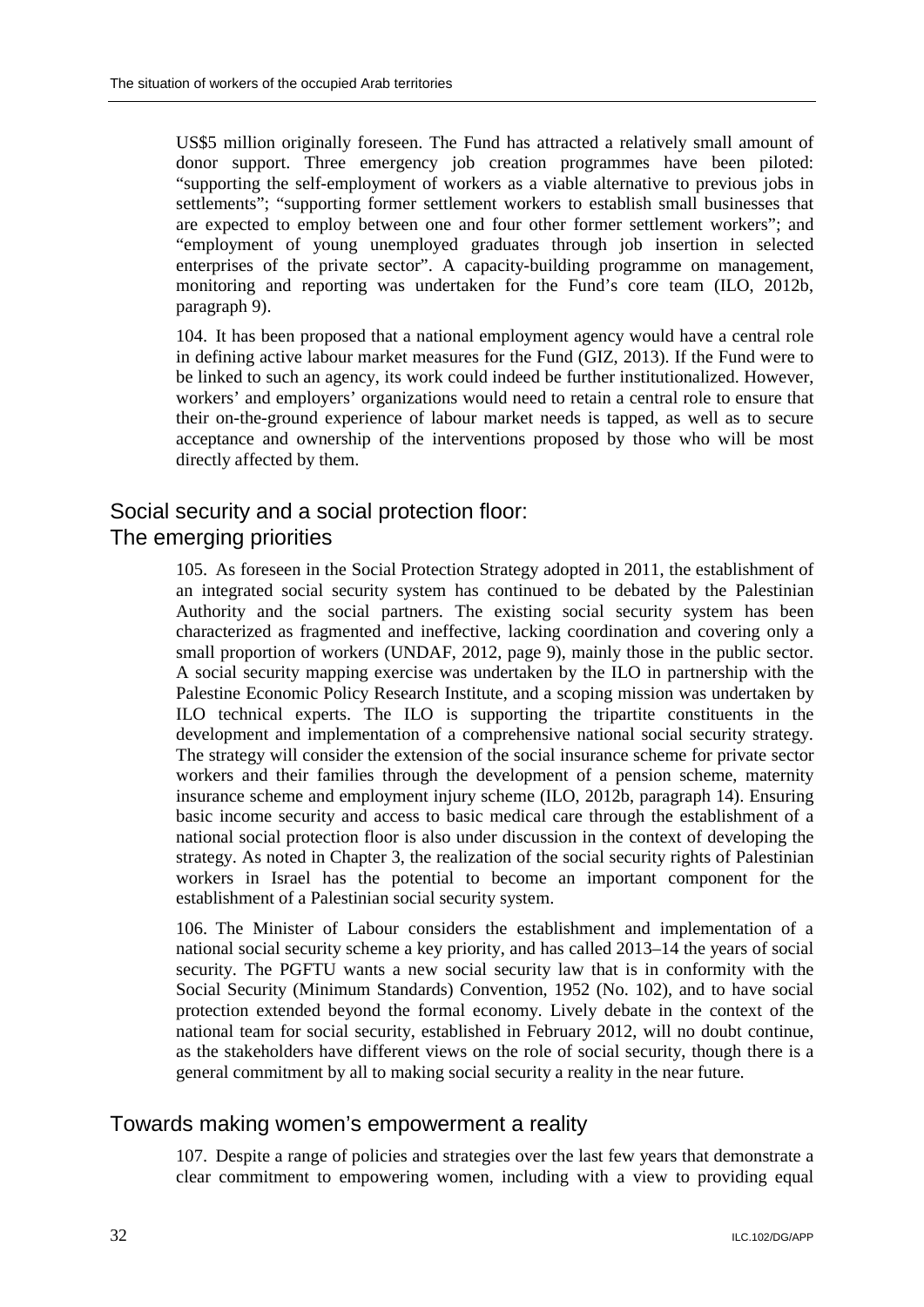employment opportunities, in practice women have not become full participants in the labour market and in decision-making processes. As highlighted in Chapter 2, the significant educational gains made by women have not translated into labour market gains, with this failure reflecting a great loss of economic potential. There is an urgent need to move from commitment to results if women are to benefit fully from a new state, and if that state is to benefit from the full potential of women.

108. With a view to meeting the MDGs, the Palestinian Authority recently adopted the National Strategy to achieve the MDGs by 2015. An important component of this strategy focuses on empowering women and promoting gender equality and social justice in the context of the third MDG (PNA, 2012a, pages 33–39). The importance of the participation of women in social, economic and political life is acknowledged in the strategy as a basic factor in the development process of any society, as is the need to expand such participation in the Palestinian context. It is also acknowledged that while achievements have been made in this regard, much remains to be done (ibid., pages 33–34).

109. With the objective of increasing and diversifying women's participation in the labour market and protecting women's rights, the policies proposed in the MDG strategy are to adopt legislative and executive measures to protect working women, and to take measures to provide job opportunities for women. The interventions proposed are broadranging, including amending relevant laws from a gender perspective, reviewing and developing economic policies from a gender perspective, expanding and encouraging the role of labour inspectors, establishing courts to deal with labour issues, providing support services for working women, including day care centres, providing soft loans for women to start their own income-generating projects, and promoting awareness-raising campaigns on the rights and duties of working women (ibid., page 36). A comprehensive approach is indeed necessary to empower women effectively. Considerable commitment and resources will also be needed, together with a significant attitudinal shift.

110. Cooperatives are also recognized as an important avenue for empowering women (ibid., page 24). Membership in cooperatives has traditionally been male dominated and women's involvement in cooperatives is relatively recent. Participation of Palestinian women in cooperatives is highest in the handicraft sector (representing 59 per cent of all women in cooperatives). Cooperatives need support in identifying new niche markets, particularly in services, to increase and diversify women's employment. Developing women's cooperatives was a focus of the United Nations Joint Programme on Gender Equality and Women's Empowerment (ILO, undated b, undated a). Members of 43 women's cooperatives were given grants, training and technical assistance, and capacity building was provided on business management and marketing skills (UN CSW, 2012). The Union of Cooperative Associations for Saving and Credit (UCASC), a cooperative with a majority of women members, was given responsibility for managing capacity development and grants for its members in the context of this programme, with considerable investment being made in building the association's own capacity. In the second phase of the project, UCASC will be able to assist other cooperatives. A draft law on cooperatives, which is aimed at developing and improving the cooperatives sector generally, has been submitted to the President for approval (PNA, 2013b).

111. The recently developed National Strategy to Combat Violence against Women, 2011–19, also arises out of the Palestinian Authority's commitment to the MDGs (PNA, undated). The prevalence of violence against women, including in the world of work, remains a serious obstacle to women's empowerment. The issue has recently gained considerable prominence, with vigorous calls to take steps to combat it. The National Strategy to Combat Violence against Women is a response to such calls. A National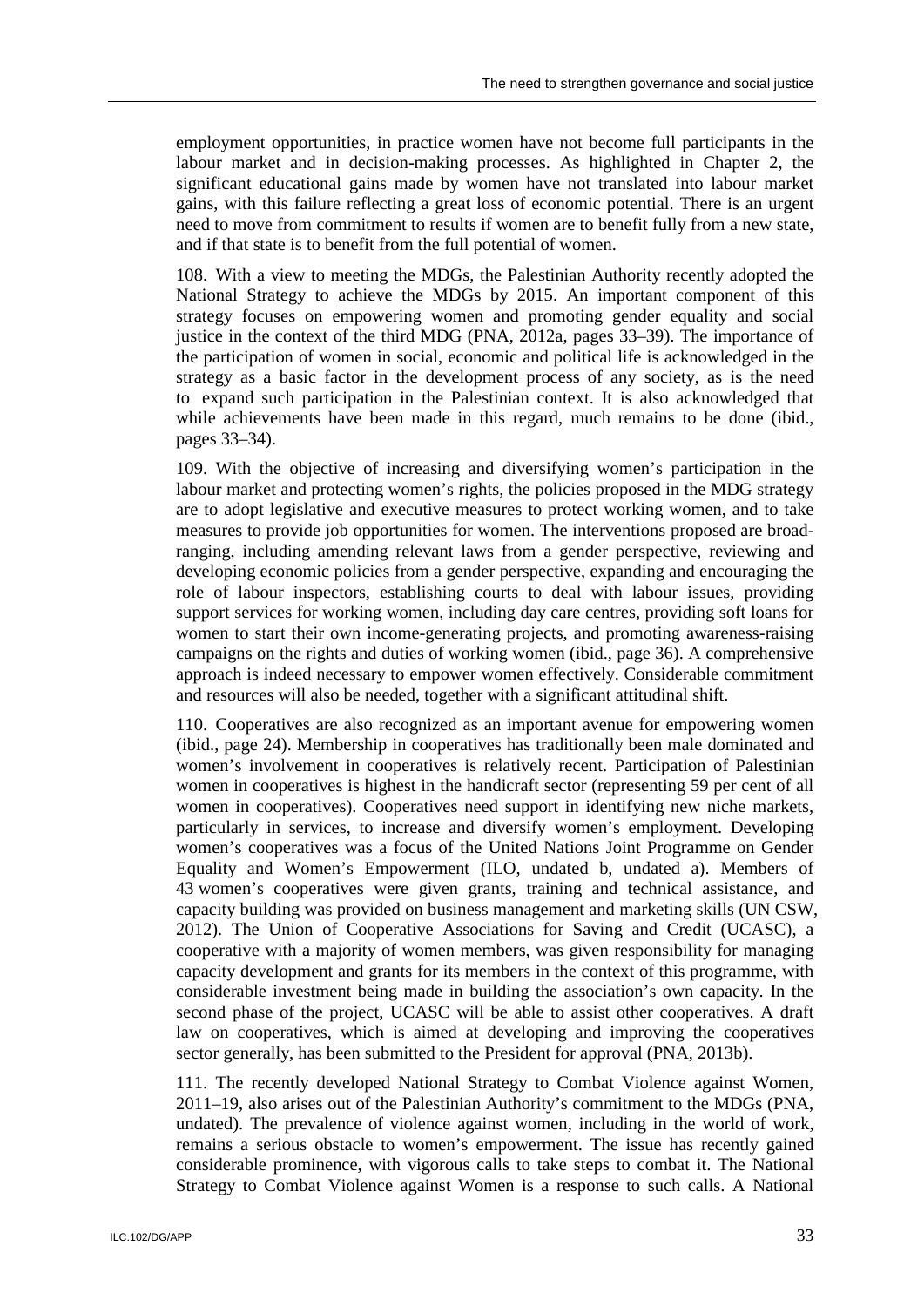Committee to Combat Violence against Women was created in 2008, under the leadership of the Ministry of Women's Affairs, with a mandate to prepare and monitor the implementation of a national strategy (ibid., page 8). The research undertaken in developing the national strategy found that "women's role and status in the society has been marginalized as women's power and control to decide ... their fate and make their own decisions has been taken away from them". The report also points to the role of local legislation and laws that treat women as absent from the official, public sphere, as well as the general absence of laws for the protection of women's rights (ibid., page 10).

112. There are particularly high levels of domestic violence, which indicate that women's place in society generally remains fragile. According to a PCBS survey, in 2011, 37 per cent of married women were subjected to violence by their husbands (29.9 per cent in the West Bank and 51.1 per cent in Gaza) (PCBS, 2011a), and there are indications that such violence is increasing as the economic situation deteriorates. The proportion of women who had been exposed to violence and sought advice or assistance from a centre or institution was less than 0.7 per cent (ibid., page 17). This low reporting rate is confirmed in the research undertaken for the National Strategy to Combat Violence against Women, which found that many cases of violence are kept within the family to resolve. This is done, often at the expense of the victim, in order to preserve the "honour" of the family as well as owing to a lack of trust in the legal system. In addition, some women are not aware of institutions they can turn to for assistance (PNA, undated, pages 11, 23).

113. Research focusing specifically on violence at work was undertaken by the Institute of Women's Studies at Birzeit University in collaboration with the PCBS and the ILO (ILO, undated c). The NWEC established a focus group as part of the study (PNA, 2013b). The research found that women aged 25–29 are particularly vulnerable to violence at work, with 29 per cent reporting that they had experienced this in some form. The findings also indicated that some women do not report gender-based violence in the workplace owing to fears of repercussions and the lack of protection, and others are not aware that they are in fact victims of such violence. Only 19.5 per cent of women who had been subjected to gender-based violence in the workplace made a formal complaint to their employers, while the majority remained silent owing to fears regarding their family's reputation as well as concerns about retaliation. There is a need for a legal and institutional framework to address gender-based violence at work, as well as additional research and awareness raising (ILO, undated c; Kuttab and Abu Awad, 2012). The National Strategy to Combat Violence against Women also points to the need to address violence against women working in the informal economy, where women make up a large proportion of the labour force but remain essentially invisible (PNA, undated, page 16).

114. The Federation of Palestinian Chambers of Commerce, Industry and Agriculture (FPCCIA) and the PGFTU are continuing to take steps to increase women's representation and influence in their organizations. Representatives of the FPCCIA informed the mission that women are now represented in all the local Chambers. Among the first women to have been elected to the FPCCIA executive committee in 2011, the representative of the Bethlehem Chamber has established the first business women's unit. Despite continuing resistance some other business women's units have since been established, and there is also an initiative in progress to organize a coordination body for all these units. These units aim to support businesses of women members of the Chambers, and to support microenterprises for women who are not yet members, helping them move from informality to formality. They also seek to ensure that women participate in all areas of the Chamber, since there is still a dominant male culture.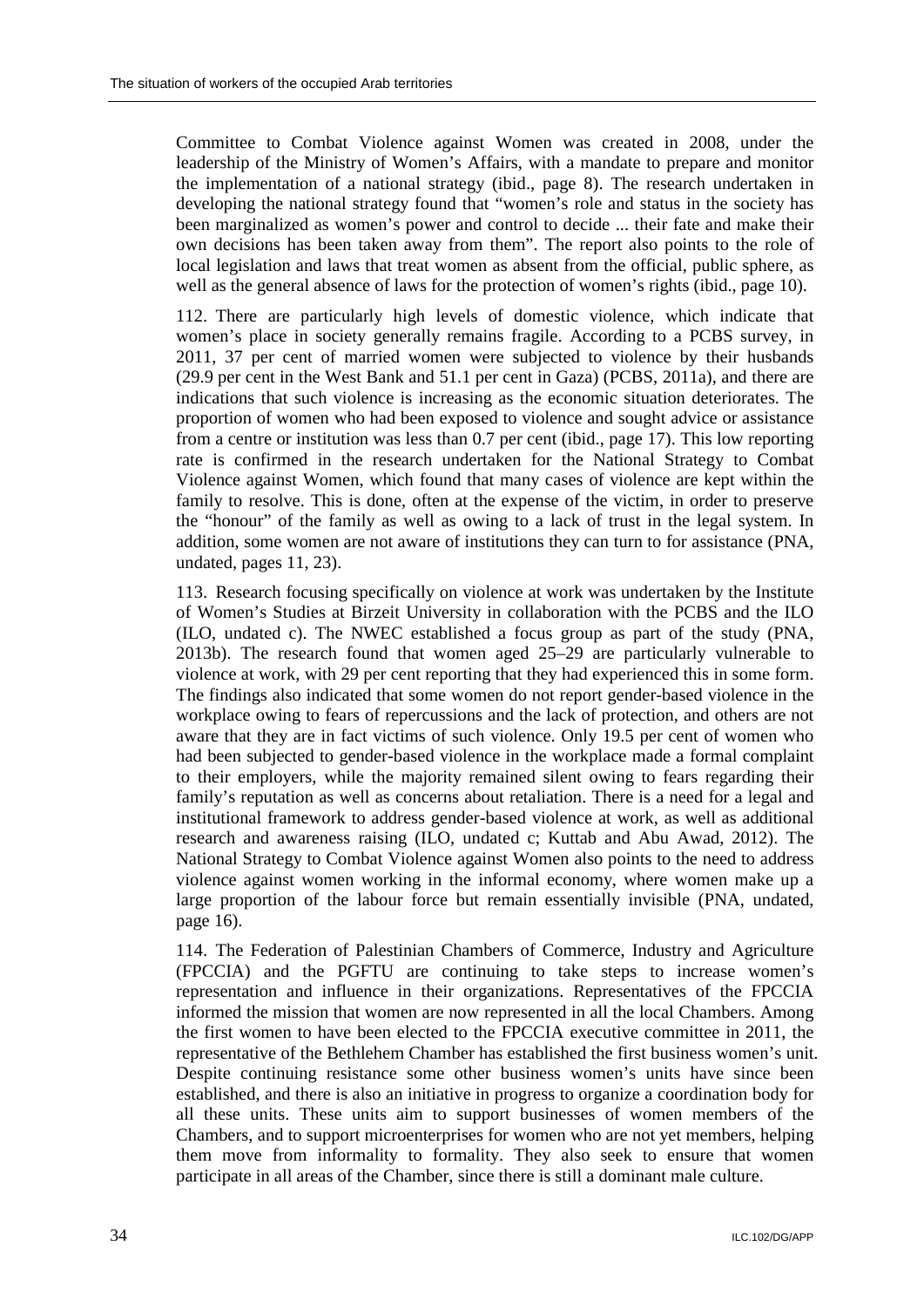115. The PGFTU continued to provide training and awareness raising to women workers on their rights and entitlements, regardless of whether they are members. The PGFTU survey found that women workers were less aware of their rights than men (PGFTU, 2013). While union affiliation rates are lower for working women than for working men (overall 32.5 per cent for men compared to 25.8 per cent for women according to PCBS data for February 2013), the PGFTU survey generally found that women are more convinced of the usefulness of trade union membership than men (ibid., page 49). One of the priorities identified in the survey was the need to provide favourable conditions to improve the situation of working women and enable their participation in the labour market, including through the provision of kindergartens and safe transport, as well as legal access (ibid., page 61). The PGFTU has launched a campaign promoting the rights of female domestic workers, and is calling on the Palestinian Authority to endorse the ILO Domestic Workers Convention, 2011 (No. 189), and to ensure that the labour law is revised to remove the exclusion of domestic workers.

116. The situation of women in Gaza continues to deteriorate, with increased restrictions on women being imposed by the de facto authorities. Women were recently banned from participating in the UNRWA Gaza marathon, resulting in the cancellation of the event by the organizers (UNSCO, 2013a, paragraph 51). While deeply symbolic, this act was followed by a more systemic restriction, namely a law announced on 1 April 2013 by the Ministry of Education and Higher Education in Gaza to the effect that from the next school year there is to be full segregation of males and females above 9 years old, in all public, private and international schools. It was reported to the mission that while all workers must register with labour offices in order to be employed, women are not able to obtain the same level of services as men through these offices owing to direct discrimination, significantly impacting on their employment prospects. Training on labour rights has also been provided in Gaza by the PGFTU; however, women were restricted from attending such training.

117. The time frame for meeting the MDGs is drawing to a close. Immediate, decisive and comprehensive steps will need to be taken if the goals for women's empowerment in the West Bank, and particularly in Gaza, are to have a chance of becoming a reality by 2015.

### Calls for private sector development

118. The importance of Palestinian policies and processes to facilitate private sector development has been emphasized by a broad range of national and international institutions (World Bank, 2012a; see also OQR, 2012, page 4; UNSCO, 2012a, page 5). According to the World Bank, "the most important economic challenge facing the PA [Palestinian Authority] is how to create an environment that will enable a dynamic and innovative private sector to flourish" (World Bank, 2012b, paragraph 40). A vibrant private sector is seen as an important engine for supporting and sustaining decent jobs, and it is recognized that investing in workers will be essential for private sector-led growth (ibid.). The Palestinian Authority has made some progress in reforming the legal and regulatory framework to promote increased investment and private sector activity (UNDAF, 2012). The number of new companies being registered has risen steadily, which to some extent can be attributed to the improved facility of obtaining the necessary permits and licenses, and the tax administration (UNSCO, 2012b). The UNDAF comprehensive analysis also identifies areas where further progress would be beneficial, including company registration, regulation of competition and access to credit (UNDAF, 2012).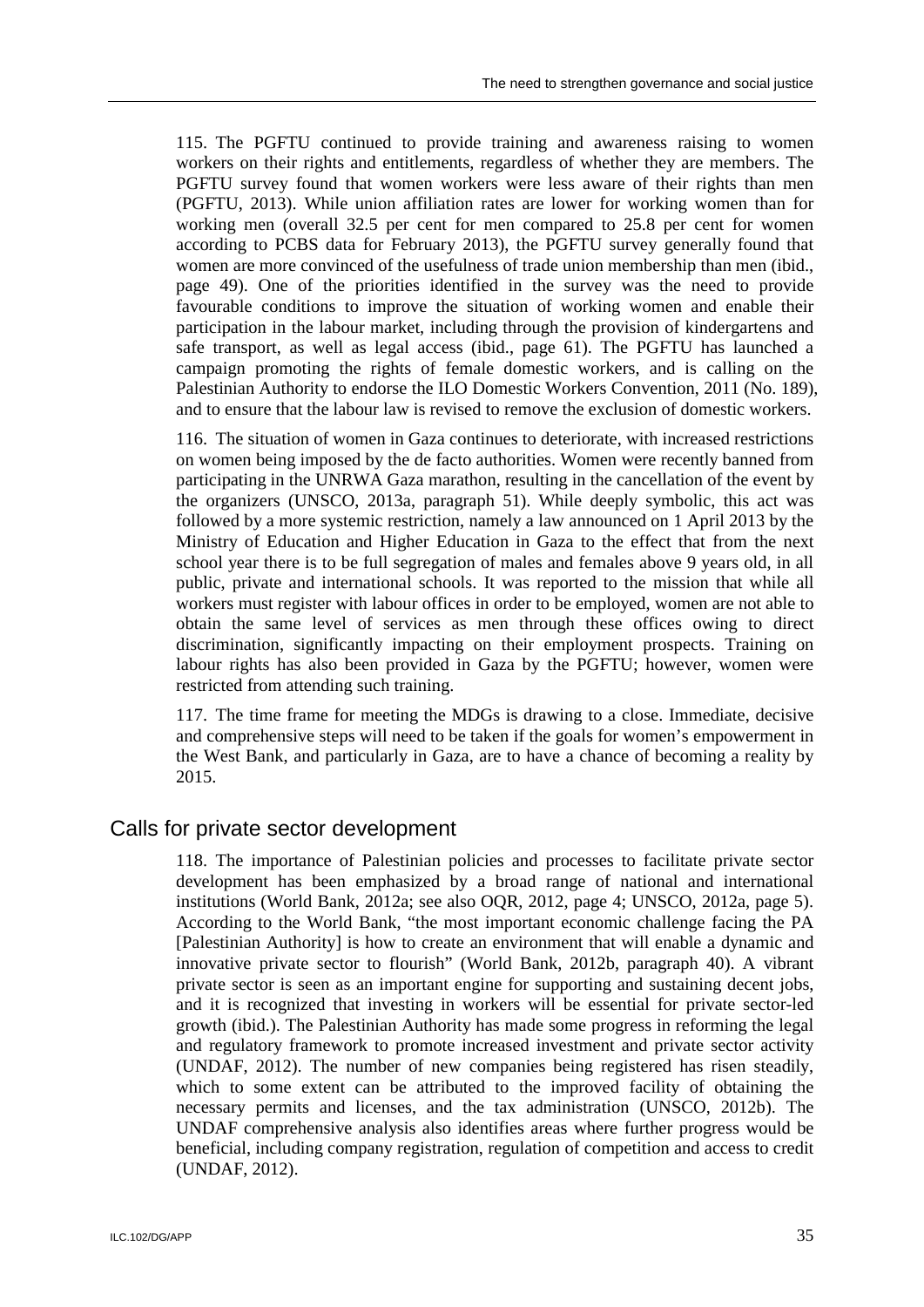119. The mission met with Palestinian private sector leaders, who indicated that stimulating the private sector was possible even within the constraints of occupation and the uncertain political horizon. In their view, unemployment could be decreased to 10 per cent in the next seven years. Five major companies had commissioned a study, which identified five potential leading sectors for new investment: agriculture, information technology, tourism, construction, and media and entertainment. Investing in training to ensure workers have the appropriate skills needed for new jobs was seen as a prerequisite to the success of such an endeavour. With respect to East Jerusalem, the potential for considerably developing tourism, as well as focusing on growth sectors such as hospitality, health, and information and communication technology (ICT), was highlighted. The need to expand areas of comparative advantage, such as olive wood carving, stone and marble, was also underlined (ACE, 2012, pages 12–13, 72–73). In December 2012, private sector leaders, in cooperation with the international community, organized the East Jerusalem Business Development Forum, which was the first gathering of its kind to be held in the city in 45 years, attracting 200 Palestinian, Arab and international investors (OQR, 2013, page 25). This was seen as a significant initiative, promoting investment opportunities in tourism infrastructure, real estate and ICT, which could be a model for similar initiatives in the future (ibid.).

120. The mission also met with representatives of the Business Women Forum (BWF), which works closely with the FPCCIA to promote women entrepreneurs. The BWF seeks to empower women through networking and has a programme through which 70 members support and advise 2,500 young women entrepreneurs. In addition, in collaboration with the United Nations Development Programme (UNDP), the Food and Agriculture Organization of the United Nations (FAO), the Ministry of Agriculture and the BWF, the owners of some of the major hotels recently worked with a number of cooperatives, including 40 women's cooperatives, to improve the quality, consistency and packaging of food products, and ensure sufficient quantity, in order to promote demand for local goods in hotels. There appears to be broad support for this type of programme, which could create significant demand for local products.

121. Generating business opportunities and supporting the school-to-work transition for youth are crucial. A recent survey indicated that the majority of unemployed youth would prefer to establish their own business. They believe that owning their own business would give them a higher degree of independence, and a chance to fulfil their capabilities and to be innovative. While 62 per cent of unemployed young people aspire to establish their own business, only 17 per cent have been successful, the main obstacle being the lack of sufficient capital (Sharek Youth Forum, 2013, pages 9, 27).

122. Securing adequate funding for private sector development is a recurring concern: businesses clearly need better access to loans. There are particular difficulties in East Jerusalem, as Palestinian banks do not operate there. There seem to be significant obstacles facing women seeking to obtain a business loan. The BWF works with women to secure business loans, since owing to social barriers most women do not have property or other forms of collateral in their name.

123. It is clear that given the current fiscal stress, expansion of the public sector to create jobs is not realistic. Neither is donor-funded expenditure a sustainable means of fuelling economic activity (World Bank, 2013, paragraphs 7, 24; UNSCO, 2012a). The necessary conditions must therefore be created to allow the private sector to expand and create jobs if the unemployment crisis is to be tackled. Given the range of restrictions and the limited access to productive resources and markets, establishing an enabling environment for private sector development that will create and sustain new jobs remains a challenge.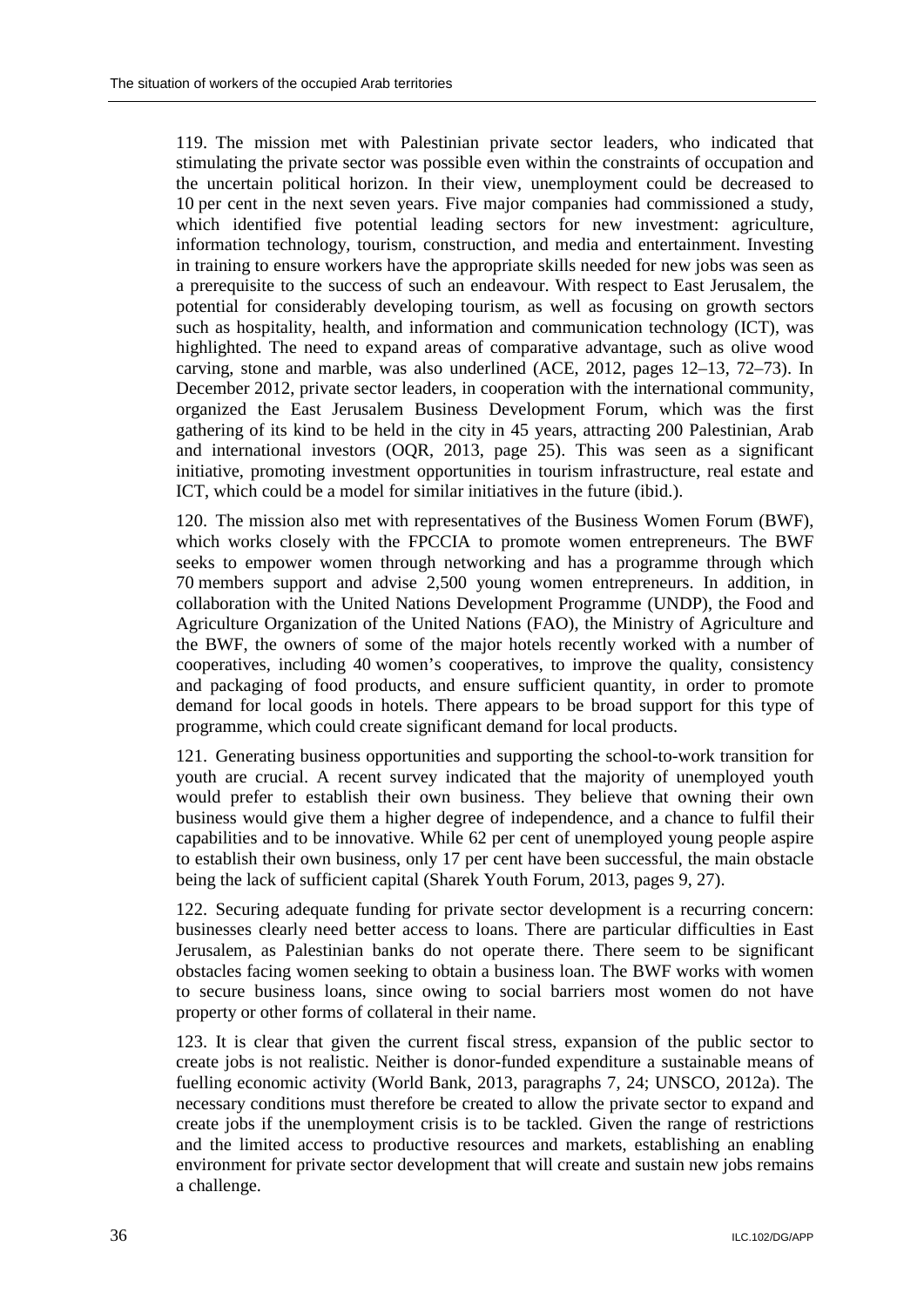# An urgent need for improved education and skills development

124. The further development of education and skills is closely linked to private sector development. The cornerstone of a dynamic, productive and innovative private sector is its labour force. Ensuring that workers have the appropriate education and skills to obtain decent jobs which underpin a thriving private sector remains a key aspect to be addressed. The ongoing problem of appropriately matching educational and training qualifications to labour market needs was regularly raised with the mission. The skills mismatch becomes particularly evident when economies move up the value-added chain (World Bank, 2012b, paragraph 62). For private sector leaders, the shortage of skilled workers is a significant constraint on business development. The lack of relevant skills, as well as the low level of competencies and experience, was found to be the most important constraint to youth employment (ibid., paragraph 67). With a view to better linking educational outcomes and labour market needs, at the end of 2012, the Ministry of Labour signed Memoranda of Understanding with ten universities to establish employment services centres (PNA, 2013b).

125. The role of technical and vocational education and training (TVET) institutions in preparing workers for emerging sectors is seen as crucial. However, the existing system has been criticized as not reflecting modern learning approaches, not investing in technology education and not preparing students for changes in employers' requirements (World Bank, paragraph 68). Young people have access to education and training at a high level; however, the choice of topics is often made based on the availability of teachers and not the needs of the labour market (Sharek Youth Forum, 2013, page 20). Private sector leaders continue to call for much stronger links between the private sector and educational and training institutions in developing programmes that are relevant to the needs of not only the existing economy, but the economy of the future. A number of entrepreneurs have stated that they are ready to commit resources to support vocational training with a view to developing emerging sectors. The main obstacle to developing tourism, a key sector for expanding job opportunities, is the lack of trained Palestinian workers. One entrepreneur described to the mission plans for establishing a private sector training centre for tourism in East Jerusalem; another referred to plans for setting up a vocational training centre tailored to the needs of a particular agro-industrial zone.

126. While individual efforts to promote vocational training to match labour market needs are important, a comprehensive approach to reviewing and revising the education and vocational training system is needed, which requires considerable investment. The Minister of Labour indicated to the mission that progress has been made in developing a new TVET strategy, through collaboration between the Ministries of Labour and Education, the private sector, civil society and the international community. One of the objectives of the MDG strategy is to reduce the gap between women and men in technical and vocational specializations. Interventions foreseen include opening specializations for young women in vocational schools that meet the requirements of the labour market; providing scholarships for young women to specialize in science and engineering and technical education; promoting awareness-raising campaigns for young women and the community on the importance of enrolling in vocational and agricultural education (PNA, 2012a, page 36).

127. The joint ILO–UNRWA project "Skills development and employment services for the construction sector in Gaza" moved into a fourth cycle of training from March 2011 to December 2012, with the third and fourth cycles providing 420 hours of training over a period of six months. A total of 105 students received training in key priority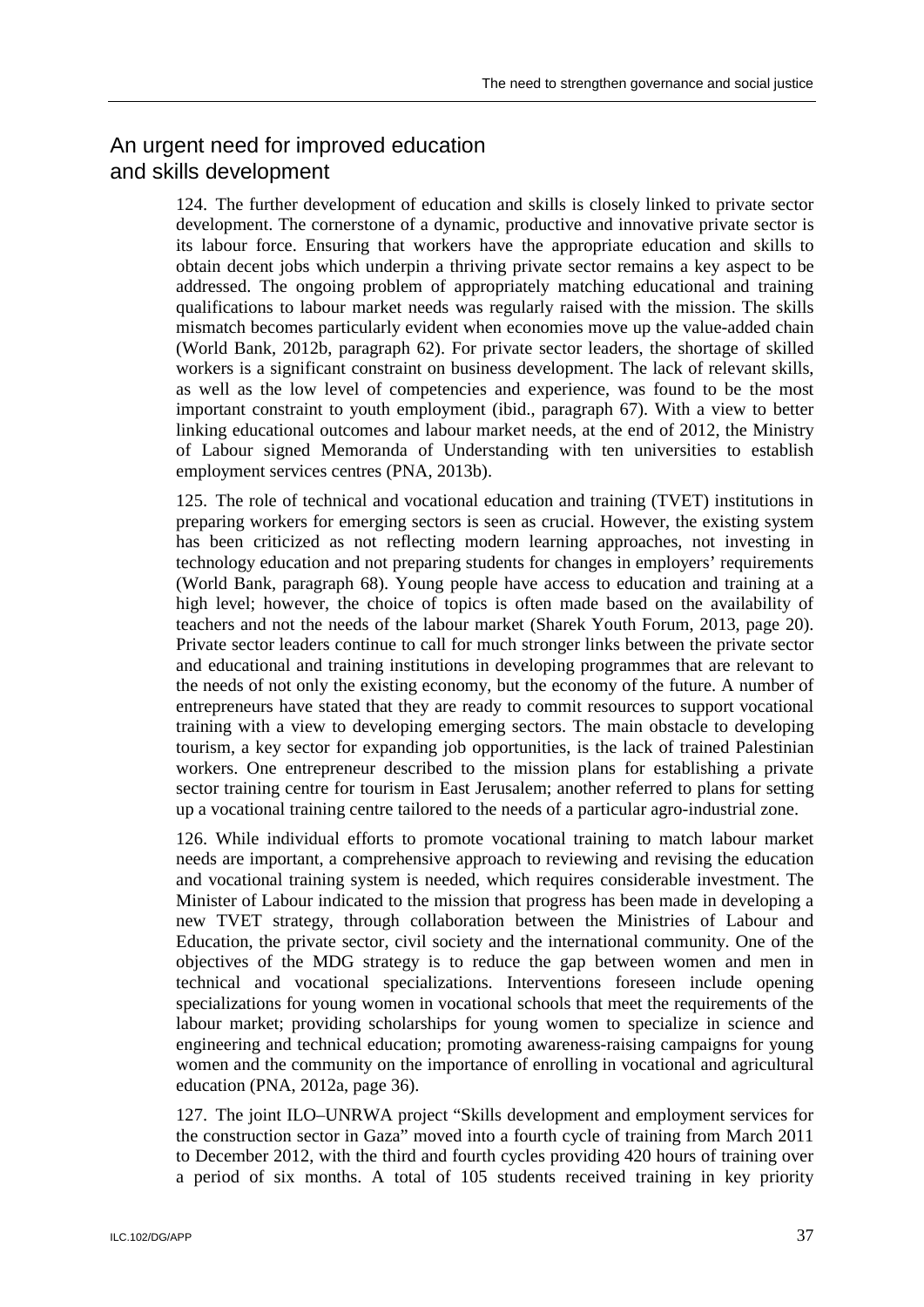occupational areas of the building and construction sector in the fourth cycle. Memoranda of Understanding were signed with 35 companies in order to offer a sixmonth apprenticeship to the trainees. In the previous cycles, 71 per cent of the trainees who completed the apprenticeship subsequently gained employment with the same company (ILO, undated d). The training programmes were supported by capacity building of teachers and trainers in competency-based training, which were followed up by regular monitoring, training and coaching. Based on this intervention, the ILO is finalizing the vocational curricula through a participatory validation process with the aim of having these standards recognized as part of the National Qualifications Framework and developing a national certification system for instructors. The ILO is also involved in reviewing the TVET strategy, including analysing its implications for skills development in Gaza (ILO, 2012b, paragraph 11). In May 2012, a new "Know About Business" project was launched, supporting the introduction of the Know About Business training package into the curricula of vocational centres and technical colleges, with the aim of promoting an entrepreneurial culture and self-employment for youth. As part of this process, relevant linkages with the private sector are to be established and access to financial and non-financial business development services will be supported (ibid., paragraph 10).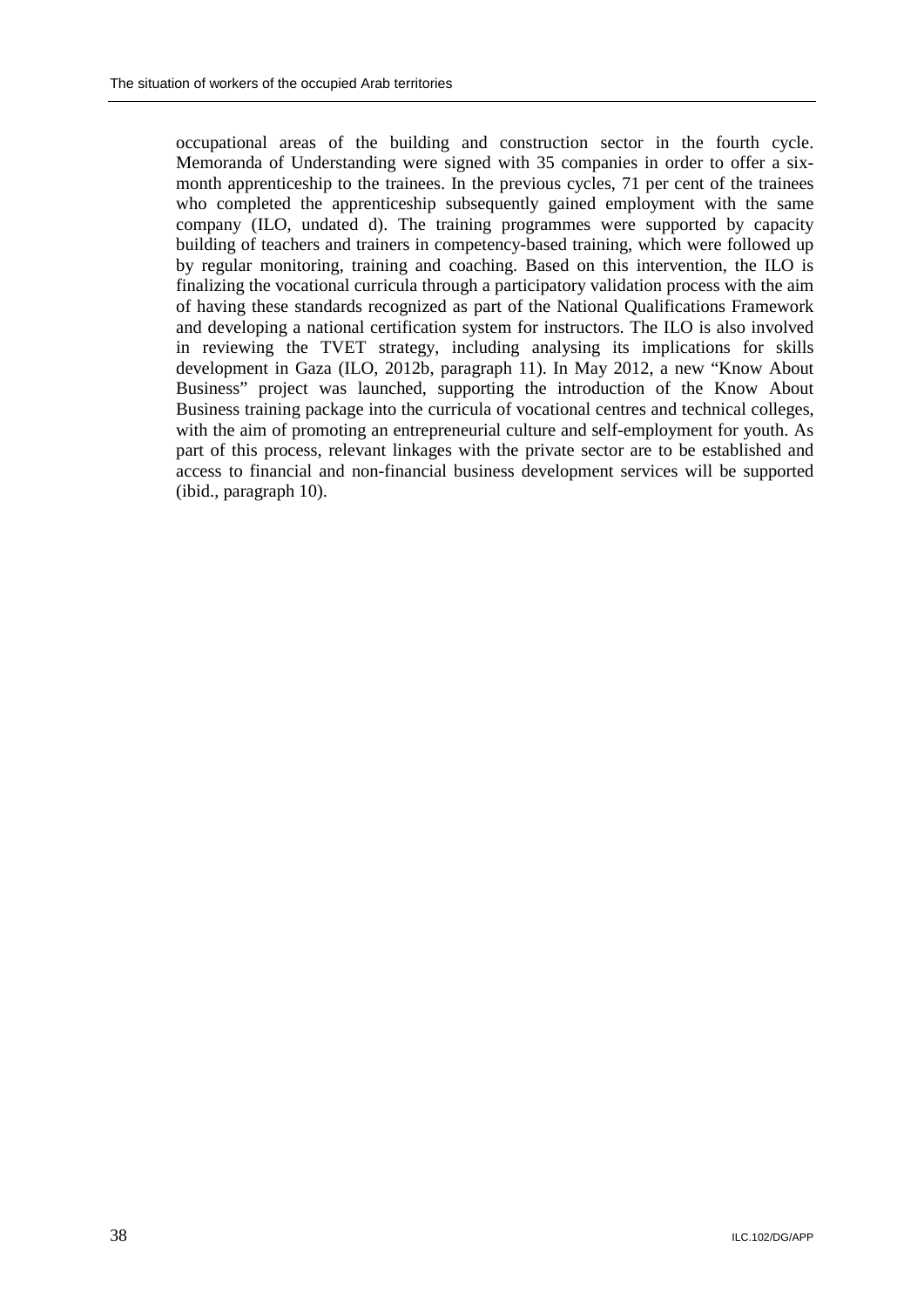# **5. Tensions in the occupied Syrian Golan**

128. The conflict in the Syrian Arab Republic overshadows the long-standing tensions in the occupied Syrian Golan. There have been some incidents over the ceasefire line, but they have not for now had longer term consequences for the area. However, this ongoing conflict can have a further negative impact on the situation of workers and their families.

129. In 2012, there were an estimated 23,300 Syrian citizens living in five villages and 18,700 Israeli settlers living in 32 settlements in the occupied Syrian Golan (CBS, 2013). The Syrian villages do not benefit from area planning. Permits are not granted by the Israeli authorities for building houses or changing the use of land and, as a result, these villages are forced to expand vertically rather than horizontally.

130. Employment prospects for the Syrian citizens of the occupied Syrian Golan remain constrained. While agriculture was the main source of income prior to the 1967 occupation, and still is the most important single source, it currently cannot sustain the population. Discrimination in access to water as well as land makes farming uncompetitive and revenues from agricultural work insufficient. Employment has to be sought elsewhere, for instance in construction, the health sector, commerce, services, NGOs, and cultural and informal activities. Employment in Israel and in Israeli settlements in the occupied Syrian Golan is found through brokers, either Israeli or members of the community itself. However, there are no reliable data on the number of Syrian citizens who have chosen employment in Israeli settlements or in Israel. Some job opportunities exist in the health sector, although for graduates of Damascus University, they are subject to Israeli equivalency examinations.

131. A recurring complaint by the Syrian citizens of the occupied Syrian Golan remains the problem of obtaining water for their orchards and other agricultural activity. Farmers have access to only 200 cubic metres of water per dunam of land, equivalent to a mere 30 per cent of the water that is made available for the Israeli settlements. Water availability seriously affects both the quantity and quality of what the farmers can produce. Compared to Israeli settlements, Syrian farmers pay considerably more for water owing to a discriminatory pricing system. Their cooperatives must also cover the costs of infrastructure such as pumping systems and carrier pipes. Furthermore, the settlements have privileged access to markets as they can benefit from a range of distribution and retail networks.

132. According to the information received by the mission, the transportation of apples to the Syrian Arab Republic was resumed in March 2013. Last year this had not been possible as the necessary permit from the Israeli Ministry of Finance had not been received. The amount to be transported in 2013 was reportedly 18,000 tonnes out of over 30,000 tonnes in storage from the 2012 season. The amount to be transported this year will thus exceed the whole production of 2011. While 2012 was a good season for apple production, the surplus of the harvest was sold at a low price in the local market. Apples sold in the Syrian Arab Republic will not only fetch a significantly higher price than in the local market but, by reducing the surplus, will also serve to raise local market prices and hence incomes for farmers. Apples are also marketed to the West Bank and Gaza.

133. While any Syrian citizen of the occupied Syrian Golan would be entitled to apply for an Israeli passport, few have done so as they would face rejection by their own communities. Yet there have been cases of young people changing their name and taking up employment in Israel. Syrian citizens residing outside the occupied Syrian Golan for more than four years would lose their residency status.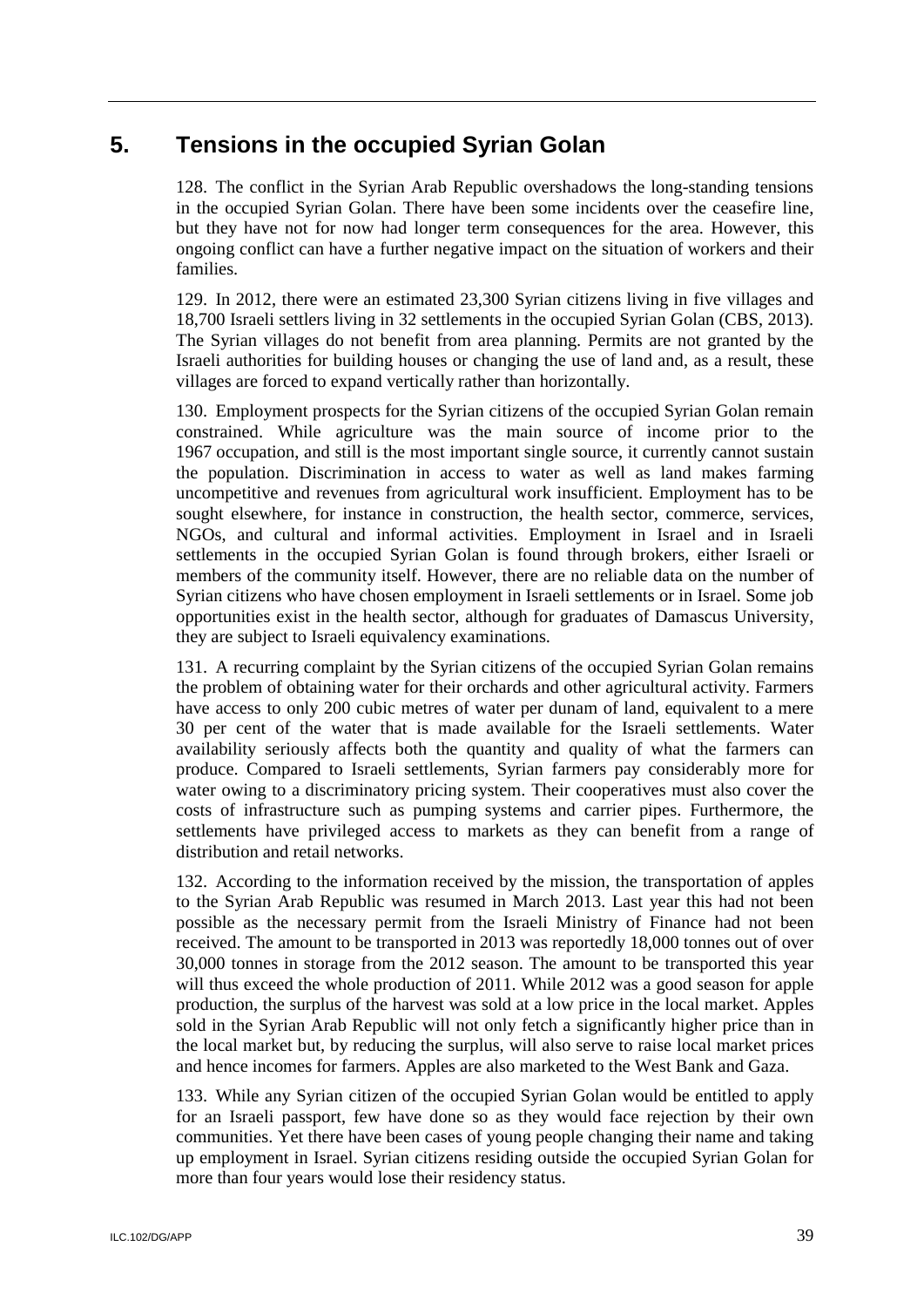134. The mission was told that although some attempts at further integration of the Syrian citizens of the occupied Syrian Golan into Israel had been made after the conflict inside Syria had become more intense, many of them had reacted with a strengthened desire to maintain their Syrian identity, irrespective of which side of the conflict they identified themselves with.

135. A considerable number of the students from the occupied Syrian Golan at Damascus University had not returned there after their semester break. The mission was told that of 340 students, less than 40 had returned to continue their studies. The Syrian conflict has had other consequences, too. While they are labelled "pro-Syrian" by the Israelis, some citizens have refused Syrian assistance because they would have had to take a public stand for one of the two sides of the conflict in the Syrian Arab Republic. In any event, the Syrian crisis has a polarizing effect among the Syrian citizens of the occupied Syrian Golan. At the same time, there is still a concern that the conflict could spill over to the occupied Syrian Golan, either through fire or other attacks across the ceasefire line or through radical Syrian groups establishing themselves in the area.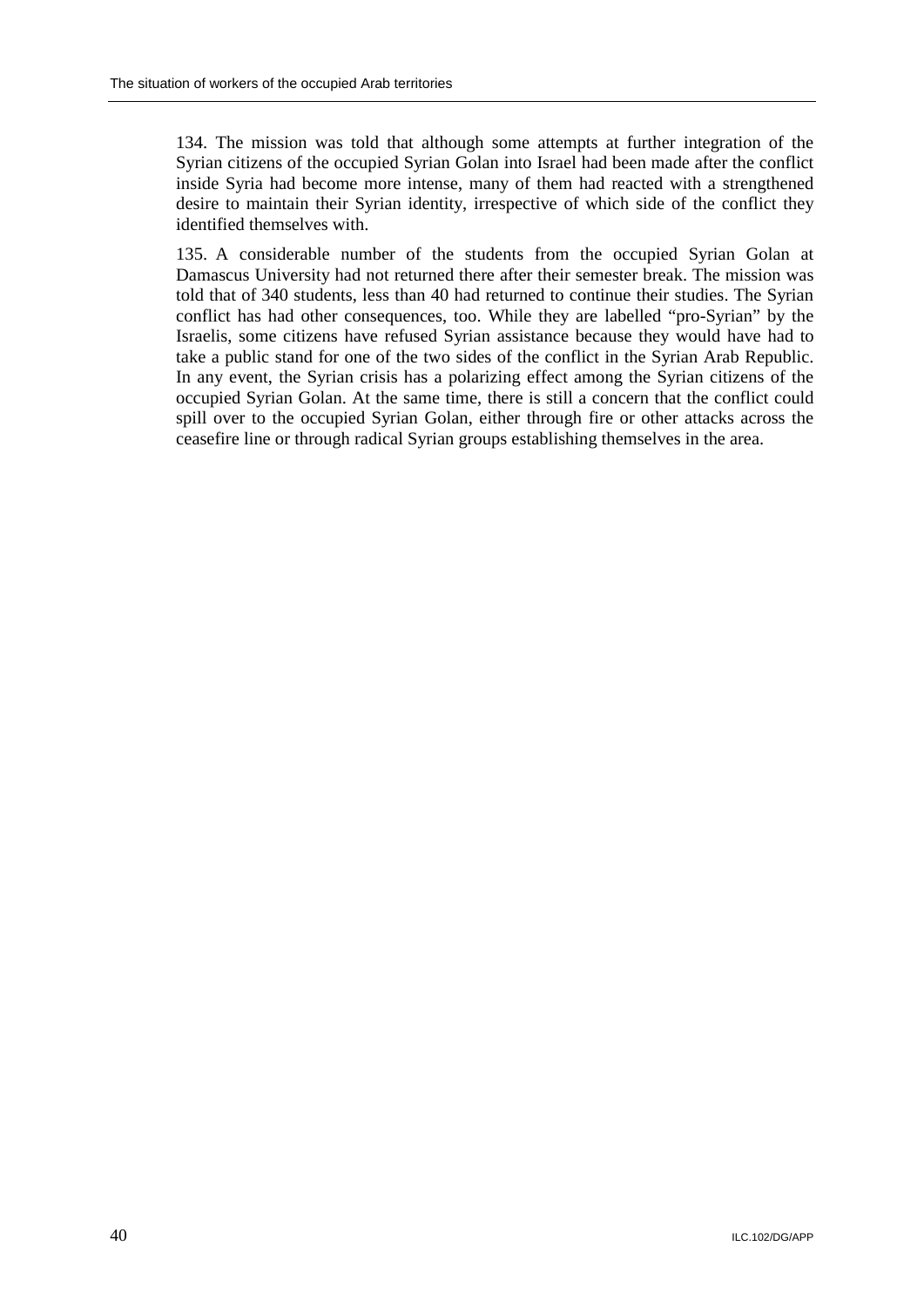# **Concluding observations**

136. The Report of the mission this year is based on certain parameters which are essential for understanding the situation of workers and enterprises in the occupied Arab territories.

137. The status quo is not an option in Palestine. The situation is untenable and a status quo as such does not actually exist. In different ways, some dramatic and visible and others more subtle, the environment continues to change constantly. Any effort to maintain a perceived status quo in effect promotes or at least permits a further dangerous deterioration of the situation.

138. Efforts for state building, for the development of a viable and vibrant Palestinian economy, and for a state with a strong social dimension are being increasingly thwarted. In the social and labour sphere, the conclusion of the mission is that, compared with earlier years, the process has to all practical purposes come to a halt.

139. While direct negotiations should be the primary way to prevent a downward slide, the Palestinians and the Israelis need to be backed by clear and demonstrated international support, in terms of both assistance and appropriate political engagement. It is not too late and it is perfectly possible to start taking the steps which can restore confidence in the peace process. The key issue is that there are tens of thousands of discouraged workers and actual or would-be entrepreneurs who urgently need to know that their interests, prospects and – importantly – their dignity can and will be restored and reinforced.

140. Given the reality on the ground, this has to lead into measures that directly affect the lives of these workers and entrepreneurs. High-level moves to end the conflict must be accompanied by concrete evidence that the everyday hardships and harassment arising out of the occupation are being alleviated, and will be removed. Otherwise, leaders on all sides will be facing a sceptical and disillusioned population, which will not fail to demand accountability and its share of the fruits of the process.

141. Israel needs to lift excessive restrictions, which are economically and socially unproductive, as called for even by Israeli employers. The arbitrariness of such measures impedes economic activity and makes the Palestinian economy and labour market dependent on the structures of the occupation and the settlement economy. They also further fragment the territory, perpetuating a damaging separation between Gaza, the West Bank and East Jerusalem.

142. Restrictions on movement, employment and economic activity should be relaxed in a transparent and permanent manner in order to increase opportunities for decent employment in conditions of equality. This is also essential for tackling the alarming levels of poverty, particularly in Gaza. Special care should be taken to abstain from all measures that can uphold and deepen discrimination, separation and segregation, or are perceived to do so.

143. The humane treatment of Palestinian workers in all situations of employment must be ensured, including in the case of those who have resorted to work in the settlements. The grievances of Palestinians who either formally or informally participate in the Israeli labour market need to be handled urgently and transparently, including through effective access to legal redress. Curtailing the current level of abuse is necessary also for the longer term perspective of coexistence and interaction between the markets, including the labour market, of two independent and adjacent states.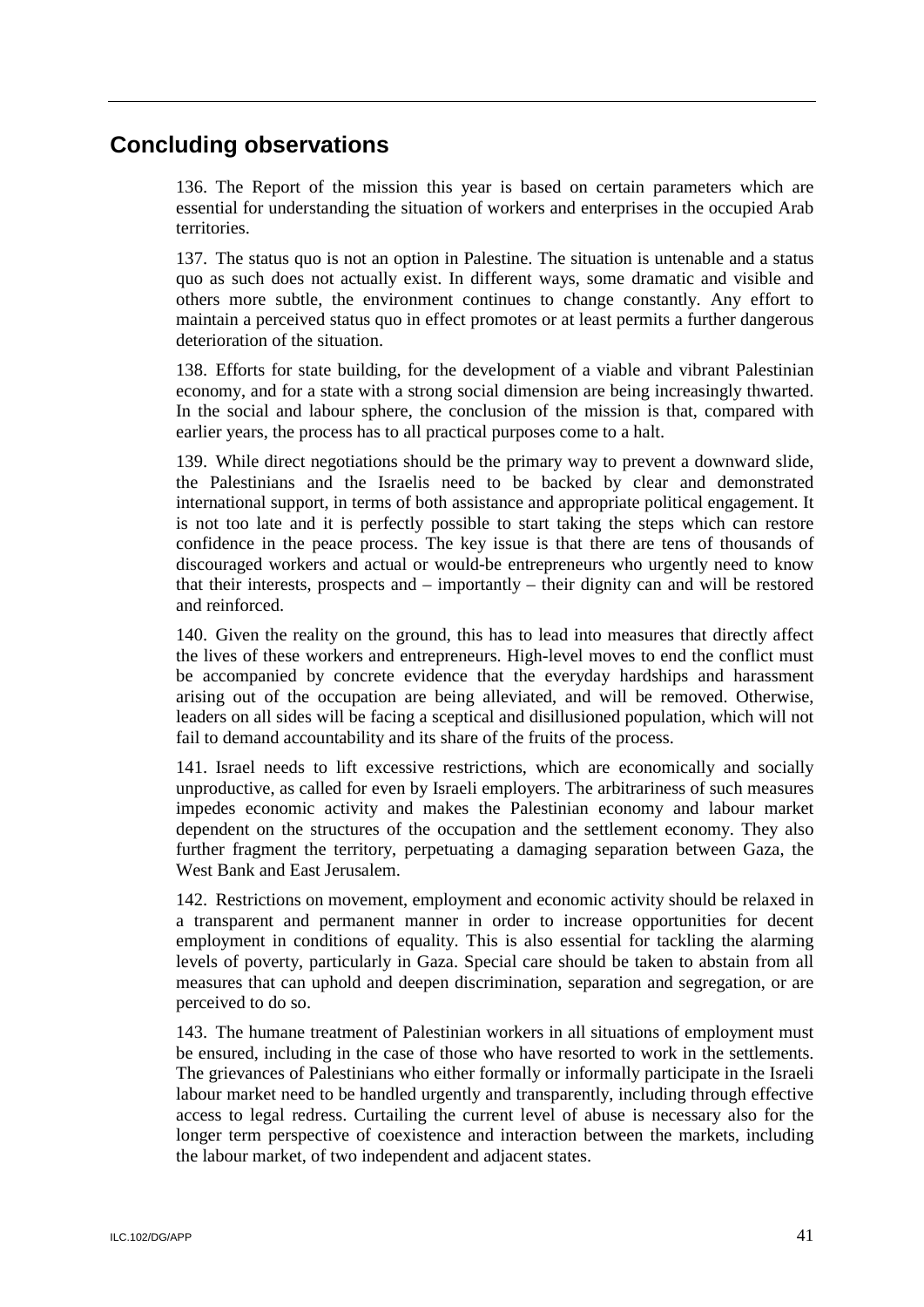144. In the light of marked expectations that the Palestinian private sector would become the engine of growth, it must be empowered to play this role with the independence it needs – while fully respecting the fundamental rights of its workers – and not be subjected to administrative, political or economic decisions by Israeli authorities, enterprises or other entities. Transparent and equitable business relations, avoiding the use of improper intermediaries, have to be part of any sound private sector development policy.

145. As highlighted in Chapter 4 of this Report, the strengthening of social dialogue and building of the social dimension of a state of Palestine have to be an integral part of the peace process. The ILO must continue to give its full support to this task.

146. Every effort should be made to find a solution to the continued hardship faced by Syrian citizens in the occupied Syrian Golan in a manner that respects fundamental principles and rights at work.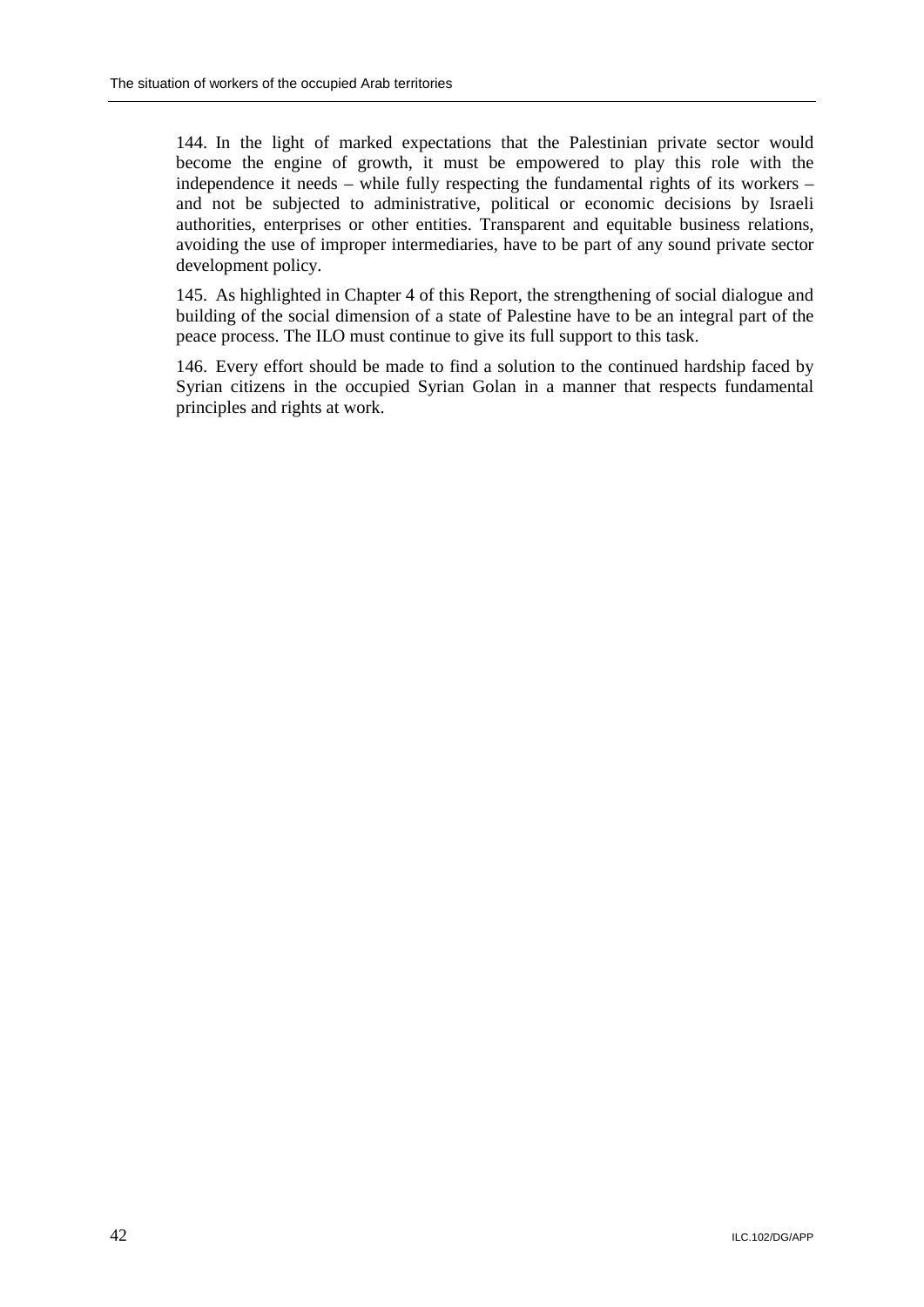# **References**

- ACE International Consultants (ACE). 2012. *Private sector and economic development in East Jerusalem*, Final report, Dec.
- Ad Hoc Liaison Committee (AHLC). 2013. *Chair's summary*, Brussels, 19 Mar.
- APRODEV et al. 2012. *Trading away peace: How Europe helps sustain illegal Israeli settlements.*
- Association for Civil Rights in Israel (ACRI). 2012a. *Neglect and suppression in East Jerusalem: The policies behind widespread poverty and unemployment*, May.
- —. 2012b. *Failed grade: East Jerusalem's failing educational system*, Aug.
- —. 2013. *Ahead of President Obama's visit: Recent human rights developments in the West Bank and East Jerusalem*, 12 Mar.
- B'Tselem Israeli Information Center for Human Rights in the Occupied Territories. 2012. *Arrested development: The long-term impact of Israel's Separation Barrier in the West Bank*, Oct.
- Central Bureau of Statistics (CBS). 2012. *Statistical abstract of Israel 2012.*
- Conference of High Contracting Parties to the Fourth Geneva Convention (HCP). 2001. *Declaration*, 5 Dec.
- Coordinator of Government Activities in the Territories (COGAT), Israel. 2013. *Presentation to the ILO delegation,* Mar.
- GIZ (Deutsche Gesellschaft für Internationale Zusammenarbeit GmbH). 2013. *Establishment of a national employment agency (NEA): Palestinian Territories*, Jan.
- Independent Commission for Human Rights (ICHR). 2012. *Death inside the tunnels: Lost rights.*
- International Court of Justice (ICJ). 2004. "Legal consequences of the construction of a wall in the Occupied Palestinian Territory" in *Reports of Judgments, Advisory Opinions and Orders*, Advisory Opinion, 9 July.
- International Labour Office (ILO). Undated a. *Evaluation: MDG gender programme on "Gender Equality and Women's Empowerment" in Palestine.*
- —. Undated b. *Mainstreaming gender equality concerns in Palestinian cooperatives,*  Policy Brief 10.
- —. Undated c. *Gender-based violence in the workplace: An overview from the occupied Palestinian territory.*
- —. Undated d. *Initiatives under the Spanish-led MDG Achievement Fund.*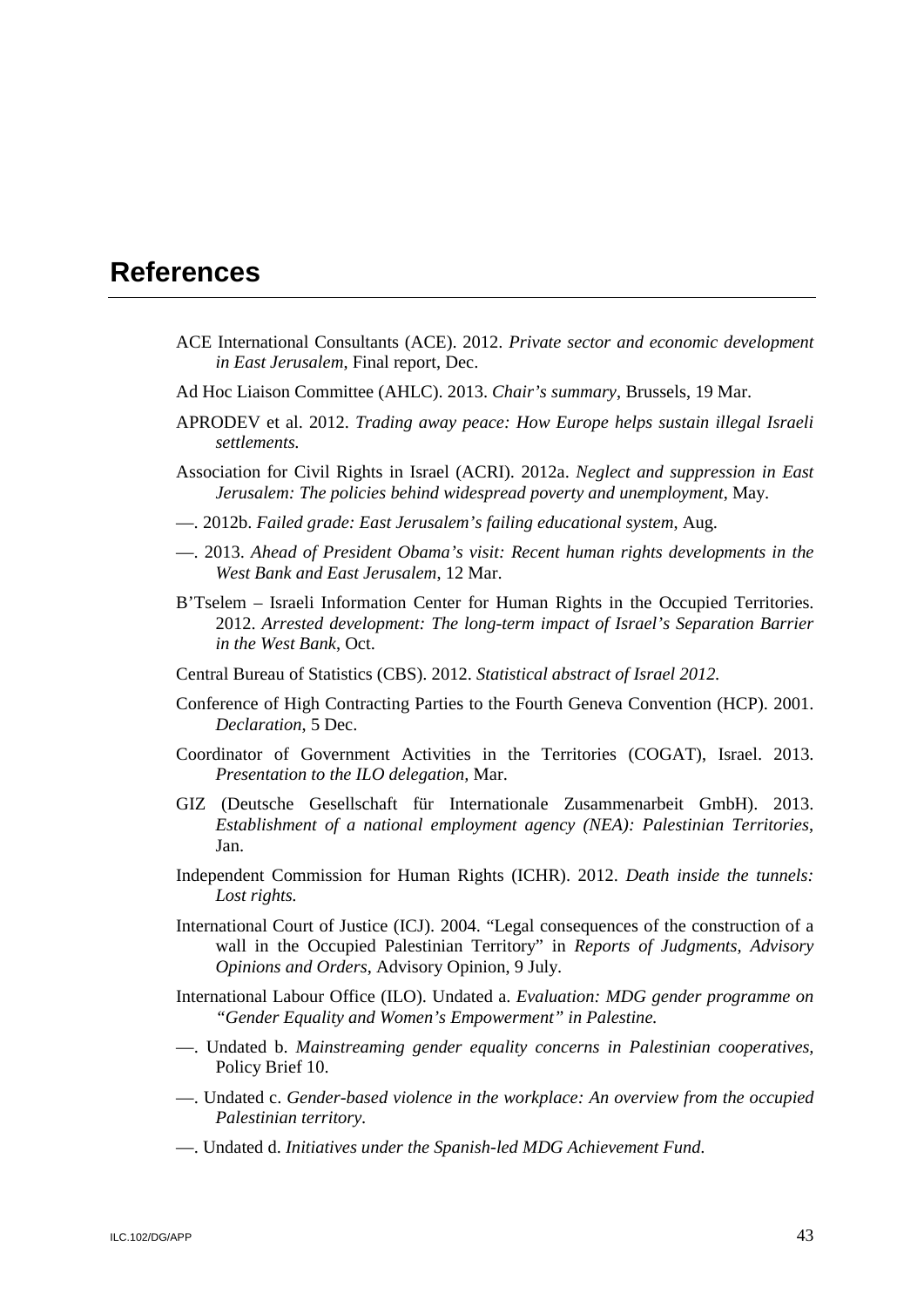- —. 1998. *ILO Declaration on Fundamental Principles and Rights at Work and its Follow-up*, International Labour Conference, 86th Session, Geneva.
- —. 2011. *The situation of workers of the occupied Arab territories,* Report of the Director-General (Appendix), International Labour Conference, 100th Session, Geneva.
- —. 2012a. *The situation of workers of the occupied Arab territories,* Report of the Director-General (Appendix), International Labour Conference, 101st Session, Geneva.
- —. 2012b. *Enhanced programme of technical cooperation for the occupied Arab territories*, GB.316/POL/7, 17 Sep.
- —. 2012c. *Resolution concerning the recurrent discussion on fundamental principles and rights at work*, International Labour Conference, 101st Session, Geneva.
- International Monetary Fund (IMF). 2013. *Recent experience and prospects of the economy of the West Bank and Gaza*, Staff report prepared for the meeting of the Ad Hoc Liaison Committee, Brussels, 19 Mar.
- Kav LaOved Worker's Hotline. 2012a. *Employment of Palestinians in Israel and the settlements: Restrictive policies and abuse of rights*, Aug.
- —. 2012b. *Segregated public bus lines for Palestinian workers in Israel*, Mar.
- —. 2012c. *Promotion and protection of labour rights of Palestinian workers by Kav LaOved – Worker's Hotline*, 2012 annual report.
- Kuttab, E. and Abu Awad, N. 2012. *The gender dimensions of violence in the world of work: Situation analysis in the Occupied Palestinian Territory*, Final report.
- Machsomwatch Women against Occupation and for Human Rights. 2013. *Bus watch, November 2012–February 2013*.
- National Insurance Institute (NII). 2012. *Poverty and social gaps: Annual report 2011*, Nov.
- Office of the Quartet Representative (OQR). 2012. *Report for the meeting of the Ad Hoc Liaison Committee*, Brussels, 21 Mar.
- —. 2013. *Report for the meeting of the Ad Hoc Liaison Committee*, Brussels, 19 Mar.
- Office of the United Nations Special Coordinator for the Middle East Peace Process (UNSCO). 2012a. *Palestinian state-building at stake: Preserving the two-state solution*, Ad Hoc Liaison Committee meeting, 23 Sep.
- —. 2012b. *Socio-Economic Report*, Dec.
- —. 2013a. *Report to the meeting of the Ad Hoc Liaison Committee*, Brussels, 19 Mar.
- —. 2013b. Remarks by Mr Robert Serry United Nations Special Coordinator for the Middle East Peace Process at the Conference on Cooperation among East Asian Countries for Palestinian Development (CEAPAD), Tokyo, 14 Feb.
- Oxfam. 2012. *On the brink: Israeli settlements and their impact on Palestinians in the Jordan Valley.*
- Palestine Economic Policy Research Institute (MAS), Palestinian Central Bureau of Statistics (PCBS) and Palestine Monetary Authority (PMA). 2012. *Economic and Social Monitor*, Vol. 30, Oct.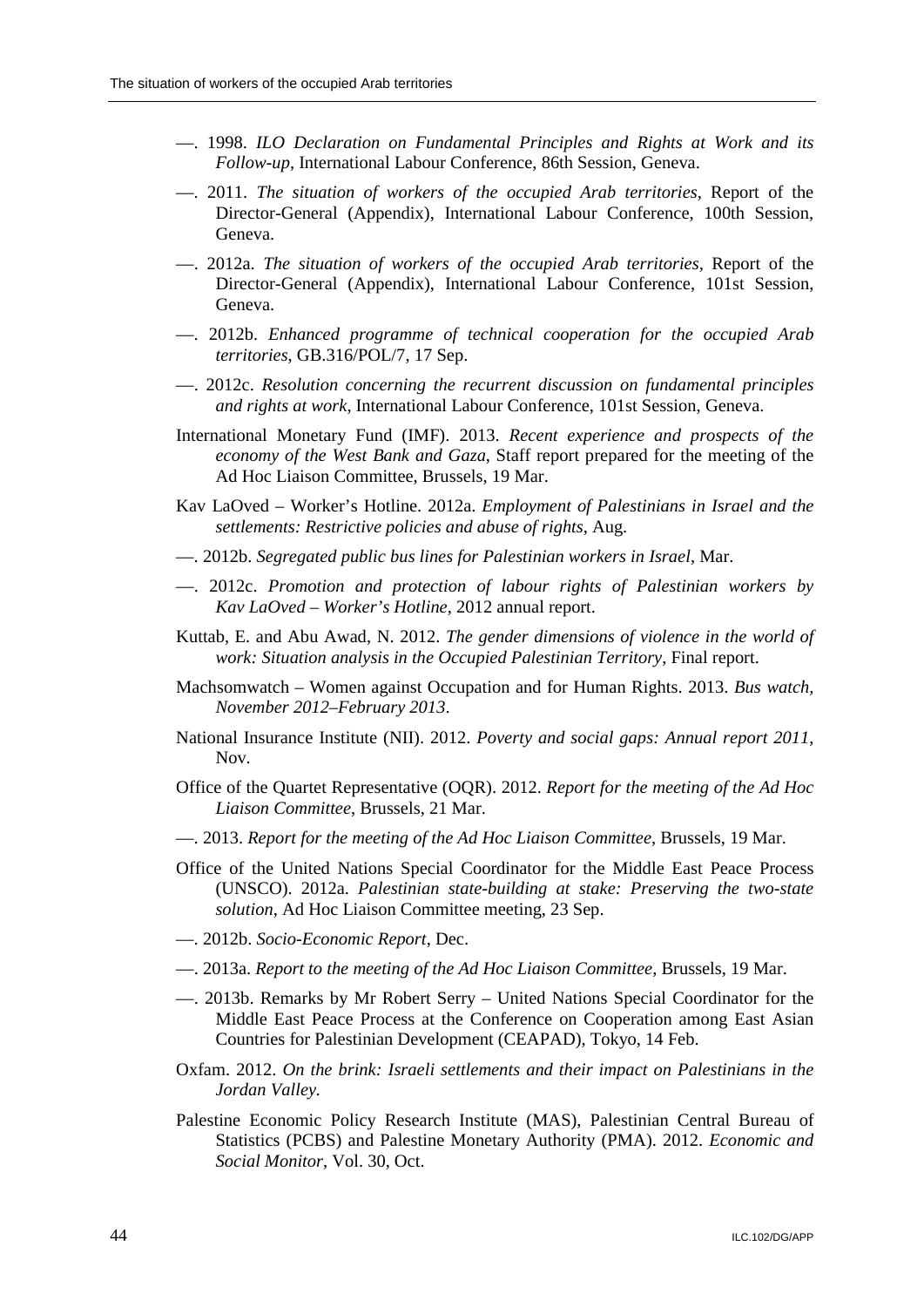- Palestine General Federation of Trade Unions (PGFTU). 2013. *Palestinian workers: A comprehensive report on working conditions, priorities and recommendations*.
- Palestine Trade Center (PalTrade). 2010. *Gaza Strip Crossings Bi-Monthly Monitoring Report, December 2009–January 2010*, Mar.
- Palestinian Central Bureau of Statistics (PCBS). 2011a. *Main findings of violence survey in the Palestinian society,* Press release, Dec.
- —. 2011b. *Poverty in the Palestinian Territory,* Main findings report 2009–10, Sep.
- —. 2012. *Living standards in the Palestinian Territory: Expenditure, consumption, poverty, 2011.*
- —. 2013a. *Preliminary estimates of quarterly national accounts (fourth quarter 2011)*, Press report, Mar., and various years.
- —. 2013b. *Labour Force Survey* (October–December, 2012) Round (Q4/2012), Press report, Feb., and various years.
- —. 2013c. *Education statistics*. Available at: www.pcbs.gov.ps.
- —. 2013d. *Palestinian consumer price index for 2012.*
- Palestinian National Authority (PNA). Undated. *Ministry of Women's Affairs: National Strategy to Combat Violence against Women, 2011–19*.
- —. 2011. *National Development Plan, 2011–13: Establishing the State, building our future,* Apr.
- —. 2012a. *The National Strategy to achieve the MDGs by 2015*, June.
- —. 2012b. *Decision of the Council of Ministers on adopting the minimum wage in all PNA territories* (No. 01/20/14/M.W/S.F), 9 Oct.
- —. 2013a. *The Israeli settlements and their socio-economic impact on the Palestinian lands and the labour sector during 2011–2012*, 26 Mar.
- —. 2013b. *The accomplishments of the Labour Ministry for 2011–2012*.
- Paris Protocol. 1994. *Gaza–Jericho Agreement, Annex IV Protocol on economic relations between the Government of the State of Israel and the P.L.O., representing the Palestinian people,* Paris, 29 Apr.
- Sharek Youth Forum. 2013. *The status of youth in Palestine 2013: The future is knocking.*
- State Comptroller of Israel. 2012. *Annual report 2011* (translated excerpt).
- United Nations (UN). 2012a. *Resolution 67/19 Status of Palestine in the United Nations*, 67th session of the General Assembly, A/RES/67/19, 4 Dec.
- —. 2012b. Statement attributable to the Spokesperson for the Secretary-General on Israeli settlement expansion, 2 Dec.
- —. 2013a. *Status of Palestine in the United Nations: Report of the Secretary-General*, A/67/738, 8 Mar.
- —. 2013b. *Report of the independent international fact-finding mission to investigate the implications of the Israeli settlements on the civil, political, economic, social and cultural rights of the Palestinian people throughout the Occupied Palestinian Territory, including East Jerusalem*, A/HRC/22/63, 7 Feb.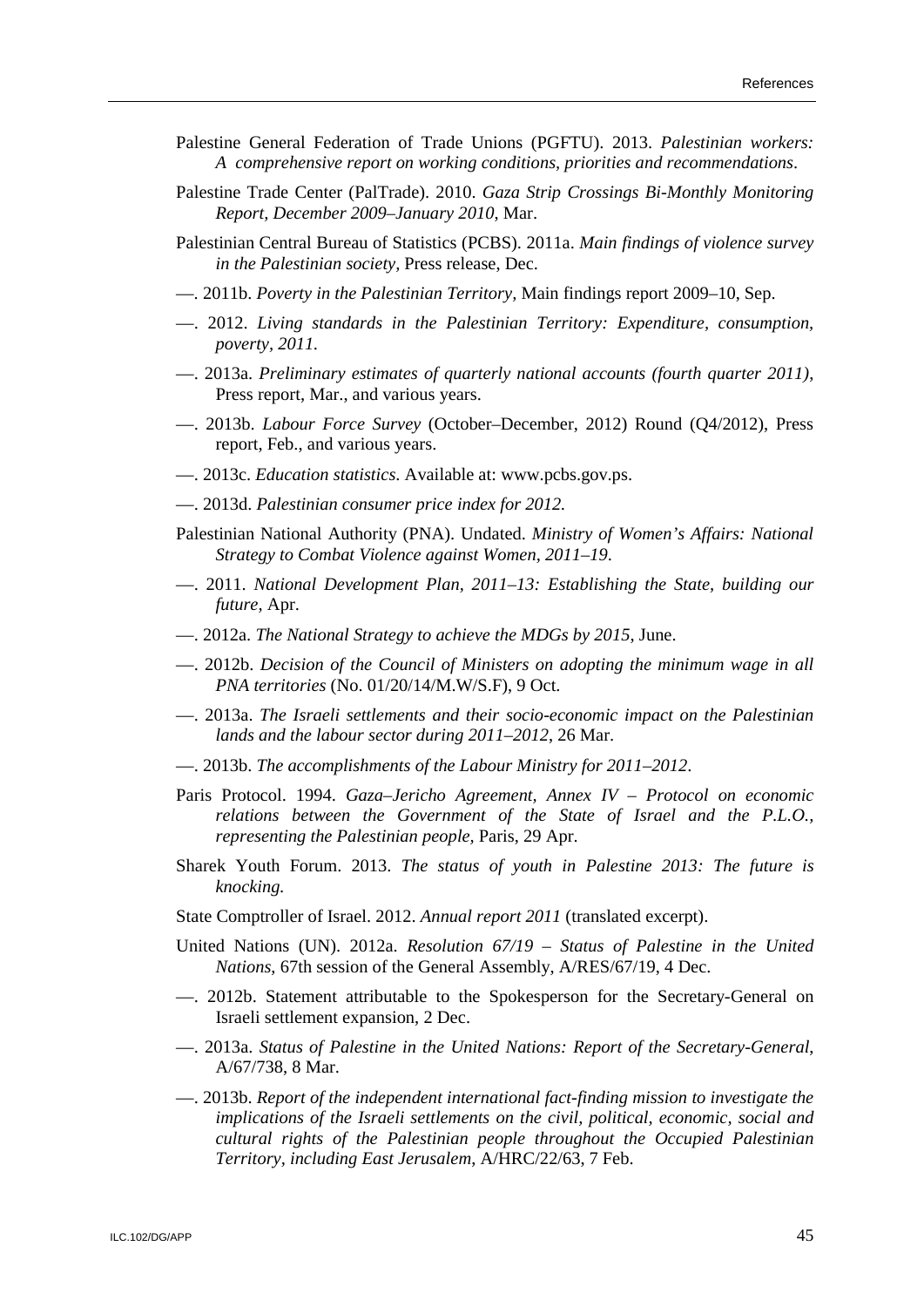- —. 2013c. *Resolution 67/120 Israeli settlements in the Occupied Palestinian Territory, including East Jerusalem, and the occupied Syrian Golan*, 67th session of the General Assembly, A/RES/67/120, 14 Jan.
- —. 2013d. *Report of the United Nations High Commissioner for Human Rights on the Implementation of Human Rights Council Resolutions S-9/1 and S-12/1*, Human Rights Council, A/HRC/22/35, 6 Mar.
- United Nations Commission on the Status of Women (UN CSW). 2012. *Situation of and assistance to Palestinian women*, Report of the Secretary-General, E/CN.6/2013/6, 18 Dec.
- United Nations Development Assistance Framework (UNDAF). 2012. *United Nations Development Assistance Framework in the occupied Palestinian territory, Comprehensive analysis,* draft, Nov.
- United Nations Office for the Coordination of Humanitarian Affairs (OCHA). 2007. *The humanitarian impact on Palestinians of Israeli settlements and other infrastructure in the West Bank*, July.
- —. 2011. *East Jerusalem: Key humanitarian concerns,* Special focus, Mar.
- —. 2012a. *West Bank access restrictions map*, Dec.
- —. 2012b. *The humanitarian impact of the Barrier*, fact sheet, July.
- —. 2012c. *Humanitarian Monitor Monthly Report,* Dec.
- —. 2012d. *Five years of blockade: The humanitarian situation in the Gaza Strip*, fact sheet, June.
- —. 2012e. *The humanitarian impact of Israeli settlement polices,* update, Dec.
- —. 2012f. *West Bank movement and access update,* Special focus, Sep.
- —. 2012g. *The Monthly Humanitarian Monitor,* Sep.
- —. 2012h. *East Jerusalem: Key humanitarian concerns, Update*, Dec.
- —. 2013a. *Area C of the West Bank: Key humanitarian concerns*, fact sheet, Jan.
- —. 2013b. *Humanitarian overview presentation,* Feb.
- —. 2013c. *Gaza crossings database.* Available at: www.ochaopt.org.
- —. 2013d. *Humanitarian Monitor Monthly Report*, Feb.
- United Nations Security Council (UNSC). 1980. Resolution 465 (1980) adopted by the Security Council at its 2203rd meeting, document S/RES/465, 1 Mar.
- —. 2013. Briefing by Mr Robert Serry, Special Coordinator for the Middle East Peace Process and Personal Representative of the Secretary-General, in *The situation of the Middle East, including the Palestinian question*, 6940th meeting, 68th year, document S/PV/6940, 25 Mar.
- World Bank. 2010. *The underpinnings of the future Palestinian state: Sustainable growth and institutions*, Economic Monitoring Report to the Ad Hoc Liaison Committee, 21 Sep.
- —. 2012a. *Fiscal crisis, economic prospects: The imperative for economic cohesion in the Palestinian territories*, Economic Monitoring Report to the Ad Hoc Liaison Committee, 23 Sep.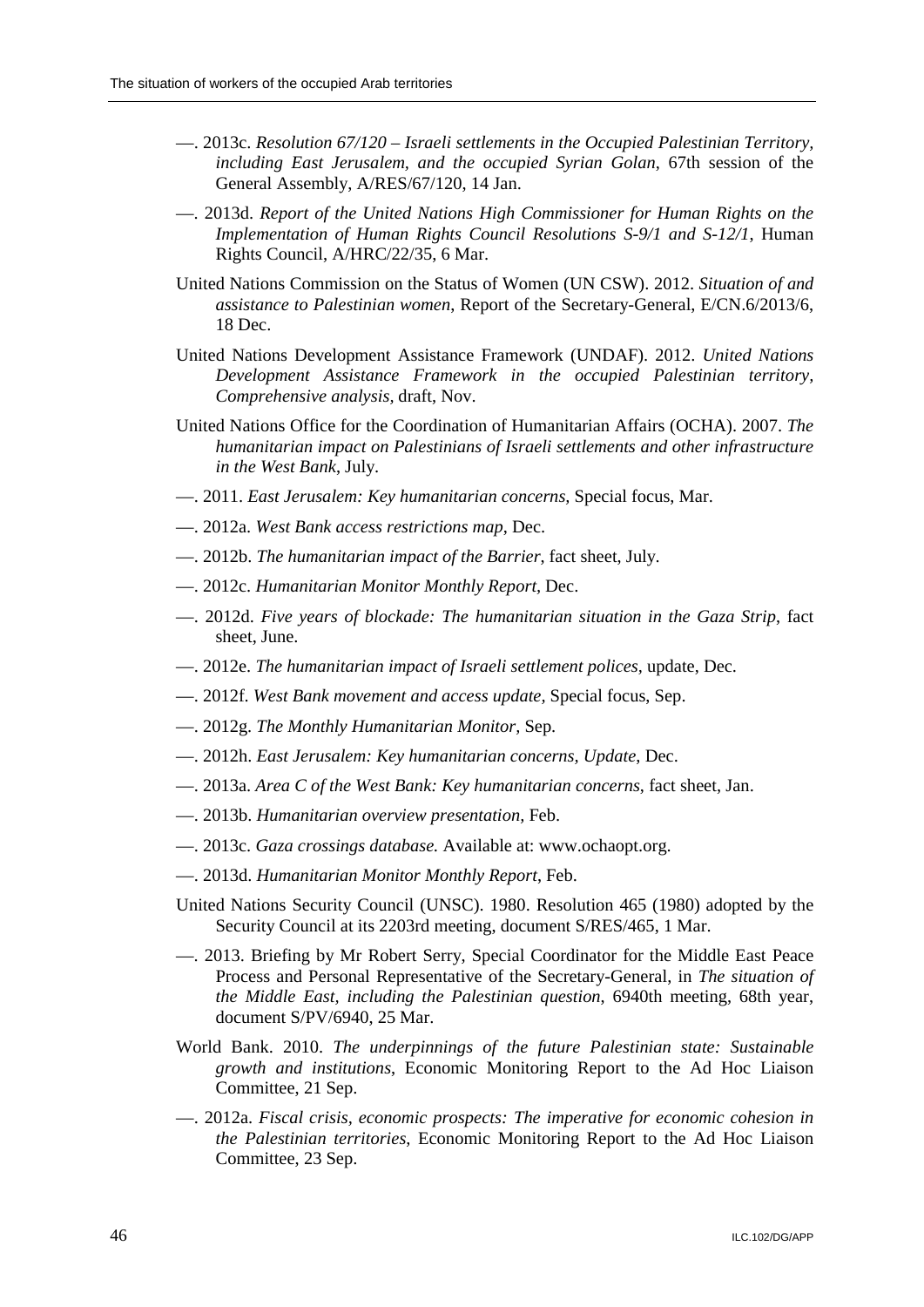- —. 2012b. *Towards economic sustainability of a future Palestinian state: Promoting private sector-led growth*, Apr.
- —. 2013. *Fiscal challenges and long term economic costs*, Economic Monitoring Report to the Ad Hoc Liaison Committee, 19 Mar.
- Yesh Din Volunteers for Human Rights. 2012. *Police investigation of vandalization of Palestinian trees in the West Bank,* Yesh Din monitoring data, 2005–2012, Oct.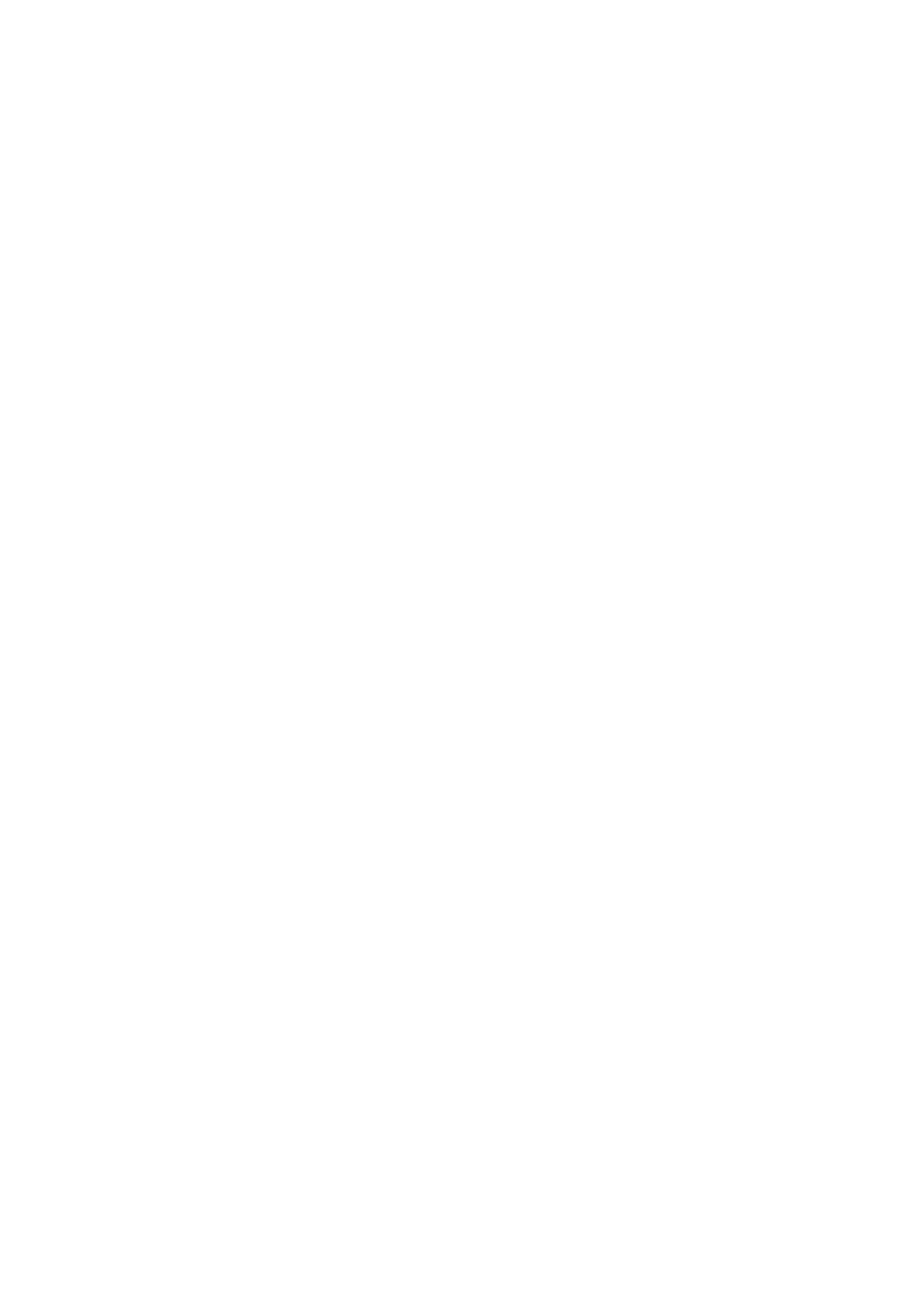# **Annex**

# **List of interlocutors**

### Palestinian institutions

#### Ministry of Labour

Ahmed Majdalani, Minister of Labour

Yousef Zaghloul, Director-General of Minister's Office

Salah Alzaroo, Deputy Assistant for International Cooperation

Taha Sartawi, Director of Research and Policy Unit

Samer Salameh, Director-General of Employment

#### Palestinian Economic Council for Development and Reconstruction (PECDAR)

Mohammad Shtayyeh, President of PECDAR, Member of the Central Committee of Fateh, and Governor for Palestine of Islamic Development Bank

#### Palestinian Central Bureau of Statistics (PCBS)

Ola Awad, President

Amina Khasib, Director of National Accounts

Suha Kanaan, Director of Labour Statistics

Jawad Al-Saleh, Director-General of Population and Social Statistics

### Palestine Liberation Organization (PLO)/ Palestinian Legislative Council (PLC)

Saeb Erakat, Chief Palestinian Negotiator, Member of Executive Committee of PLO and Member of the Central Committee of Fateh

Nabeel Shaath, Member of Central Committee and Commissioner for International Relations of Fateh, Member of PLC

Mustafa Barghouthi, Secretary-General of Palestine National Initiative, Member of PLC

#### Ministry of Jerusalem Affairs

Adnan Husseini, Minister, Governor of Jerusalem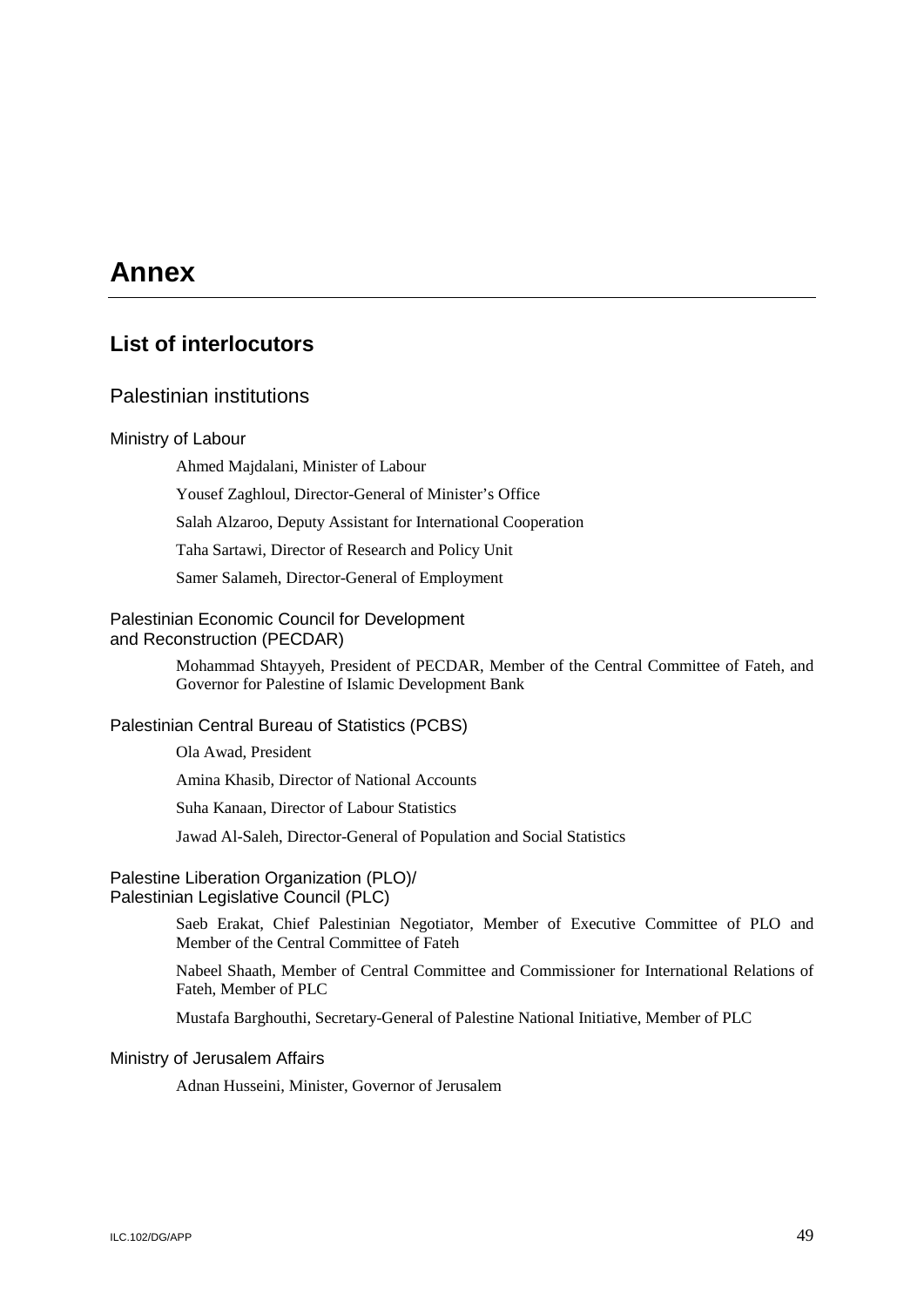### National Women's Employment Committee

Enas Sawi, Local Employment Unit, Directorate of Employment, Ministry of Labour

Abeer Daqrah, Local Employment Unit, Directorate of Employment, Ministry of Labour

Shantella Assi, Gender Unit, Ministry of Labour

Asma Al-Kilani, Head of Gender Unit, Ministry of Culture

Eman Jarrar, Director of Internal Audit, Ministry of Agriculture

Shahinaz Abu Azza, Head of Gender Unit, Ministry of Planning and Administrative Development

Randa Al-Taher, Head of Gender Unit, Ministry of Public Works and Housing

Khitam Saafin, Officer of the Economic Department and General Secretary Member, General Union of Palestinian Women

Sahar Omar, Project Manager, Women's Studies Center

Hayat Bazar, Head of Gender Unit, Prime Minister's Office

Salam Al-Malky, Gender Unit, Coordination Officer, Prime Minister's Office

Rabee Abu Shamleh, Head of Division, Engineer, Ministry of Higher Education

Fatima Shanaah, Head of Gender Unit, Ministry of National Economy

Fatima Radaydeh, Director of Gender Unit, Ministry of Women's Affairs

Ayman Abdul Majeed, Researcher and Coordinator, Birzeit University

Carine Metz Abu Hmeid, External Relations Coordinator, Democracy and Workers' Rights **Center** 

Naela Odeh, Field Educator, Palestinian Working Woman Society for Development

### Workers', employers' and other civil society organizations

### Palestine General Federation of Trade Unions (PGFTU), Nablus

Shaher Sae'd, Secretary-General

Bayer Sa'ed Bayer, Secretary of Construction and Woodworkers' Union, Member of General Secretariat and Member of Executive Committee

Nasser Younis, President of General Union for Transportation Workers, Member of General Secretariat and Member of Executive Committee

Taghreed Keshik, Head of Media and Public Relations Unit

Manawell Abdelall, Secretary of Electrical and Metal Workers' Union, Member of General Secretariat and Member of Executive Committee

Suheil Saliba Khader, Member of General Secretariat and Member of Executive Committee

Basma Al-Battat, Secretary of Gender Unit, Member of Executive Committee

Ibrahim Thweib, Trade Union Organization Coordinator and Member of General Secretariat

Murad Abu Hanish, Member of Executive Committee and Secretary of Research Department

Saher Sarsour, Field Worker

Mustafa Hanani, Field Worker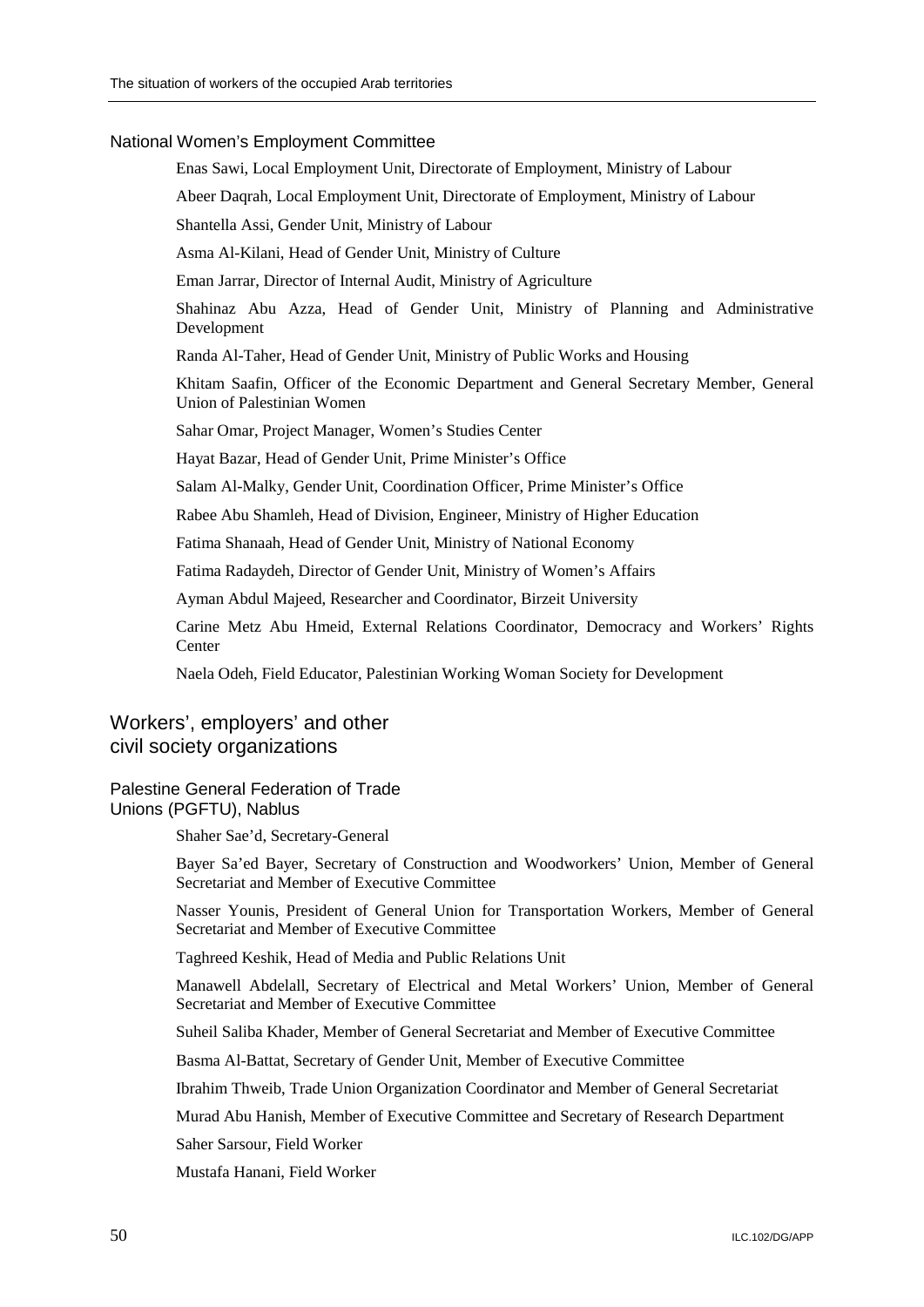Fawzyeh Ismael Mohammad Zbeidat, Agricultural Worker

Fadwa Abdullah Abd Zbeidat, Agricultural Worker

Asmahan Abdullah Ahmad Zbeidat, Agricultural Worker

#### Palestine General Federation of Trade Unions (PGFTU), Gaza

Tariq Al-Hindi, Member of General Secretariat, Member of Executive Committee, President of Agricultural Workers' Union

Yahya Abu Al-Atta, Member of General Secretariat, Vice-President of Transportation and Drivers' Union

Elias Jelda, Member of Executive Committee, Vice-President of Public Health Services Union

Zaki Abdel Fattah Khalil, Member of General Secretariat and Member of Executive Committee, President of Sewing and Weaving Workers' Union

Mohammad Saedi Hillis, Member of Executive Committee, Vice-President of Construction and Woodworkers' Union

Baker Al-Jamal, Member of Executive Committee, Vice-President of Educational Services Union

Hana' Al-Khaldi, Member of Women's Department

Said Sehan Al-Astal, Member of Executive Committee, Board Member and Vice-President of Agricultural Workers' Union

Ibrahim Abu Gaida, Vice-President of Tourism Services Union

Ayesh Mohammad Ubeid, Member of Executive Committee, President of Construction and Woodworkers' Union

#### Federation of Palestinian Chambers of Commerce, Industry and Agriculture (FPCCIA), Ramallah

Ahmad Hashem Zoghayyer, President of FPCCIA and President of Jerusalem Chamber

Ali Muhanna, Director of Planning and SMEs Department

Nazeeh Mardawi, Director of Information Department

Akram Hijazi, Public Relations Manager

Mousa Salameh, Gender Unit Manager

#### Bethlehem Chamber

Majeda Youssef Salsaa, Board Member; Businesswomen Committee

#### Hebron Chamber

Abdul Halim S. Tamimi, Vice-President

### South Hebron Chamber

Jalal Makharza, President, Treasurer of FPCCIA

#### Jericho Chamber

Tayseer al-Hamidi, Chairman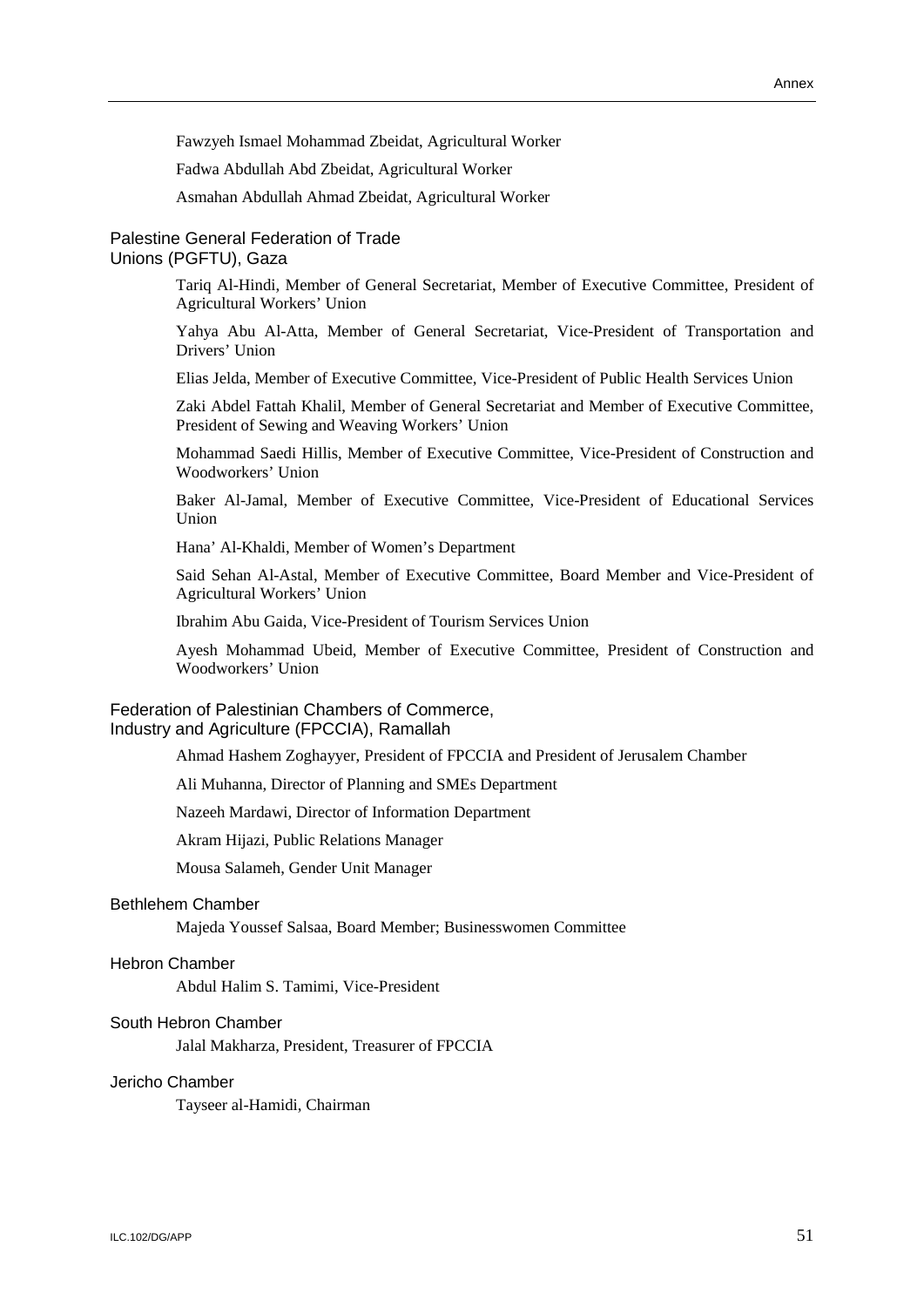| <b>Nablus Chamber</b><br>Omar Hashem, President, Vice-President of FPCCIA                       |  |
|-------------------------------------------------------------------------------------------------|--|
| Husam Abdelrahman Hijjawi, Vice-President                                                       |  |
| Ahmad Akkouba, Research and Public Relations Officer                                            |  |
|                                                                                                 |  |
| Qalqiliya Chamber<br>Osama Sabri, Secretary                                                     |  |
| <b>Ramallah Chamber</b><br>Khalil Youssef Rizq, Chairman; Vice-Chairman of FPCCIA               |  |
| <b>Salfeet Chamber</b><br>Jasir Yousef Bani Nimra, Vice-Treasurer                               |  |
| Tubas Chamber<br>Ma'en Sawafta, General Director                                                |  |
| Consulting Engineers Co. Palestine, Gaza<br>Ali K. Abu Shahla, Director-General                 |  |
| Palestine Development and Investment Company (PADICO)<br>Samir Hulileh, Chief Executive Officer |  |
| Palestinian Business Women Forum<br>Doa Wadi, Executive Director                                |  |
| Al-Dameer Association for Human Rights, Gaza<br>Khalil Abu Shammala, Director                   |  |
| Al-Haq, Ramallah                                                                                |  |
| Sha'wan Jabarin, General Director<br>Zahi Jaradat, Field Research Coordinator                   |  |
| Al-Maqdese for Society Development                                                              |  |
| Bashar Azzeh, Chairman                                                                          |  |
| Moaz Zat'ari, General Manager                                                                   |  |
| Al Mezan Center for Human Rights, Gaza                                                          |  |
| Issam Younis, General Director                                                                  |  |
| Al-Zobeidat Women's Association<br>Subhyeh Abdullah Ahmad Zbeidat, Member                       |  |
|                                                                                                 |  |
| Center for Women's Legal Research and Consulting, Gaza<br>Zeinab El Ghunaimi, Director          |  |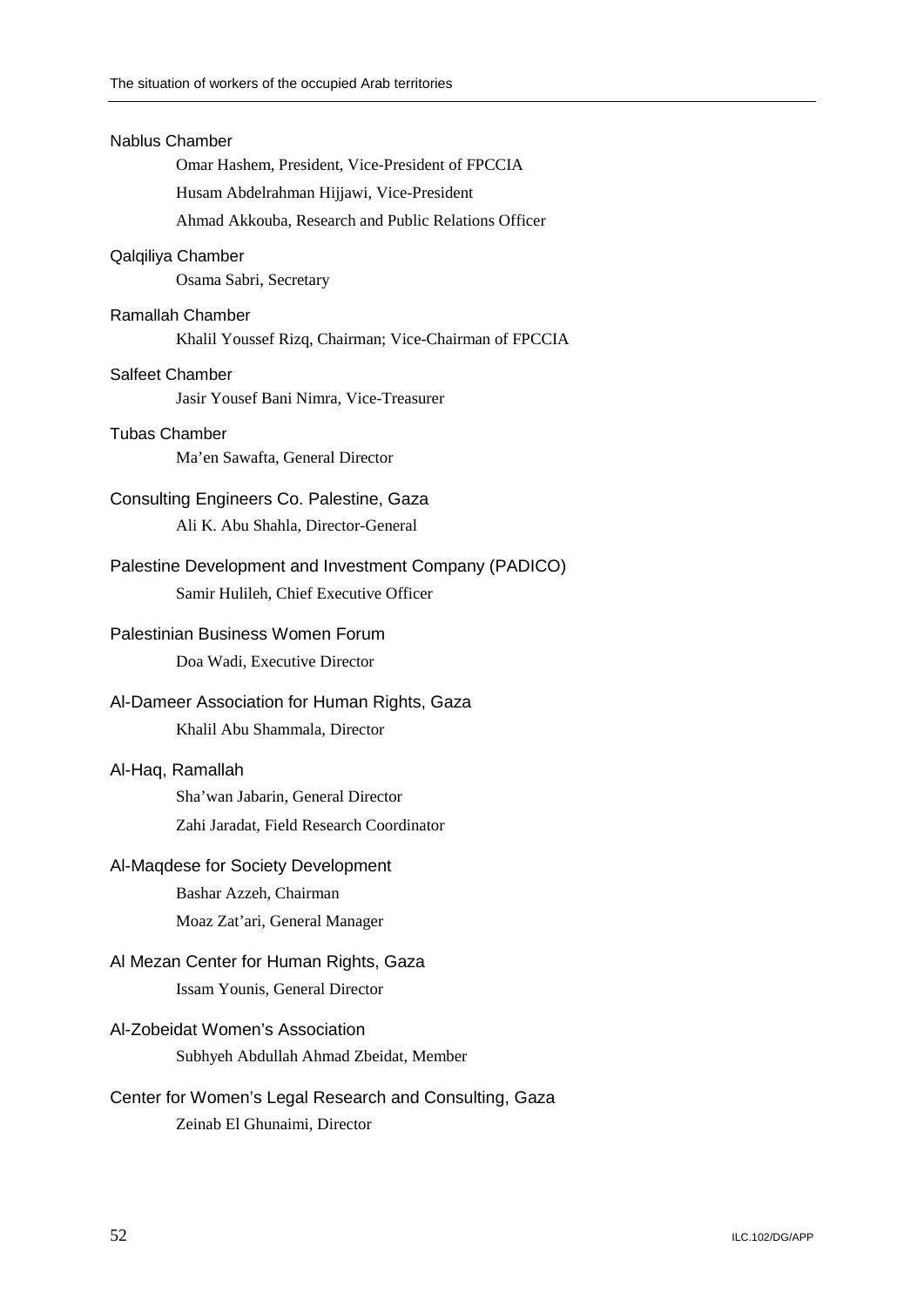| Culture and Free Thought Association, Gaza<br>Mariam Zaqout, Director-General                                                |
|------------------------------------------------------------------------------------------------------------------------------|
| Independent Commission for Human Rights, Ramallah                                                                            |
| Randa Siniora, Executive Director                                                                                            |
| Islam Tamimi, Legal Researcher                                                                                               |
| Khadeja Barghouthi, Legal Researcher                                                                                         |
| Palestinian Centre for Human Rights                                                                                          |
| Khalil Shaheen, Head of Economic and Social Rights Unit                                                                      |
| Women's Affairs Center, Gaza                                                                                                 |
| Amal Syam, Executive Director                                                                                                |
| Bethlehem Governorate - Wallajeh Village                                                                                     |
| Omar Hajajneh, Worker                                                                                                        |
| Israeli institutions                                                                                                         |
| Government of Israel and other public institutions                                                                           |
| Ministry of Industry, Trade and Labour                                                                                       |
| Avner Amrani, Senior Research Director, Labour Relations Division                                                            |
| Shlomo Ytzhaky, Director, Chief Labour Relations Officer                                                                     |
| Ministry of Foreign Affairs                                                                                                  |
| Ron Adam, Director, Department for International Organizations and Specialized Agencies                                      |
| Eldad Golan, Vice-Director, Department for International Organizations and Specialized<br>Agencies                           |
| Reuven Azar, Head of Middle East Bureau, Center for Policy Research                                                          |
| Avishag Cohen Frommer, Department for International Organizations and Specialized Agencies                                   |
| Coordination of Government Activities in the Territories (COGAT)<br>Lt. Col. Yossi Shteren, Head of Foreign Relations Branch |
| Lt. Col. Uri Maman, Head of Economic Branch                                                                                  |
| Bank of Israel<br>Haggay Etkes, Economist, Research Department                                                               |
| Workers', employers' and other<br>civil society organizations                                                                |
| Histadrut - General Federation of Labour in Israel                                                                           |
| Avital Shapira-Shabirow, Director, International Department                                                                  |
| Itzhak Moyal, President, Trade Union of Construction and Wood Workers                                                        |
| Yousef Kara Histadrut Representative to International Labour Organization Member of                                          |

Yousef Kara, Histadrut Representative to International Labour Organization, Member of Executive Bureau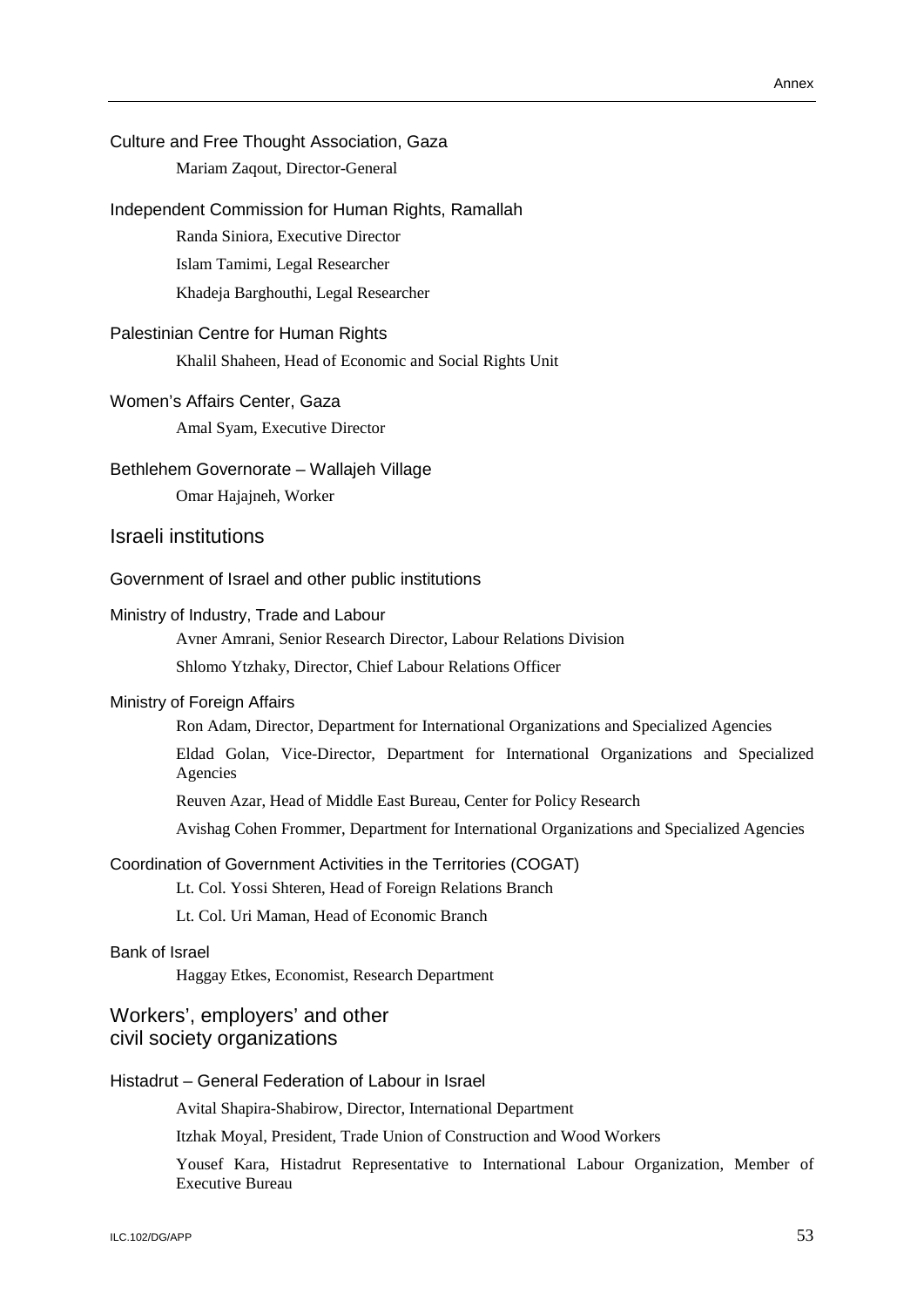#### Manufacturers' Association of Israel

Uri Ginosar, Director-General, Federation of Israeli Economic Organizations

Ofer Yohananof, Legal Adviser, Director of Labour Law Department

Dan Catarivas, Director of International Relations, Federation of Israeli Economic Organizations

Daphna Aviram-Nitzan, Head of Economic Research Department

Uri Rubin, Chairman, Labour Committee, Association of Contractors and Builders in Israel

#### Kav LaOved – Worker's Hotline

Abed Dari, Field Coordinator for Palestinian Workers

Taghrid Shbita, Advocate, Field Coordinator

Angie Hsu, Resource Development

# Machsomwatch – Women against Occupation

# and for Human Rights

Sylvia Piterman, Volunteer

### United Nations and international organizations

#### Office of the United Nations Special Coordinator for the Middle East Peace Process

James Rawley, Deputy Special Coordinator and United Nations Resident/Humanitarian Coordinator

### United Nations Office for the Coordination of Humanitarian Affairs (OCHA), Occupied Palestinian Territory

Elin Asgeirsdottir, Humanitarian Affairs Officer, Head of Policy and Protection

Yehezkel Lein, Head of Research and Analysis Unit

Diana Anani, Humanitarian Affairs Analyst

Isra' Muzaffar, Head of Central West Bank Field Coordination Unit, Humanitarian Affairs Analyst

Ayman Sheikh Ibrahim, Humanitarian Affairs Associate, Central Field Coordination Unit

Adeeb Salman, Humanitarian Affairs Associate, South Field Coordination Unit

#### United Nations Relief and Works Agency for Palestine Refugees in the Near East (UNRWA)

Filippo Grandi, Commissioner General

Robert Turner, Director of UNRWA Operations, Gaza

Damien Vaquier, UNRWA Field Office, Gaza

#### Office of the High Commissioner for Human Rights, Occupied Palestinian Territory

Matthias Behnke, Head of Office